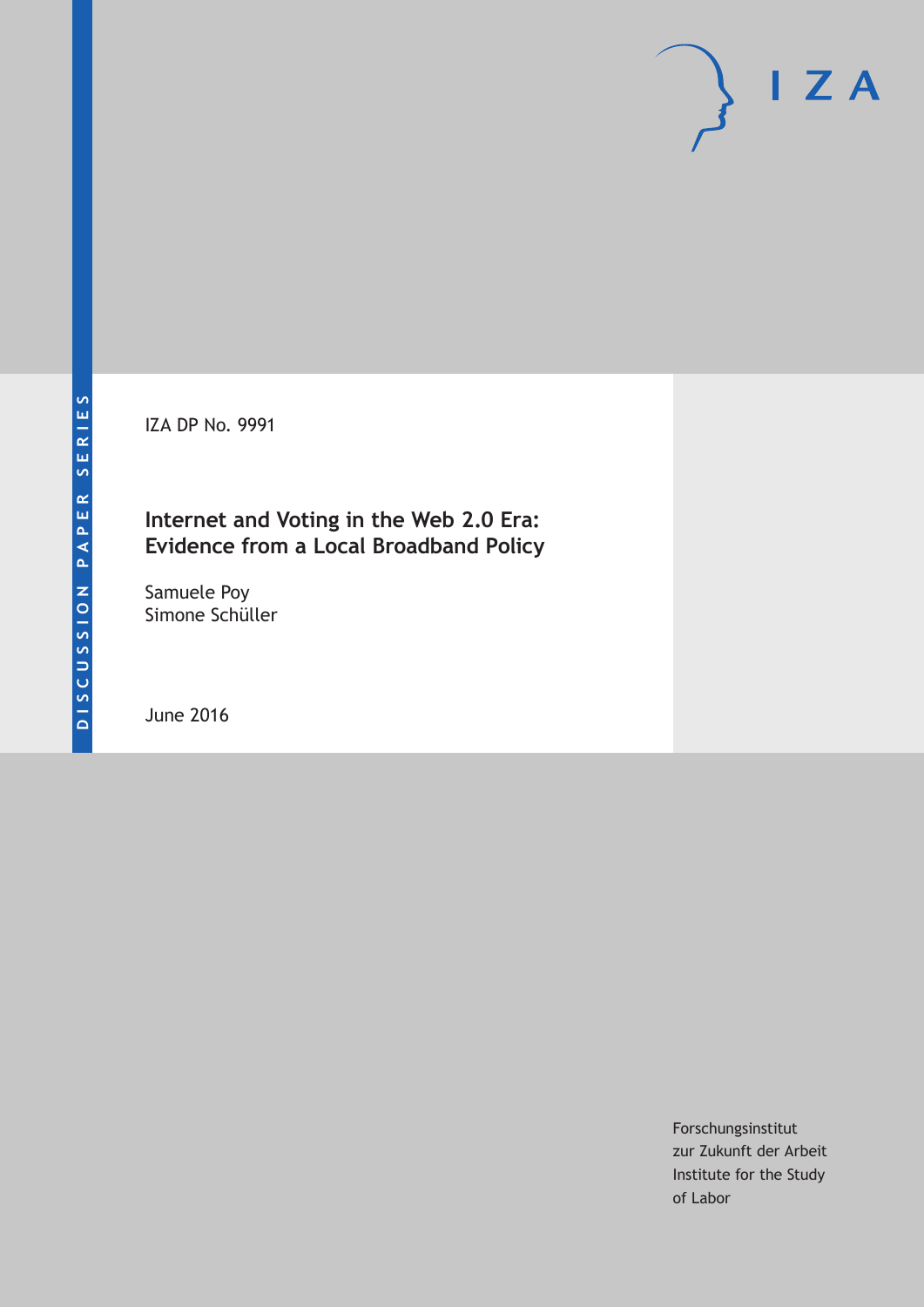# **Internet and Voting in the Web 2.0 Era: Evidence from a Local Broadband Policy**

## **Samuele Poy**

*Università Cattolica del Sacro Cuore and Istituto Luigi Sturzo* 

### **Simone Schüller**

*Ifo Institute, FBK-IRVAPP and IZA* 

### Discussion Paper No. 9991 June 2016

IZA

P.O. Box 7240 53072 Bonn Germany

Phone: +49-228-3894-0 Fax: +49-228-3894-180 E-mail: iza@iza.org

Any opinions expressed here are those of the author(s) and not those of IZA. Research published in this series may include views on policy, but the institute itself takes no institutional policy positions. The IZA research network is committed to the IZA Guiding Principles of Research Integrity.

The Institute for the Study of Labor (IZA) in Bonn is a local and virtual international research center and a place of communication between science, politics and business. IZA is an independent nonprofit organization supported by Deutsche Post Foundation. The center is associated with the University of Bonn and offers a stimulating research environment through its international network, workshops and conferences, data service, project support, research visits and doctoral program. IZA engages in (i) original and internationally competitive research in all fields of labor economics, (ii) development of policy concepts, and (iii) dissemination of research results and concepts to the interested public.

IZA Discussion Papers often represent preliminary work and are circulated to encourage discussion. Citation of such a paper should account for its provisional character. A revised version may be available directly from the author.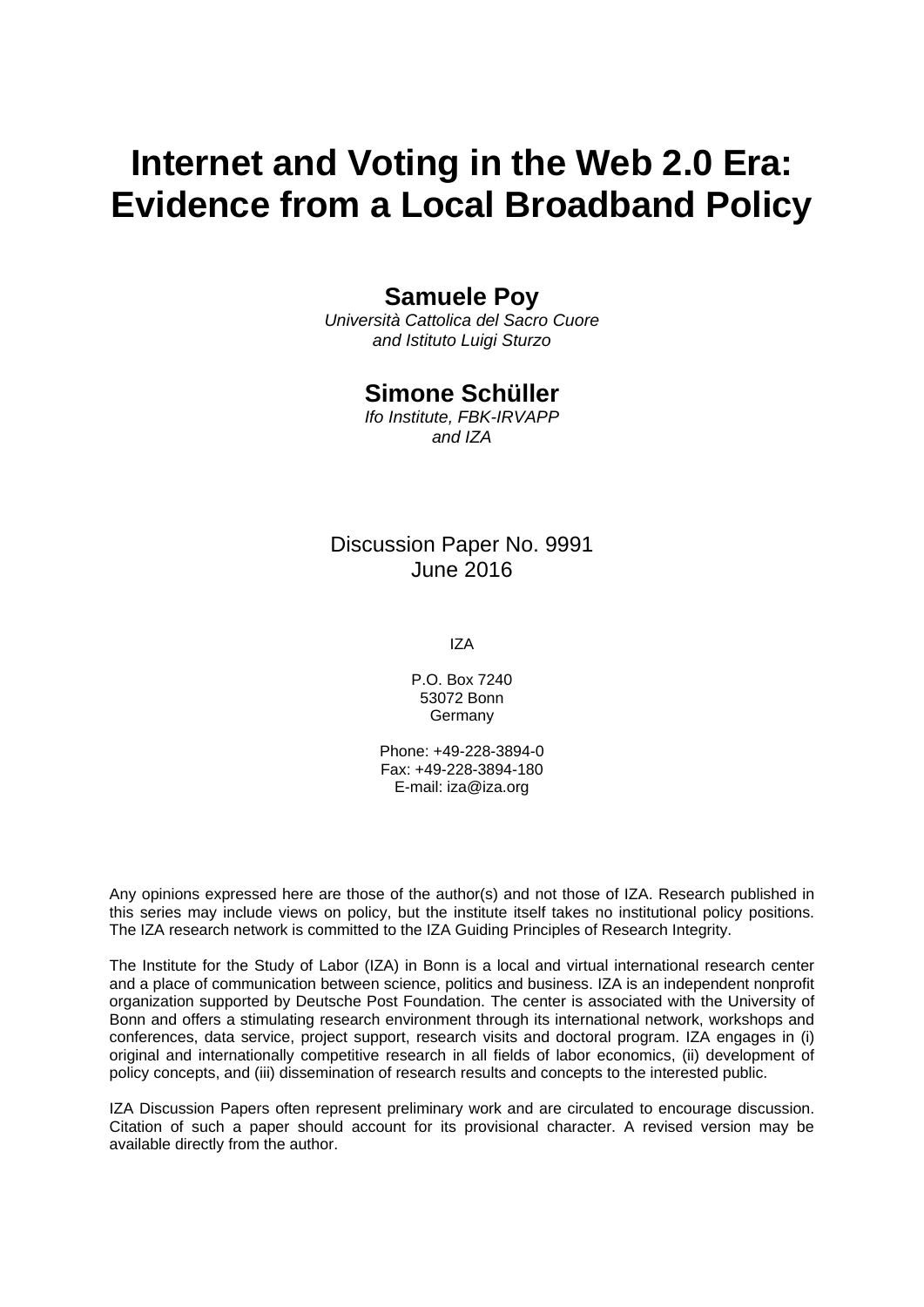IZA Discussion Paper No. 9991 June 2016

# **ABSTRACT**

# **Internet and Voting in the Web 2.0 Era: Evidence from a Local Broadband Policy\***

This article analyzes the impact of a local broadband expansion policy on electoral turnout and party vote share. We exploit a unique policy intervention involving staged broadband infrastructure installation across rural municipalities in the Province of Trento (Italy), thus generating a source of exogenous (spatial and temporal) variation in the provision of advanced broadband technology (ADSL2+). Using a difference-in-differences strategy, we find positive effects of broadband availability on overall electoral turnout at national parliamentary elections. Party vote share analysis shows significant shifts across the ideological spectrum. These shifts, however, are likely transitory rather than persistent. Placebo estimations support a causal interpretation of our results. We provide further evidence that broadband availability is linked to actual adoption in that the broadband policy increased overall Internet and broadband take-up among private households.

JEL Classification: D72, L82, L86

Keywords: broadband internet, political participation, voting behavior, quasi-natural experiment

Corresponding author:

 $\overline{\phantom{a}}$ 

Simone Schüller Ifo Institute Leibniz Institute for Economic Research at the University of Munich Poschingerstraße 5 81679 Munich Germany E-mail: schueller.s@ifo.de

<sup>\*</sup> We thank Guglielmo Barone, Oliver Falck, Riccardo Ladini, Sonia Marzadro, Paolo Pinotti, Enrico Rettore, Cristiano Vezzoni, and participants of the ifo INT Center Seminar and the ifo Lunchtime Seminar for their excellent comments. We are grateful to Deborah Willow for editorial assistance. Research was mainly carried out during the stay of the authors at the Research Institute for the Evaluation of Public Policies (FBK-IRVAPP) as research fellows. We thank Trentino Network and Telecom Italia for providing us with knowledge and data on the ADSL2+ broadband infrastructure diffusion in the Province of Trento and, especially, Alessandro Zorer. The views expressed are those of the authors and do not necessarily reflect the views of Trentino Network or Telecom Italia.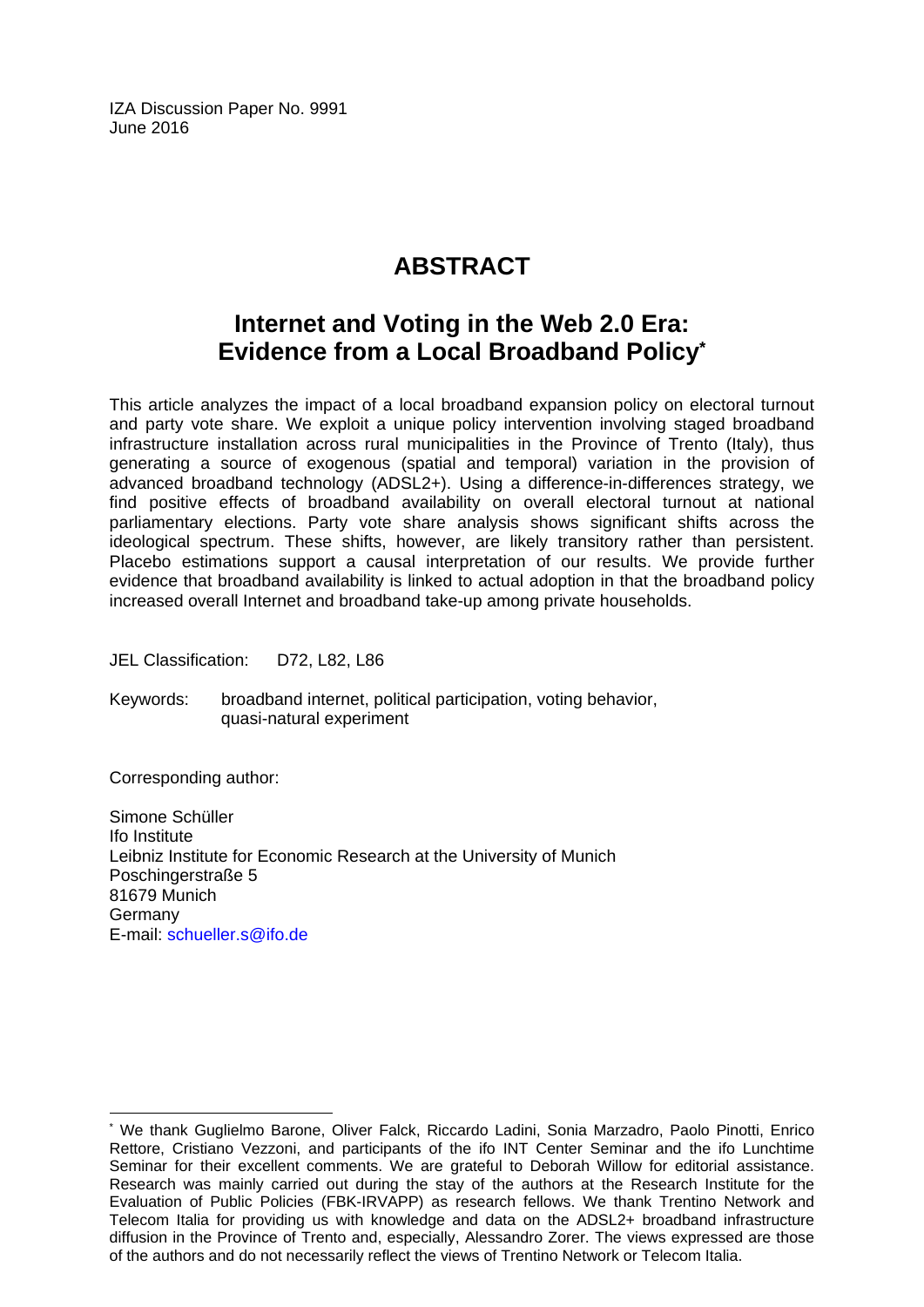#### 1 Introduction

The impact of new technology on society is the subject of intense debate in the social sciences. Political scientists and economists have thoroughly investigated the impact of new mass media (i.e. radio, TV, Internet) on political participation, economic behavior, and social life (see, e.g., Alterman, 1998; Pratt, 2000; Axford and Huggins, 2001; Lievrouw and Livingstone, 2002). As discussed by Morgan and Shanahan (1992), active and informed citizens are central to the practice of democracy in modern society, and innovations in mass communication have progressively increased the pace and effectiveness of information dissemination and political activation.

In the "digital era," political parties can exploit the Internet to boost both on-line and off-line political participation (see Stanyer, 2005; Bentivegna, 2006; Gibson, 2009; Lilleker and Jackson, 2013; Dutton, 2013; Kindra, Stapenhurst, and Pellizo, 2013). For example, during the 2013 national election campaign in Italy, all major parties had not only a website with multimedia content, but were also active in Web 2.0 applications, that is, they had official YouTube channels, as well as Facebook and Twitter accounts. Although political parties have taken advantage of new opportunities in the world of ICTs, and even though the diffusion of the Internet has considerably increased the speed and lowered the cost of information dissemination, it is not *a priori* clear whether the Internet increases voters' exposure to political information and what effect, if any, it has on whether and how citizens vote. On the one hand, the significant reduction in the cost of information acquisition may lead to a more informed, and hence more likely to vote, citizenry (see, e.g., Feddersen and Pesendorfer, 1996; Lassen, 2005; Larcinese, 2007). On the other hand, Putnam (1995) hypothesizes that new media increases leisure consumption at the expense of news consumption (on the crowding-out effect of the Internet, see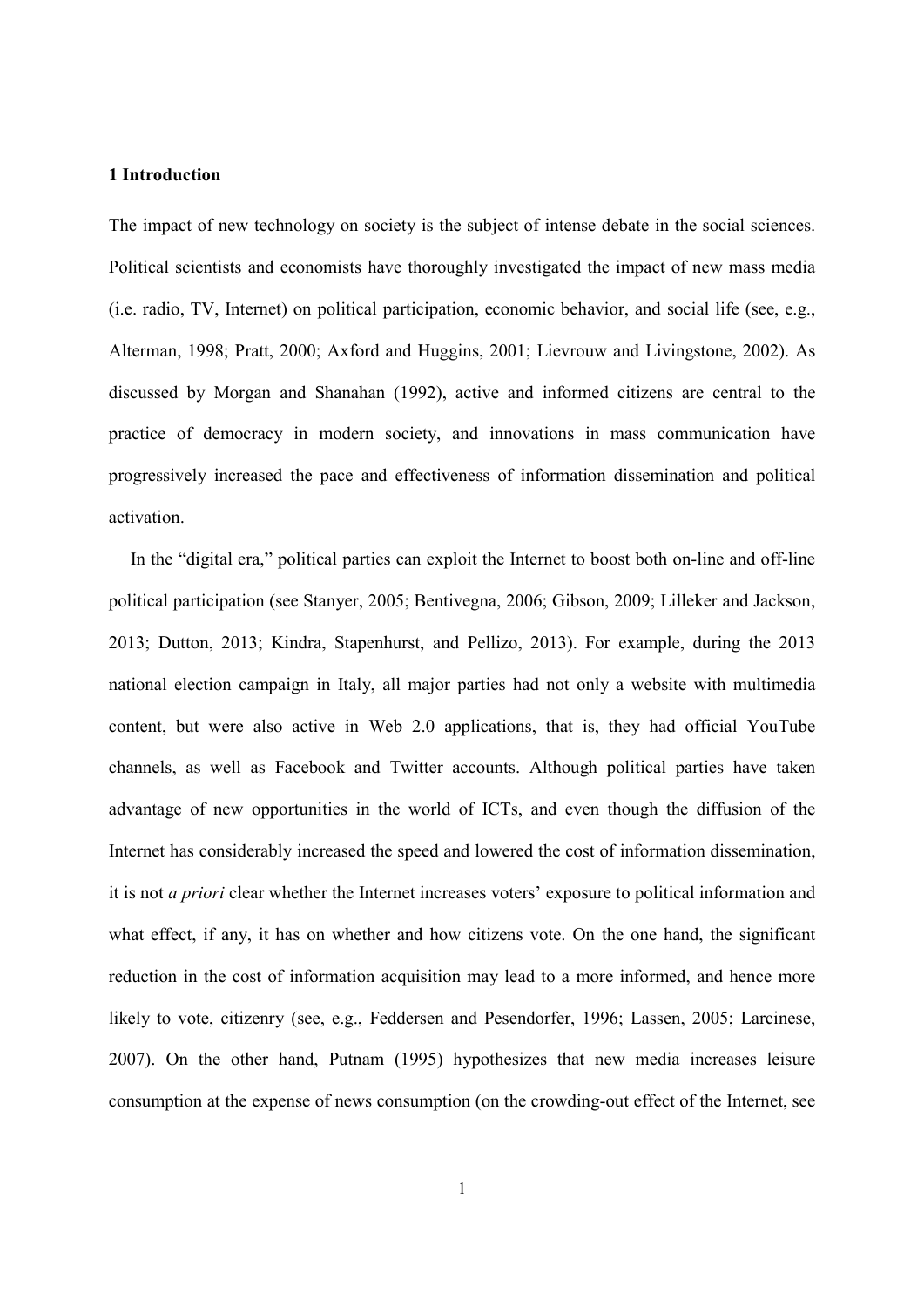also Prior, 2005). Moreover, it is not clear whether the increased variety of information available on the Internet necessarily broadens citizens' viewpoints or whether it might, instead, introduce the risk of polarizing and cementing political positions due type of news consumption being chosen based on previous ideological position (see, e.g., Sunstein, 2007; Sood, Lelkes, and Iyengar, 2015).

Causal empirical evidence of high-speed Internet's impact on political behavior is extremely rare due to the difficulty of addressing endogeneity in broadband access. Since Internet infrastructures are mostly privately funded and hence market-led, telecom providers prefer to roll out in areas with relatively higher individual income and a younger, better-educated population, since those areas are more likely to attract subscriptions. At the same time, socioeconomic characteristics such as income, age, and education are correlated with voting behavior, which potentially biases estimates of the effect of Internet availability on voting behavior.<sup>1</sup> To date, research addressing these endogeneity concerns largely focuses on the *introduction period* of the very first ADSL technology in the 2000s, during which download speeds fell in the range of 256 or 385 Kbps. However, evidence based on the introduction of ADSL does not encompass the information and mobilization role of Web 2.0 applications such as blogs, wikis, and social network or video sharing sites, all of which have potentially played an important and expanding role in mobilizing political participation in more recent years.<sup>2</sup>

In this paper, we examine how broadband Internet affects political behavior in the Web 2.0 era. We provide quasi-experimental evidence based on a unique public broadband delivery

<sup>&</sup>lt;sup>1</sup> Previous empirical studies address this demand-side endogeneity by exploiting preexisting voice telephony networks (Czernich, 2012; Campante, Durante, and Sobbrio, 2013; Falck, Gold, and Heblich, 2014), legal discontinuities across states (Larcinese and Miner, 2012), distance to backbone (Miner, 2015), and land topography or rainfall data (Jaber, 2013; Gavazza, Nardotto, and Valletti, 2015) to instrument for broadband Internet

 $2$  For example, a meta-analysis of correlational evidence by Boulianne (2015) suggests a positive association between social media use and various forms of political engagement.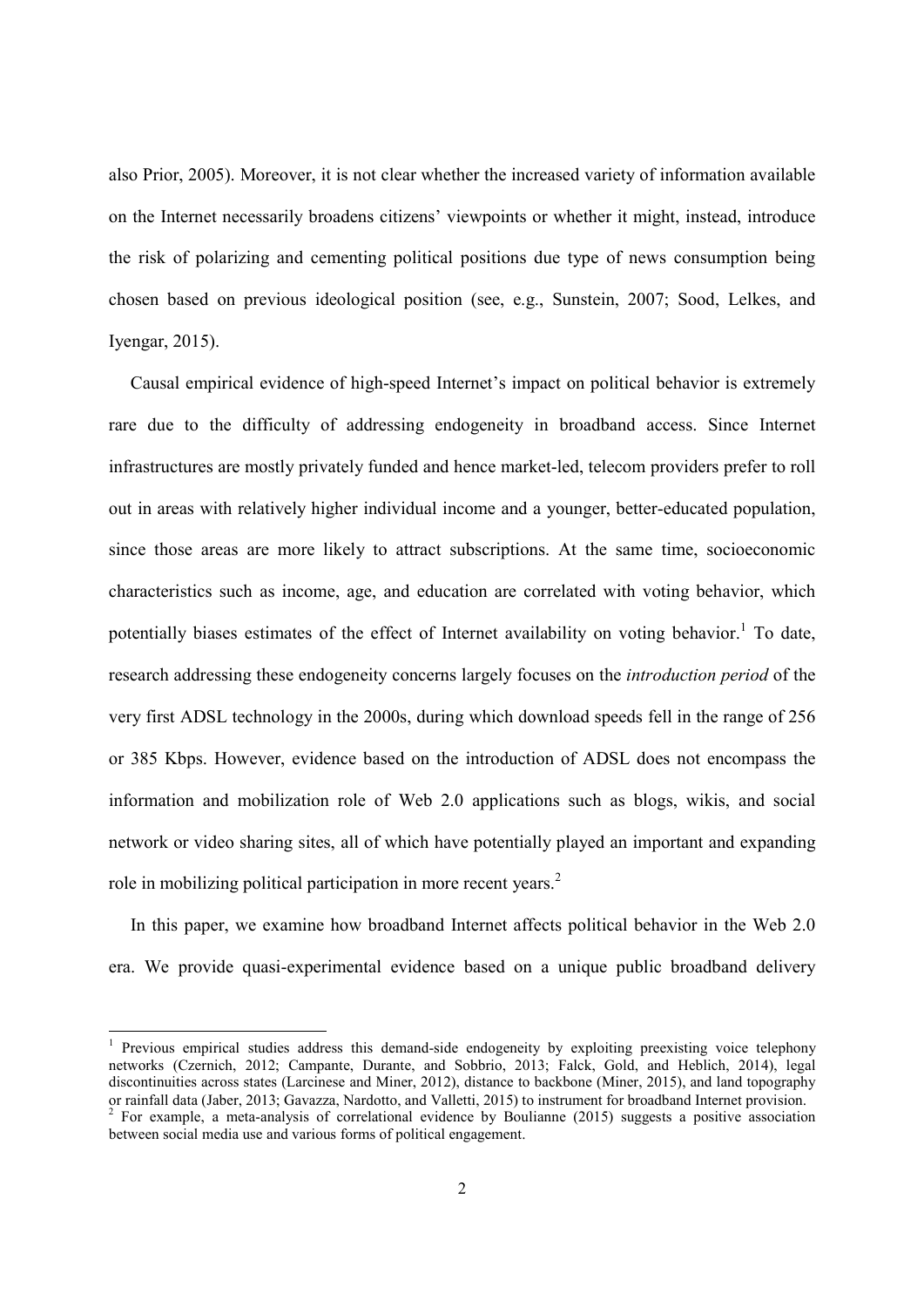program in the Province of Trento (Italy) aimed at the swift and complete coverage of previously underserved (rural, remote, and sparsely populated) areas with next-generation ADSL2+ broadband infrastructure (delivering speeds of up to 20 Mbps) over the period 2011–2014.

Our identification strategy relies on the exogenous (spatial and temporal) variation in ADSL2+ broadband availability generated by the public program. In particular, we take advantage of the staged installation of ADSL2+ infrastructure and employ a difference-indifferences approach controlling for year and municipality fixed effects. The latter allows differencing away preexisting location-specific conditions (such as first-generation broadband accessibility) and hence identifying the independent effect of ADSL2+ availability on changes in voting behavior.

We combine administrative data on election outcomes with information on ADSL2+ roll-out timing across the municipalities targeted by the policy and find significantly positive effects of ADSL2+ availability on electoral turnout. These positive effects increase in ADSL2+ exposure over time. Results on party vote share show significant ideological shifts, with established center-left parties and, albeit with a minor magnitude, right-fringe parties gaining from ADSL2+ diffusion mainly at expense of established center-right parties. Yet, these shifts vanish with increasing ADSL2+ exposure and hence are likely not persistent over time. Overall, placebo estimates corroborate a causal interpretation of our results.

Furthermore, we find evidence based on household survey data and ADSL subscription rates that policy-induced ADSL2+ availability significantly increased overall Internet and broadband take-up among private households. This suggests that ADSL2+ availability affects voting behavior primarily through actual adoption by private households (rather than a speed upgrade). Alternative channels for the found effects, such as positive local labor market effects or locally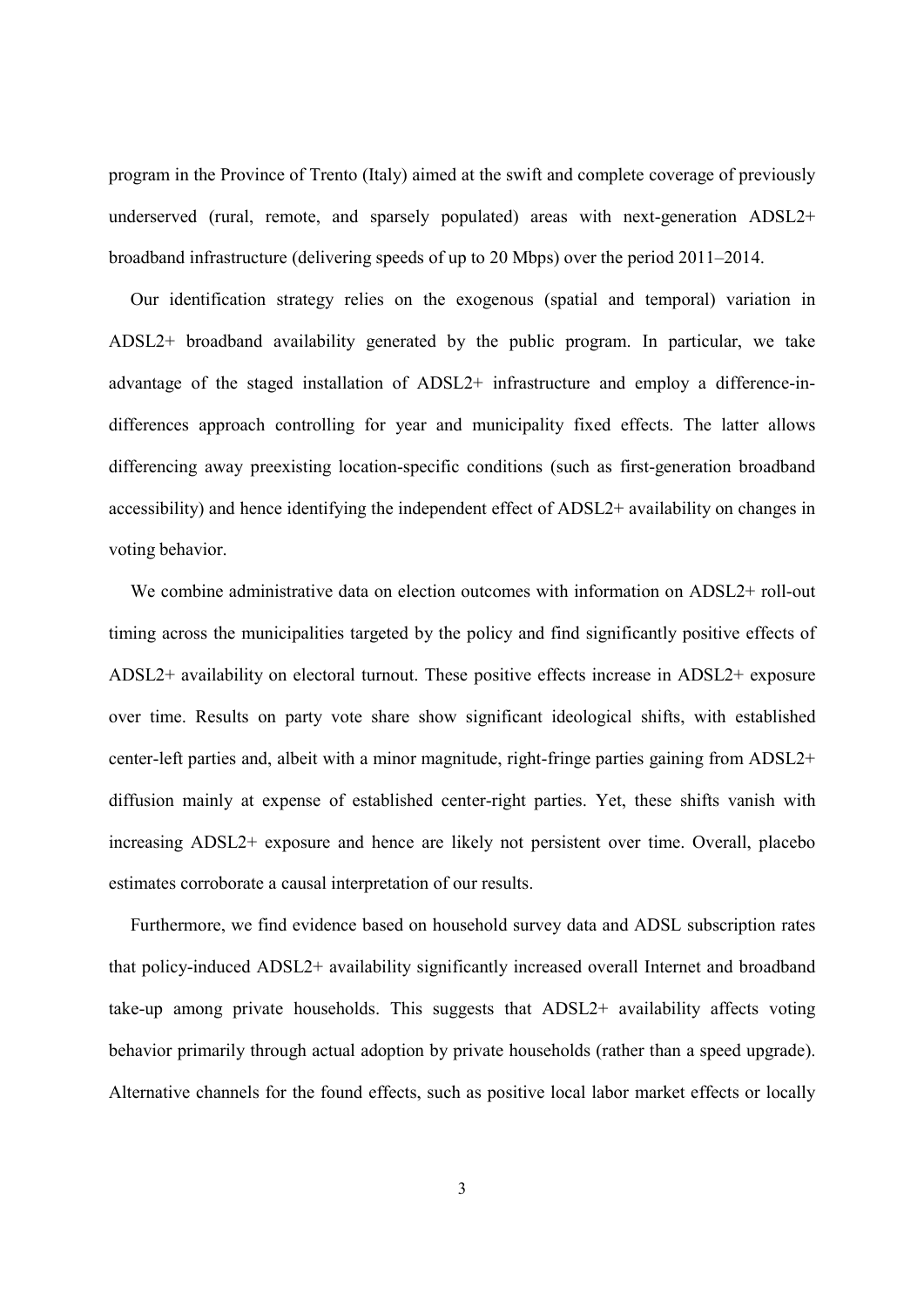tied candidates, receive no support in our data. Assuming that adoption is the only mechanism underlying the availability effects allows for ADSL2+ availability to serve as an instrument for broadband adoption. Invoking the exclusion restriction, we provide two-sample instrumental variables estimates identifying substantial positive local average treatment effects on voter turnout among adopting households.

These findings contribute to the growing body of empirical literature on whether and, if so, how political participation is affected by mass media, such as TV (see, e.g., Gentzkow, 2006; DellaVigna and Kaplan, 2007; Enikolopov, Petrova, and Zhuravskaya, 2011; Durante and Knight, 2012; Durante, Pinotti, and Tesei, 2014; Barone, D'Acunto, and Narciso, 2015), radio (Strömberg, 2004), and newspapers (e.g. Gerber, Karlan, and Bergan, 2009; Gentzkow, Shapiro, and Sinkinson, 2011; Drago, Nannicini, and Sobbrio, 2015). Our paper is especially closely related to recent empirical literature assessing the political effects of the introduction of firstgeneration broadband infrastructures in Germany (Czernich, 2012; Falck, Gold, and Heblich, 2014), Italy (Campante, Durante, and Sobbrio, 2013), the United States (Larcinese and Miner, 2012; Jaber, 2013), Malaysia (Miner, 2015), and the United Kingdom (Gavazza, Nardotto, and Valletti, 2015). With respect to voter turnout, Czernich (2012), Larcinese and Miner (2012), and Jaber (2013) find a positive effect of broadband availability, whereas Miner (2015) finds no such effect, and Falck, Gold, and Heblich (2014), in line with Gavazza, Nardotto, and Valletti (2015), document a negative turnout effect. Campante, Durante, and Sobbrio (2013) find an initially negative effect, which, interestingly, reverses by the 2013 parliamentary elections in Italy.<sup>3</sup>

<sup>&</sup>lt;sup>3</sup> With respect to broadband effects on changes in party votes, Falck, Gold, and Heblich (2014) find no systematic benefits for specific parties. Larcinese and Miner (2012) and Jaber (2013) find that Internet penetration is associated with a rise in the Democratic vote share in U.S. presidential elections. Campante, Durante, and Sobbrio (2013) find a reduction of vote shares for extreme parties (especially left-wing). Miner (2015) finds that in Malaysia, opposition parties took advantage of the introduction of the Internet, resulting in a shift of votes from the incumbent party in a semi-authoritarian regime.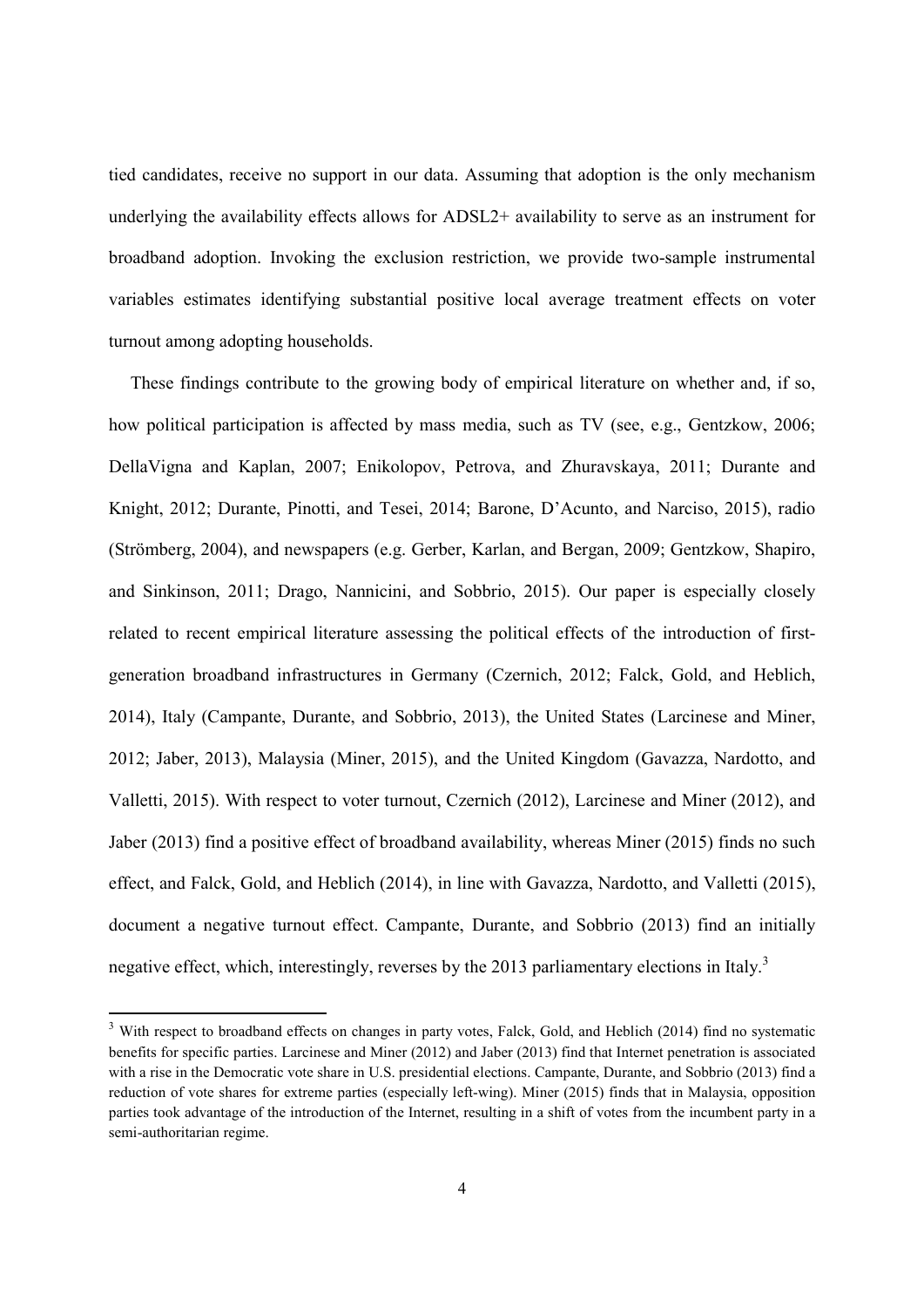None of these studies evaluates the political effects of the ongoing update of broadband infrastructure toward advanced high-speed technologies, which is a key contribution of our paper. Moreover, the identification strategy of our analysis is based on a rare broadband delivery policy, the validity of which is confirmed by a pre-policy placebo analysis. In contrast to previous research we are able to show the causal link between broadband availability and adoption, suggesting that actual adoption by private households is likely the main channel through which advanced broadband availability affects voting behavior. In exploiting a public program targeted explicitly at rural and remote areas, we identify effects that are naturally limited in their generalizability. However, the deployment of fast and ultra-fast broadband in rural areas is an item of increasing interest on the digital agendas of OECD countries.

The paper is structured as follows: Section 2 describes the ADSL2+ policy, Section 3 introduces the data used, Section 4 describes the identification strategy, and Section 5 presents the main results as well as robustness checks and evidence on potential mechanisms. The final section concludes.

#### 2 The ADSL2+ Policy

The entire territory of the Province of Trento had full coverage with *first-generation* broadband technology (up to 2 Mbps) by 2010, but there was a rural-urban digital divide with respect to *next-generation* ADSL2+ technology (download speeds up to 20 Mbps). Hence, in September 2010, the local authority decided (*Reg.delib.n.2204* and *n.2528*) to provide a 8.3-million-euro subsidy via public tender for the equipment of access points in all (mainly rural) areas not privately supplied.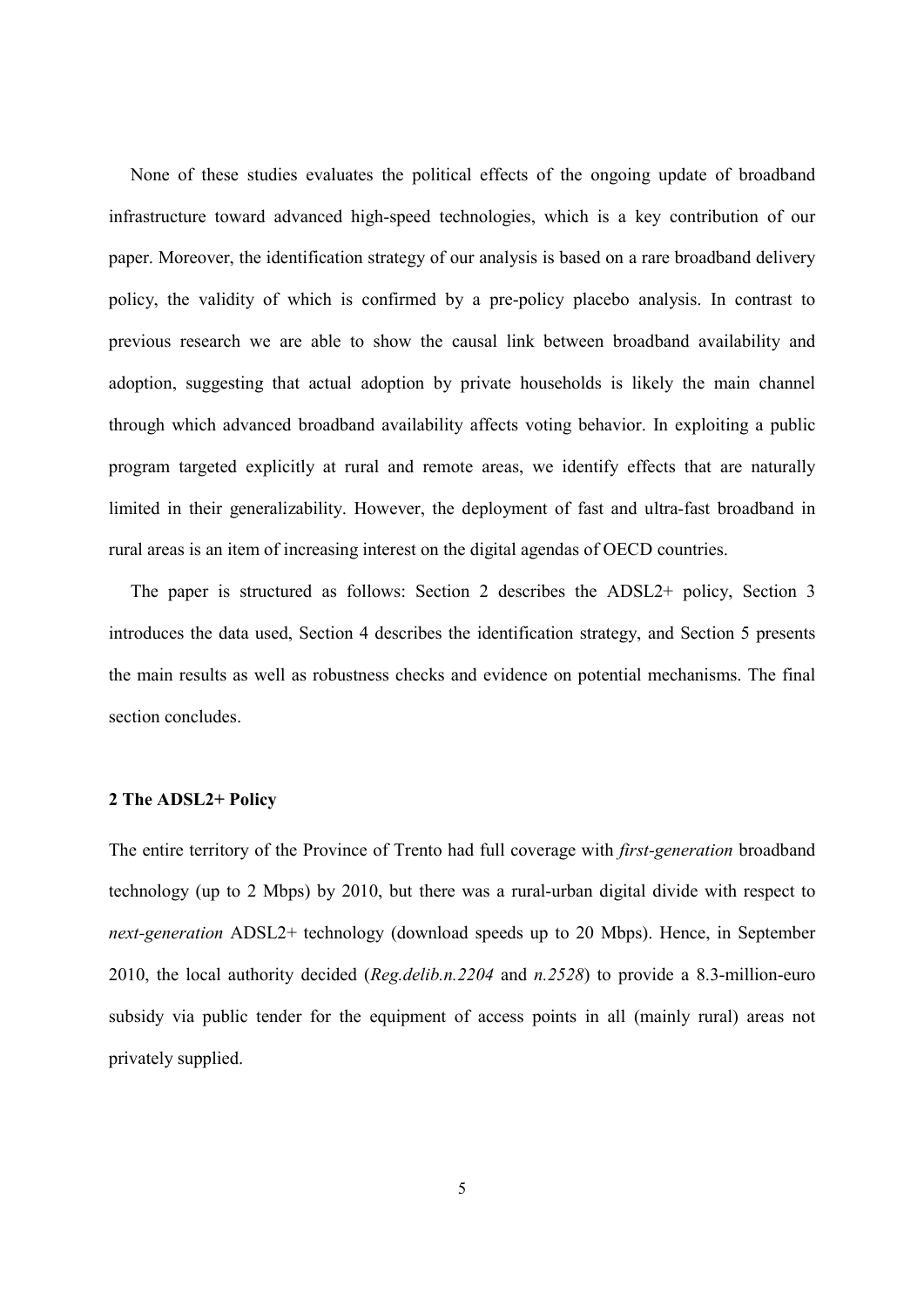Demand factors are unlikely to have played a role in roll-out timing across the municipalities targeted by the policy. The local government provided no guidelines as to roll-out or geographical timing of the intervention, its main concern being to ensure full coverage and to comply with the Europe 2020 objectives by end-2013. Also Telecom Italia—the telecom provider that won the public tender—was unlikely to have had any temporal or territorial roll-out preferences: the strategically most important areas were not part of the intervention and all municipalities targeted by the intervention would be covered within a relatively short time. The rollout of broadband access points started in the spring of 2011 and complete coverage was achieved by the end of January 2014.

According to Telecom Italia, the main factors determining roll-out timing were the technical features of preexisting ADSL technology in the municipalities targeted by the policy. At the time of program start, all municipalities were equipped with some sort of first-generation broadband technology, either via fixed (ADSL) or wireless infrastructure.<sup>4</sup> Technically, it was convenient for Telecom Italia to start ADSL2+ rollout at those access points where a fixed ADSL infrastructure was already available. In fact, by the time of program start in 2011, about 85 percent of the targeted municipalities had access to a ADSL infrastructure of either up to 7 Mbps (66.5 percent) or up to 1.2 Mbps (so-called ADSL-Lite) connectivity (18.6 percent) (see Table 1). With respect to delivered speed, both types of infrastructure are notably inferior to the ADSL2+ technology (delivering up to 20 Mbps) installed via the public program. In our empirical strategy, we account for the potentially endogenous presence of previous inferior ADSL infrastructure and other time-invariant differences across municipalities by employing municipality fixed effects in a difference-in-differences framework.

<sup>4</sup> Broadband cable Internet via infrastructures used for cable television was and is to date not available in the Province of Trento.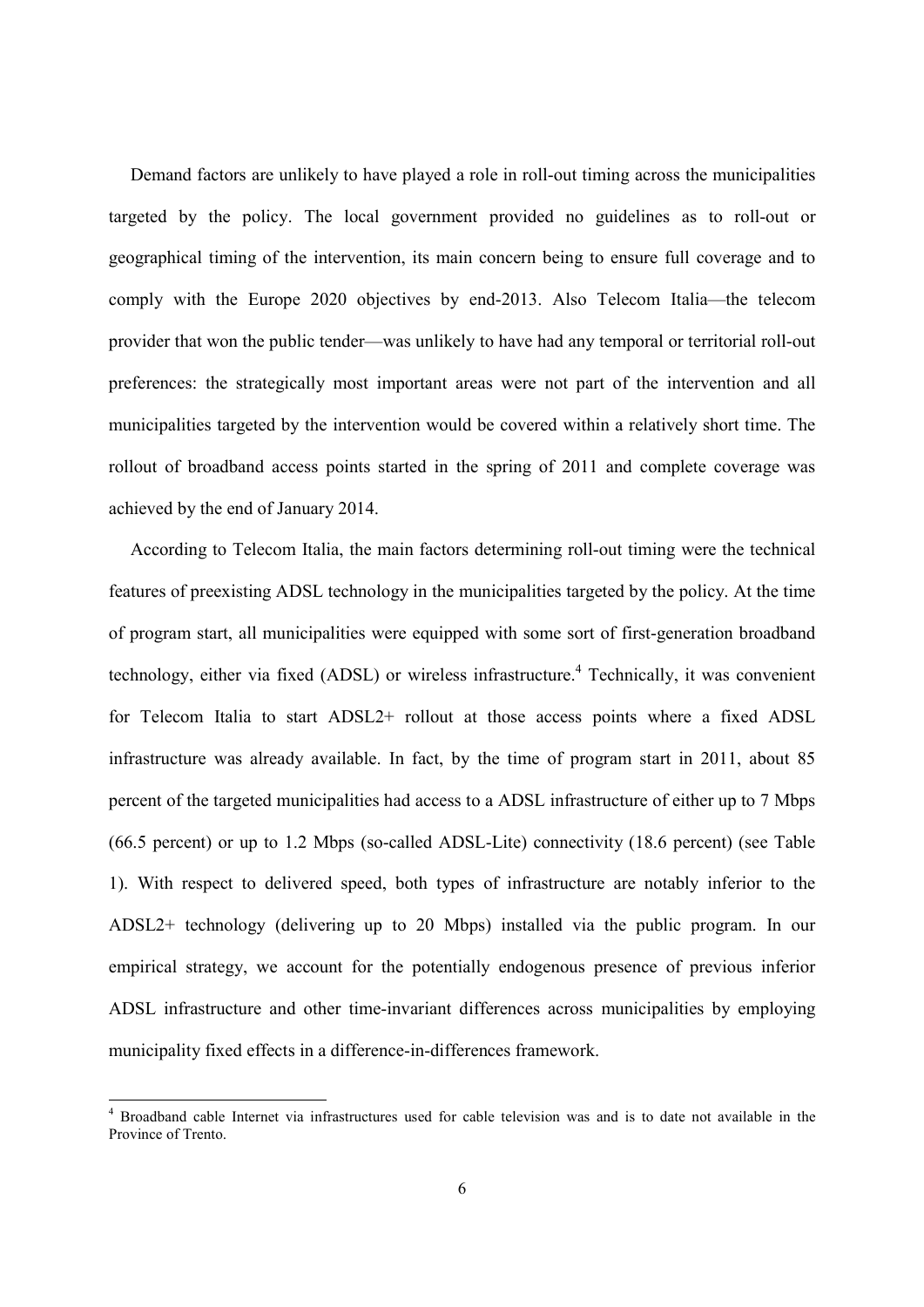#### [Table 1 about here]

In Table 1, we provide a comparison of demographic, economic, and geographic characteristics (measured in the pre-program period) between municipalities targeted and not targeted by the ADSL2+ policy. The former are relatively less urbanized, less economically active, and geographically more remote. In what follows, our analysis focuses exclusively on municipalities targeted by the broadband diffusion policy. We therefore exclude the more urban municipalities in the Province of Trento, which, by program start, had already been equipped with privately provided ADSL2+. Consequently, we estimate effects of broadband diffusion on election outcomes in relatively remote and rural areas.

Data on the exact timing of ADSL2+ rollout are provided by Telecom Italia. We use the day of activation of the respective access point instead of installation in order to capture the actual exposure of a household in a given municipality to the new technology. Note that in our main analysis we estimate the effects of ADSL2+ *availability* and not the effects of its *use* on voting behavior. However, we provide evidence on the adoption channel in Section 5.3 based on household survey data and ADSL subscription rates. We exclude eight municipalities that experienced territorial consolidations in  $2010<sup>5</sup>$  Our final sample consists of 159 municipalities.

#### [Figure 1 about here]

#### [Figure 2 about here]

Figure 1 displays the sample distribution of treatment intensity among municipalities targeted by the policy. We define treatment intensity as the number of days a municipality has been exposed to ADSL2+ broadband accessibility in the period between program start and February 24, 2013, the date of the 2013 national elections in Italy. The variability in treatment intensity is

<sup>5</sup> The municipalities of Pieve di Ledro, Bezzecca, Concei, Molina di Ledro, Tiarno di Sopra, and Tiarno di Sotto were merged into the new municipality of Ledro. Comano Terme was formed by merging the two municipalities of Bleggio Inferiore and Lomaso.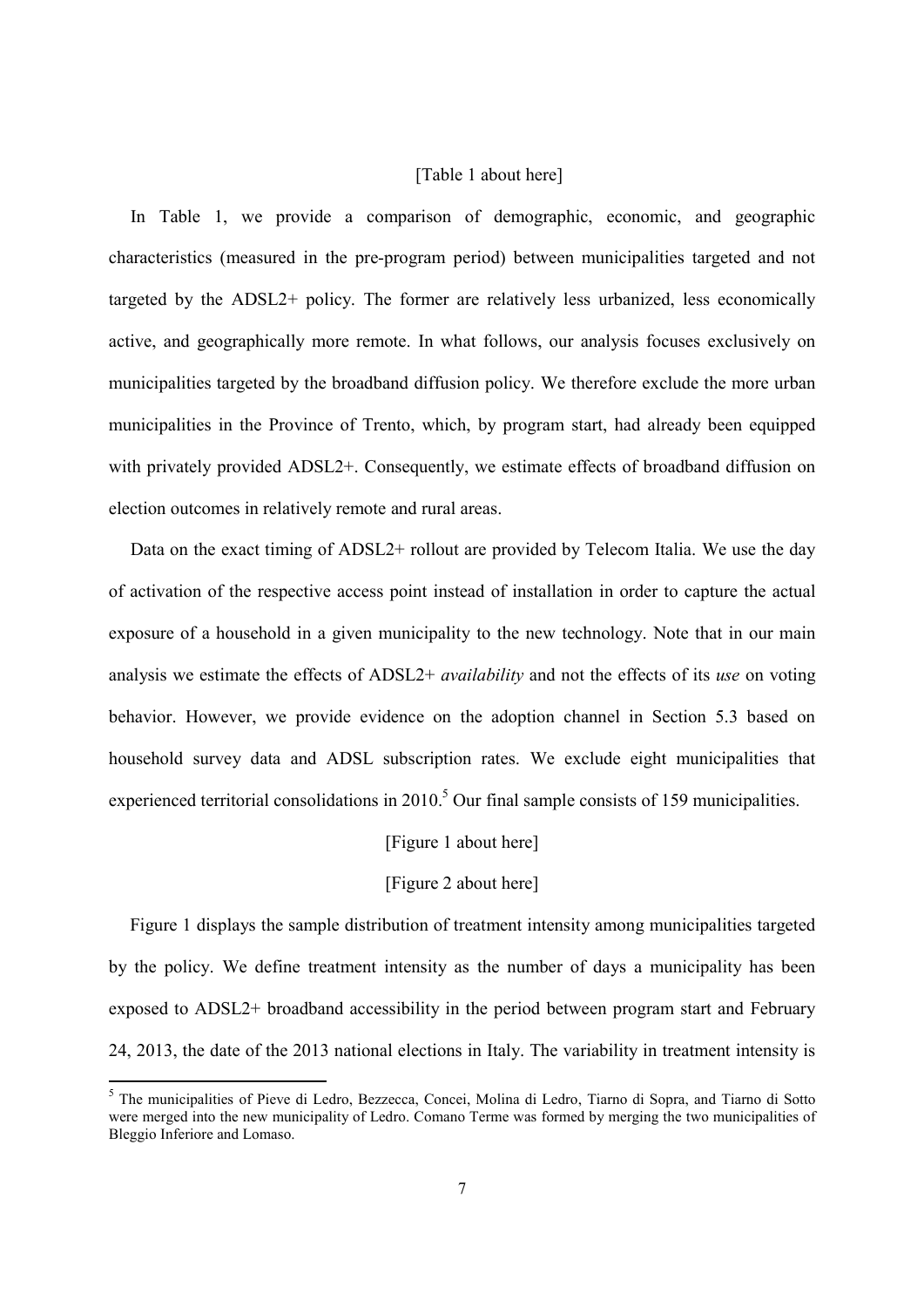considerable, which benefits the estimation of treatment effects across the full range of treatment intensity. Figure 2 depicts the geographical distribution of treatment intensity across municipalities. White areas indicate municipalities that were not subject to the ADSL2+ diffusion policy and dark blue areas are the municipalities that experienced territorial variations. Both are excluded from the analysis.

#### 3 Election Data and Institutional Background

Based on the Italian national elections of 2008 and 2013, we examine the impact of ADSL2+ provision on voting turnout and party support. The period 2008–2013 overlaps with the policyinduced ADSL2+ rollout (2011–2014), as well as with the emergence of now widely used Web 2.0 applications such as new social media (Facebook, Twitter) and YouTube. To illustrate the approximate timing of the emergence of these technologies, Figure 3 shows a weekly popularity index<sup>6</sup> of Google searches for the terms "Facebook," "Twitter," and "YouTube" from 2004 onward and, for comparison, the popularity of online searches for the two national newspapers having the highest circulation figures: *Corriere della Sera* and *La Repubblica*. It is obvious from Figure 3 that "Facebook" has dominated the search popularity index since its emergence around December 2008—which was after the national elections in February 2008. By the 2013 elections, Facebook was widely known and used in Trentino/South-Tyrol and in Italy as a whole. "YouTube" was already a relatively popular search term by 2008. The online search term "Twitter," compared to "YouTube" and "Facebook," is significantly less popular throughout the analysis period. The popularity of online searches for the two main national newspapers is negligible relative to "Facebook."

 $6$  The popularity index is calculated for each week as the number of Google searches for the respective term divided by the total weekly searches in the respective geographical area (here, Italy or Trentino/South-Tyrol), scaled to a range of 0 to 100 (100 representing the highest point on the chart).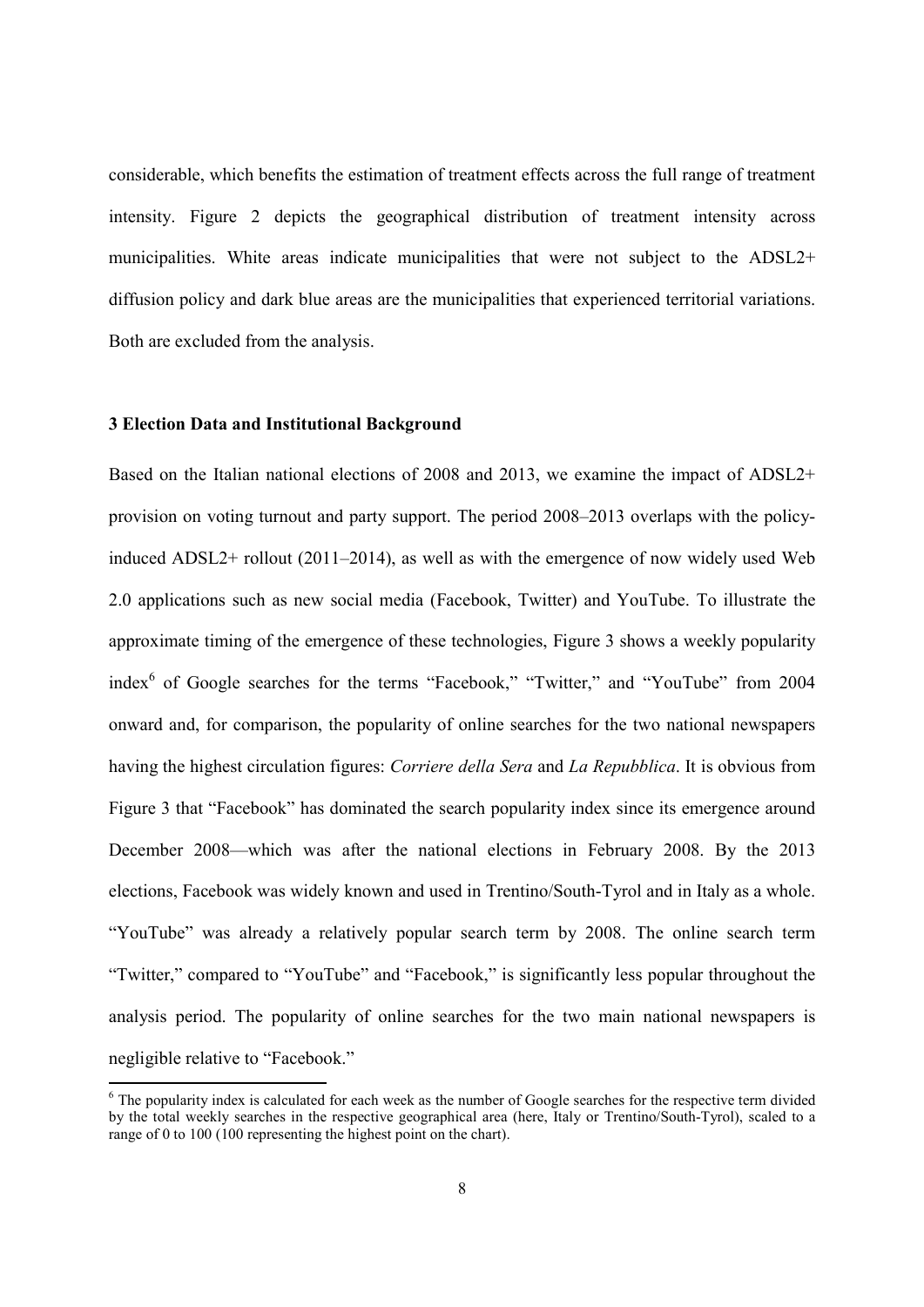#### [Figure 3 about here]

We use the 2006 national elections to make placebo estimations for the pre-policy period 2006–2008. Data on election outcomes at the municipality level are from the Italian Ministry of the Interior (http://elezionistorico.interno.it).

We measure effects of ADSL2+ availability on three aspects of voting behavior—voter turnout, invalid vote, and party support. Voter turnout is calculated as the total number of votes (valid or invalid) divided by the number of eligible voters. Invalid vote is the share of null or "white" votes among the total of eligible voters. While voter turnout and the incidence of invalid votes allow us to estimate the effect of advanced broadband access on political participation, party affiliation indicates whether advanced broadband availability has an impact on political preferences.

To investigate the hypothesis that broadband availability may lead to ideological polarization or self-segregation, we distinguish six distinct groups of parties according to their ideological orientation across the political spectrum on a conventional left-right axis: (1) left-fringe parties, (2) established center-left parties, (3) center and liberal parties, (4) established center-right parties, (5) right-fringe parties, and (6) others and regionalists parties. The classification of parties into these groups is described in Table A2 in Appendix and roughly follows the classification employed in Falck, Gold, and Heblich (2014) for Germany. We employ both party group vote shares relative to the total number of valid votes as well as vote shares relative to the total number of eligible voters. The latter allows controlling for the positive impact on turnout documented below.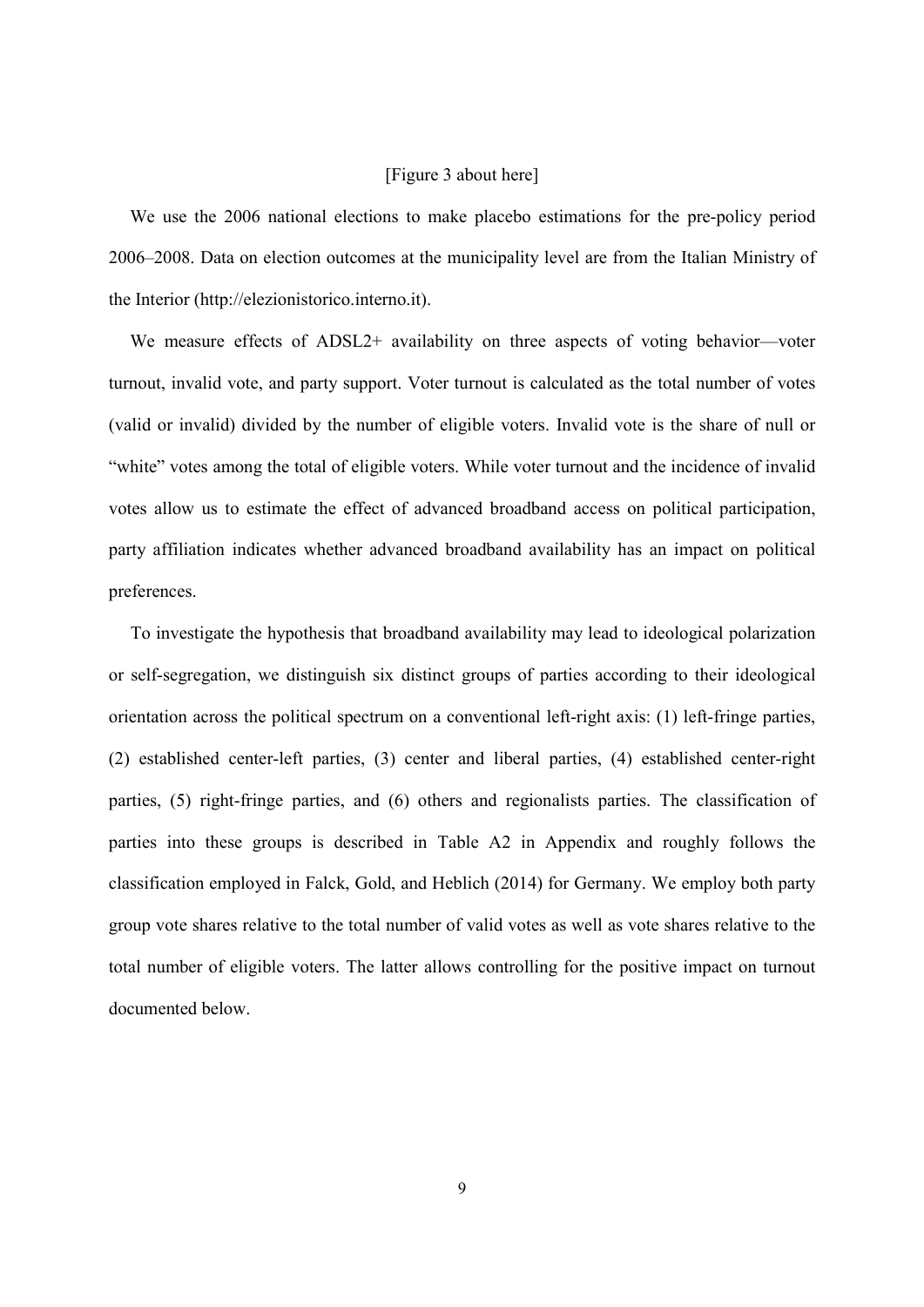Italy is a parliamentary democracy based on a bicameral legislative system (Chamber of Deputies and Senate<sup>7</sup>). From the 1990s onward, after a judicial investigation called *Mani pulite*, the Italian political arena has been mainly characterized by two large coalitions: the center-right led by Silvio Berlusconi, and the center-left (social democrats) led by various political leaders. The two coalitions basically alternate in governing Italy (for a detailed discussion, see Bosco and McDonnell, 2015). Despite the two mainstream coalitions, the political situation in Italy is somewhat fragmented, with numerous left-fringe parties attracting considerable vote shares and a relatively lower number of smaller right-fringe parties.

In this study we focus on the 2006, 2008, and 2013 national parliamentary elections for the Chamber of Deputies.<sup>8</sup> The 2006 national election took place after a five-year period of centerright government, and was won by a coalition of center-left and left-fringe parties. In 2008, political tensions within the government coalition led to new elections that were won by the center-right coalition. During the financial crisis, a "technocratic" government supported by the main political parties took power in 2011 without elections. After two years, the government lost political support and new elections were held in 2013. The new government was a grand coalition between center-left, center, and center-right parties.

#### [Table 2 about here]

Table 2 sets out summary statistics for the election outcomes in 2008 and 2013, as well as for 2006, which serves for placebo analysis. For our sample of 159 municipalities, voter turnout in parliamentary elections decreased by 3.4 percentage points from 2006 to 2008, and by another

 $<sup>7</sup>$  The former is elected by the universe of eligible voters (Italian citizens aged 18 and older); only individuals aged at</sup> least 25 years are entitled to vote for the Senate.

<sup>&</sup>lt;sup>8</sup> We focus exclusively on national parliamentary elections so as to provide results comparable to previous literature. In contrast to Campante, Durante, and Sobbrio (2013), we refrain from analyzing municipal elections since the majority of municipalities in the Province of Trento had not yet had local elections in the post-ADSL2+ policy period under investigation.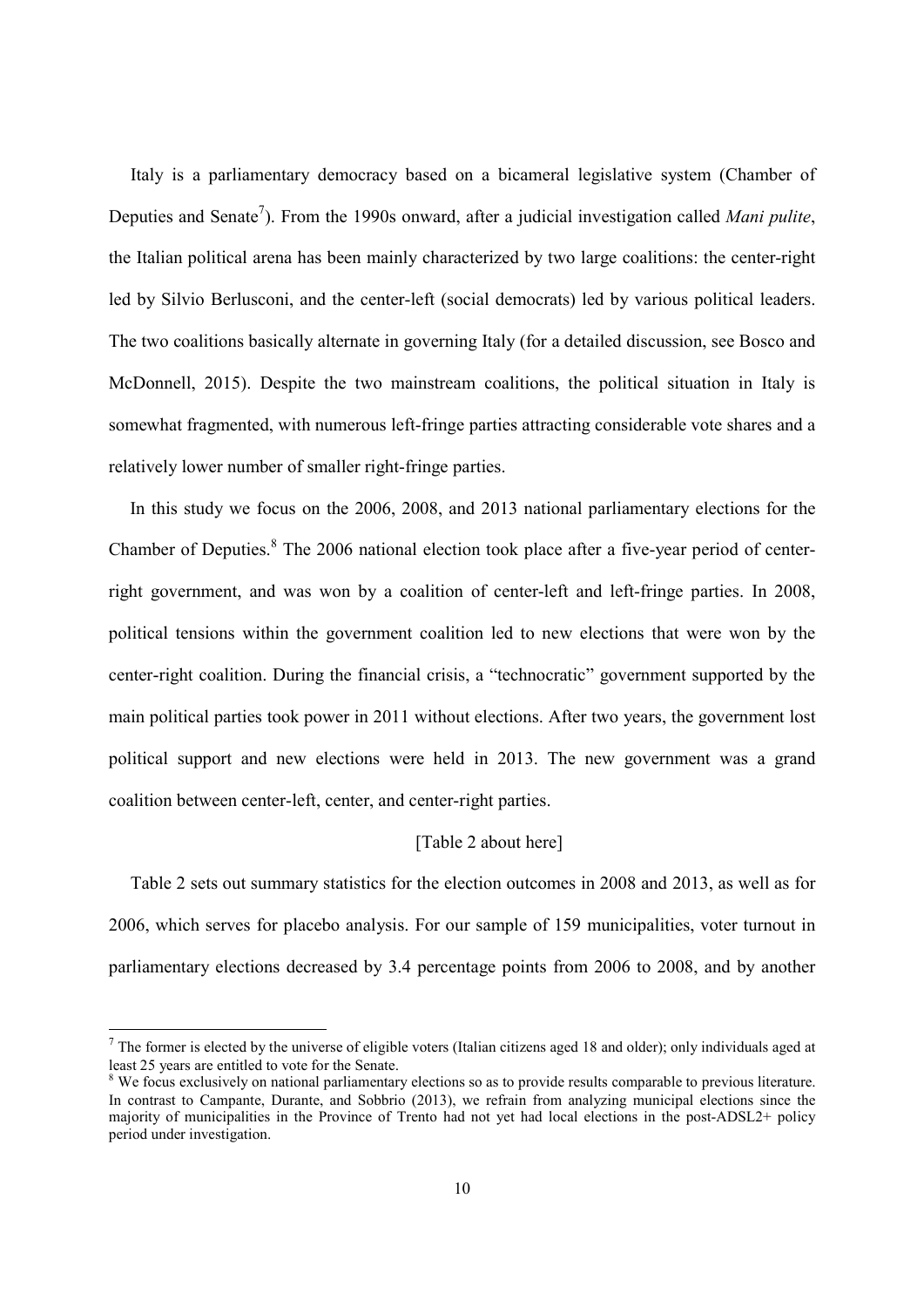5.5 percentage points from 2008 to 2013. Voter turnout reached a level of 79 percent in 2013. Invalid votes increased by 0.5 percentage points from 2008 to 2013 (and by 0.3 percentage points from 2006 to 2008). With respect to party vote shares, in 2013, left-fringe and established center-left parties reached 3 percent and 19.8 percent, respectively. Center and liberal parties obtained a vote share of 24.4 percent. Established center-right and right-fringe parties reached 26.1 and 0.9 percent, respectively. The vote share for other and local parties was in sum 25.9 percent. Overall, with respect to the 2006 and 2008 elections, there was a significant increase in vote shares for center and liberal parties as well as for other and local parties, whereas vote shares decrease for all other party groups.

Annual information on demographic characteristics at the municipality level was obtained from inter-censual population estimates by ISTAT (the Italian National Institute of Statistics) and information on per capita declared personal income was obtained from the Italian Ministry of Economy and Finance. Descriptive statistics for these variables are reported in Table 2; Table A3 in the Appendix provides detailed information on data sources.

#### 4 Empirical Strategy

Our identification strategy relies on the staged ADSL2+ rollout of the policy intervention. Under the assumption of exogenous variation in roll-out timing with respect to trends in local municipality characteristics, we use a difference-in-differences specification controlling for timeinvariant location-specific factors. We run regressions of the following type:

$$
Y_{mt} = \alpha + \beta \text{ Treat}_{mt} + \omega'_{mt} \delta + \gamma_m + \vartheta_t + \varepsilon_{mt} (1)
$$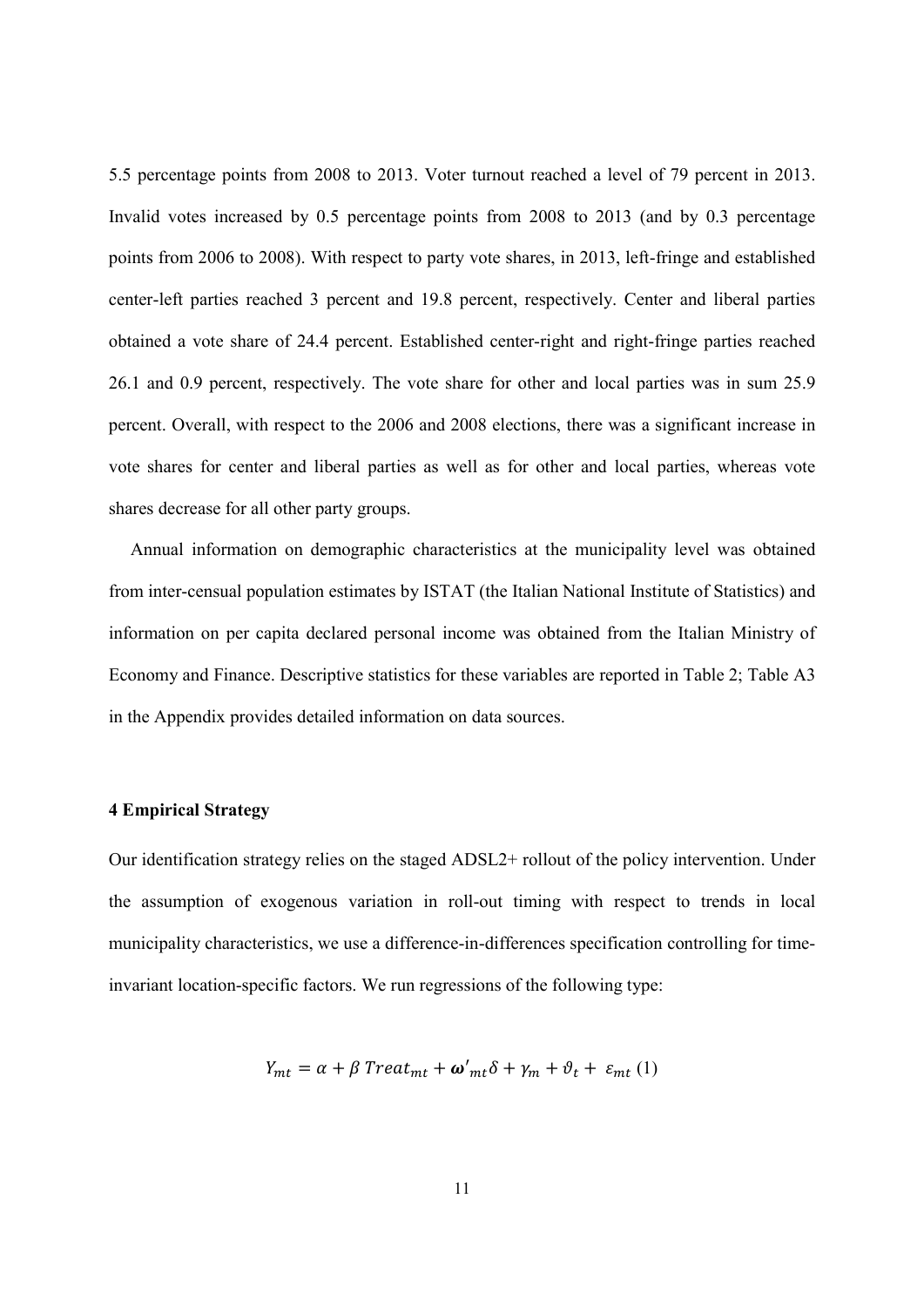where Y represents the respective election outcome in municipality *m* in election year *t* (with  $t = [2008; 2013]$ ). *Treat<sub>mt</sub>* indicates the treatment status of voters in municipality *m* in election year *t*. Depending on the specification, we define the treatment status either in a binary way, indicating whether or not residents in municipality *m* in election year *t* had access to ADSL2+ broadband, or as a continuous measure of treatment intensity, that is, the number of days of exposure to broadband accessibility as of the day of the respective election. We also add a specification employing treatment intensity categories in order to investigate potential nonlinearities in the impact of treatment intensity.

Unobservable factors that are time invariant and fixed at the municipality level are controlled for by municipality fixed effects  $(\gamma_m)$ ; time shocks common to all municipalities are absorbed by the year indicator  $\vartheta_t$ .  $\omega_{mt}$  is a vector that captures observable time-varying socioeconomic characteristics of the municipalities.  $\varepsilon_{mt}$  is an error term.

The parameter  $\beta$  estimates the causal effect of interest under the common trend assumption. This parameter is identified through variation in voter's election decisions between national elections in 2008 (pre-ADSL2+) and 2013, and the comparison of this difference either between the group of voters in municipalities with and without broadband access by February 2013 (in case of binary treatment) or voters residing in municipalities with different treatment intensity (in case of the continuous or "category" specification). The key identifying assumption is that the trend in election outcomes would have been the same for voters residing in relatively earlier and later treated municipalities in the absence of treatment (conditional on  $\omega_{mt}$ ). We provide a

<sup>9</sup> Note that controlling for municipality fixed effects is of central importance for a causal interpretation of our estimates. It accounts for the fact that the installation of pre-policy ADSL infrastructure of inferior speed was market-led and hence potentially nonrandom and we cannot exclude that roll-out timing was systematically associated with observed or unobserved local productive characteristics in ways that potentially confound a causal interpretation. See also discussion in Section 2.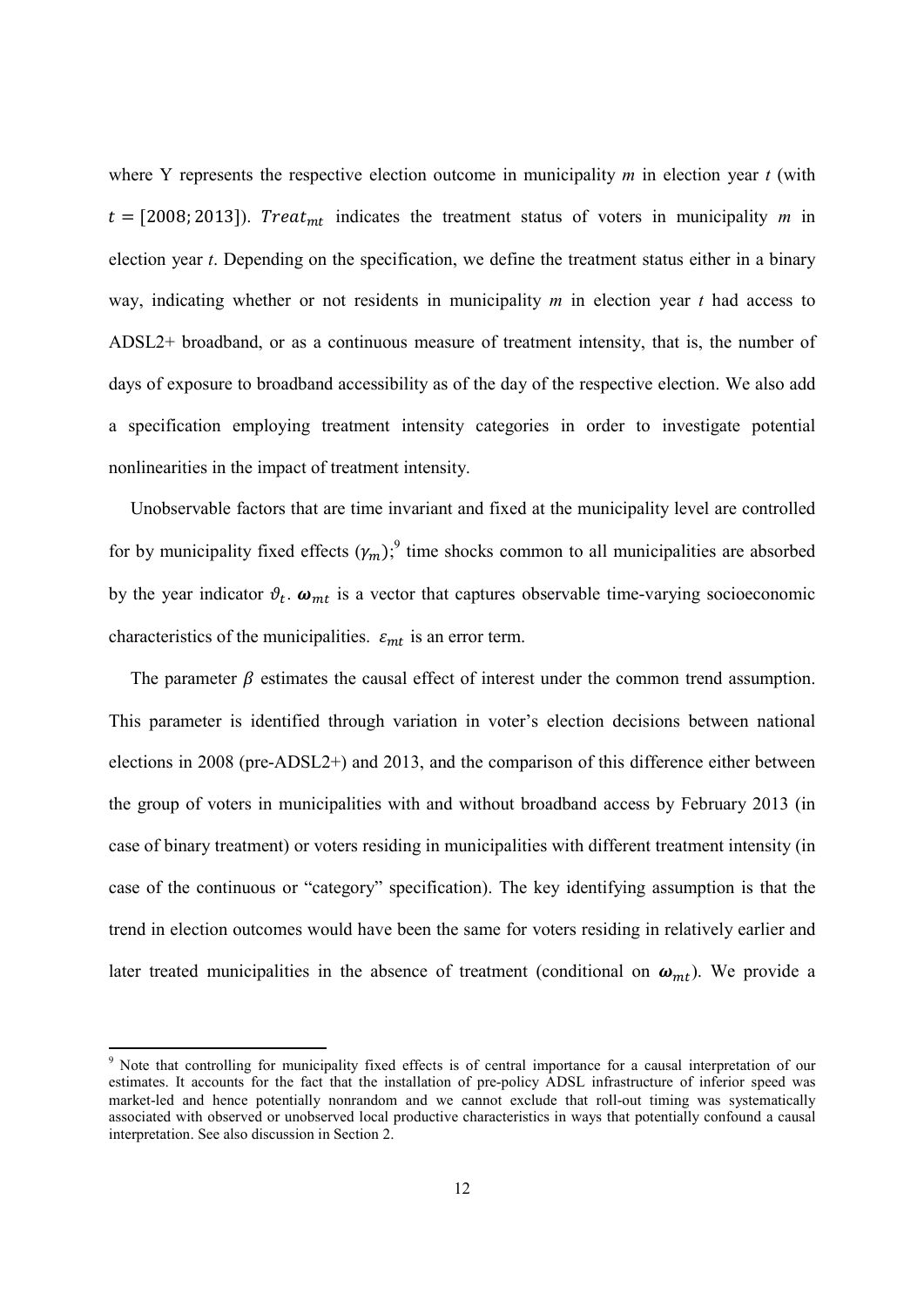placebo analysis for the pre-policy election years 2006 and 2008 to test whether the common trend assumption is plausible.

#### 5 Results and Discussion

Table 3 presents the main results and placebo estimates with respect to voter turnout and invalid votes. Table 4 presents results with respect to party vote shares, and Table 5 reports the respective placebo estimates. Throughout, we employ the various specifications of the treatment variable of voters' exposure to the ADSL2+ technology as binary (Panels A1 and B1), linear (Panels A2 and B2), and treatment intensity categories (Panels A3 and B3). All models include municipality fixed effects and a year indicator. Throughout the specifications, estimation results are reported both with and without control variables.

#### *5.1 Voting Turnout and Invalid Votes*

Columns 1 and 2 of Table 3 show a positive effect of ADSL2+ broadband availability on voter turnout. The positive effect is not significant in the binary specification of the treatment variable. However, it is statistically significant at the 10 percent level in the linear specification without controls and significant at the 5 percent level when controlling for socioeconomic characteristics of the municipalities. These estimates suggest that ADSL2+ exposure of roughly three months increases voter turnout by about  $0.2$  percentage points.<sup>10</sup> The categorical specification of the exposure variable reveals that the positive effect of advanced broadband availability on voter turnout mainly stems from municipalities that experienced a relatively long exposure of 18 months or more. These results indicate that, with respect to municipalities with zero ADSL2+

<sup>&</sup>lt;sup>10</sup> The estimates resulting from weighted regressions (by the number of eligible voters) are virtually identical. Results are available from the authors upon request.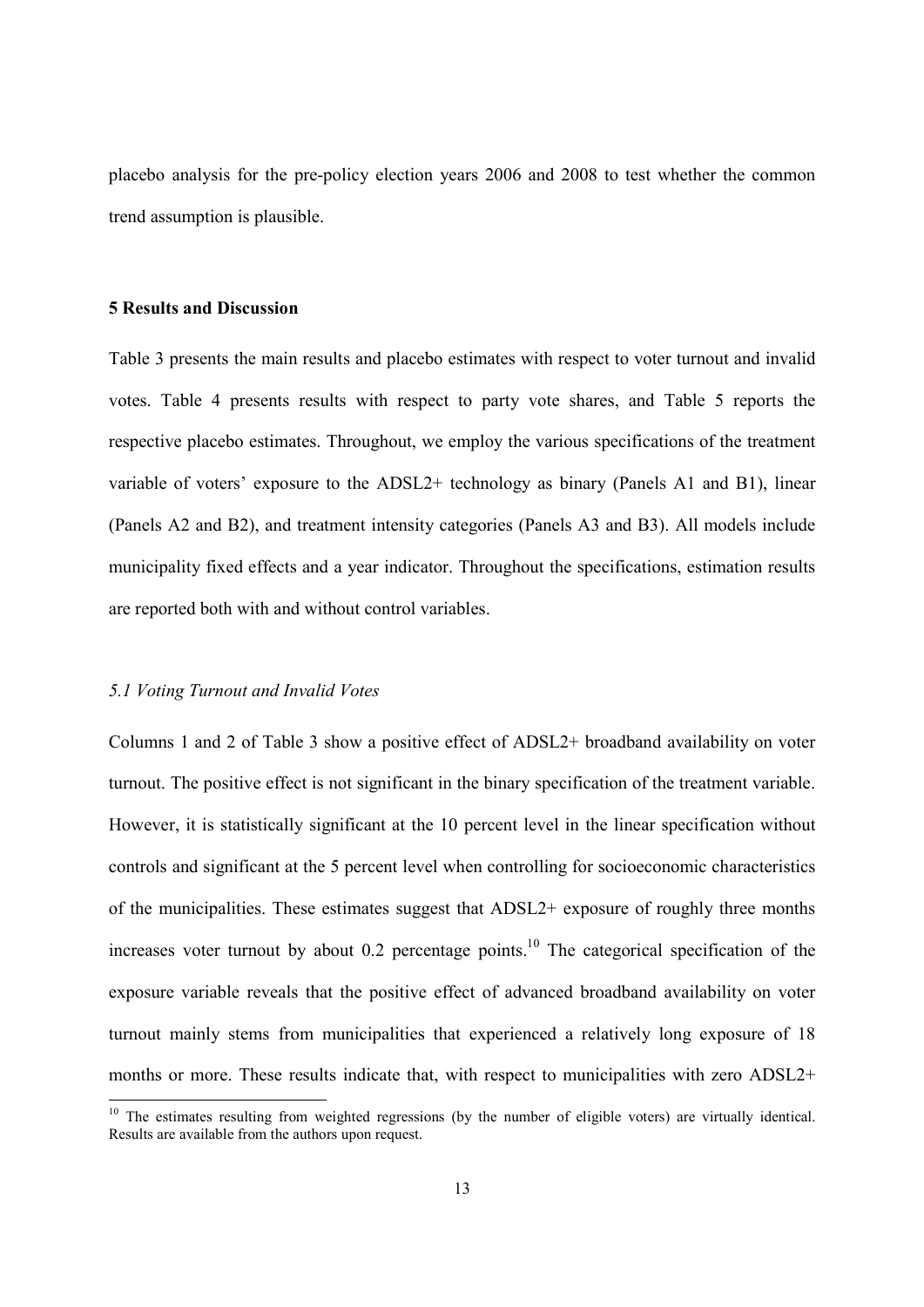exposure as of February 2013, municipalities with 18 months or more exposure exert an almost 3.3 percentage point higher increase in voting turnout from the 2008 to the 2013 national election. The fact that the increase in voter turnout appears to be significant only for those municipalities with relatively longer exposure suggests that advanced broadband effects might need some time to mature and hence are found to be stronger in the medium to long run than in the short term.

#### [Table 3 about here]

Overall, this finding is somewhat at odds with Falck, Gold, and Heblich's (2014) estimate of a 3.4–3.6 percentage point *decrease* in voting turnout with the introduction of DSL technology in West Germany during the early 2000s. These different findings might be explained by the fact that Internet usage and the "Internet" itself were comparatively basic in the early days of broadband technology (with a minimum speed of 256 or 385 Kbps) relative to high-speed Internet usage in 2013 when more elevated download speeds were becoming standard and use of new social media and advanced Web 2.0 applications intensifying. In fact, Web 2.0 applications (such as Facebook, Twitter, YouTube, and blogs) may have become effective ways of expressing and diffusing political opinions and hence advanced broadband may play a different role in political mobilization in the social media era than was the case during the introduction of DSL technology. Our results are somewhat in line with Campante, Durante, and Sobbrio (2013), who find for Italy as a whole a positive (albeit not statistically significant) broadband effect of about 1.9 percentage points on voter turnout for the 2013 parliamentary elections. It may well be that we find a stronger broadband effect in comparison with Campante, Durante, and Sobbrio (2013) because we focus our analysis on rural and relatively sparsely populated areas. These areas may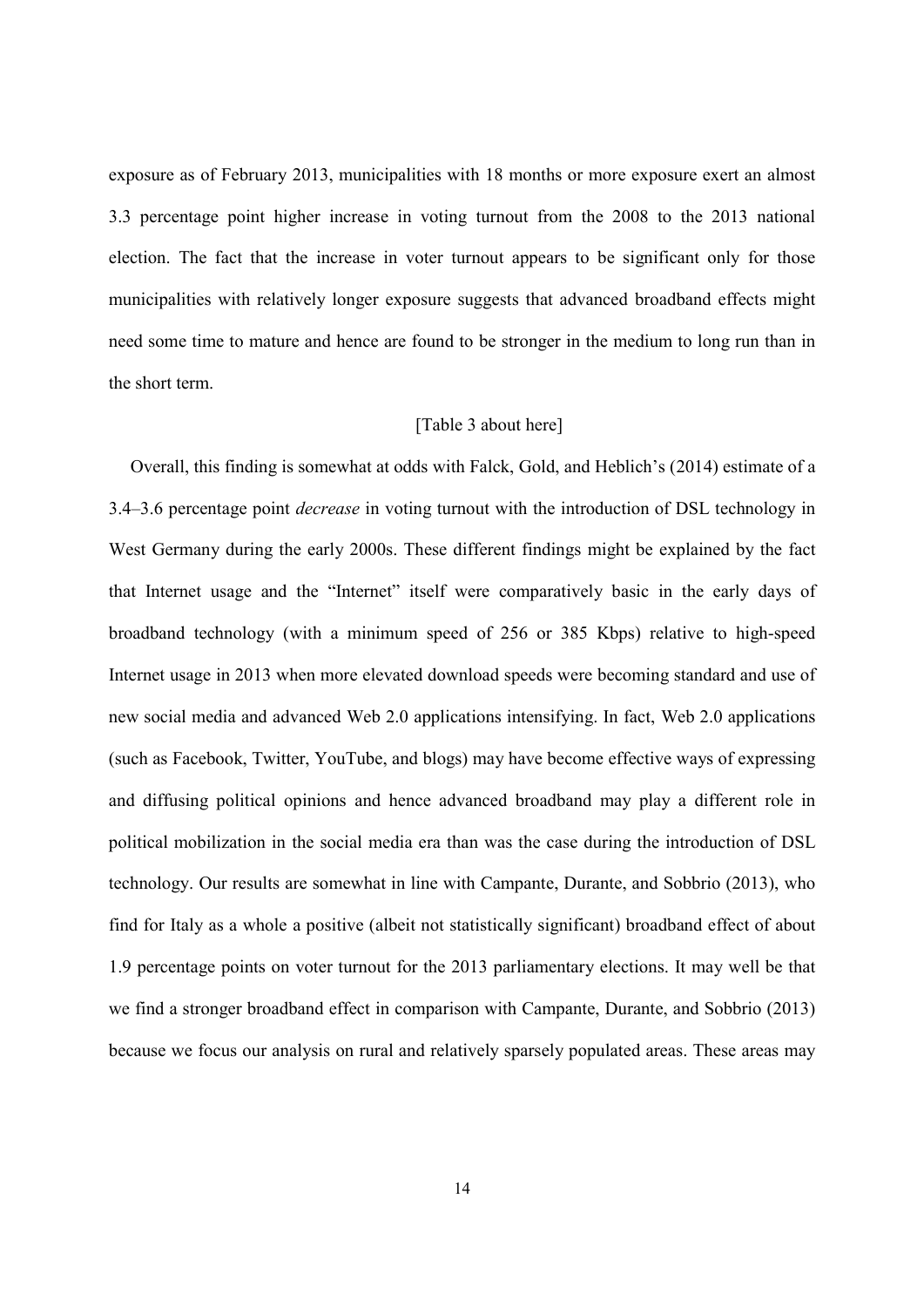simply profit more strongly from a marginal increase in information availability than do urban areas where there is already a high level of availability.

Note that controlling for municipalities' socioeconomic characteristics only slightly affects the treatment coefficient in the various specifications. This makes us confident that—conditional on controlling for *time-invariant* municipality characteristics via municipality fixed effects *time-varying* socioeconomic characteristics do not systematically bias our parameter estimate of interest.

To more explicitly test the common trend assumption underlying our identification approach, we provide placebo estimates in Panels B1–B3 of Table 3. That is, we run regressions on voting turnout for the pre-policy period national parliamentary elections of 2006 and 2008, assigning treatment measures as if the policy took place between 2006 and 2008 (as opposed to 2011 and 2013). This being a placebo treatment, there should be no significant correlation between fake treatment and voting outcomes in the absence of underlying differential trends between municipalities of different treatment status or intensity for reasons other than the actual ADSL2+ treatment. This placebo analysis hence provides a powerful test of the common trend assumption. In fact, throughout the various specifications, Panels B1–B3 show no significant association between placebo treatment and election turnout in the pre-policy election years of 2006 and 2008. This confirms the assumption that the positive turnout effect found is not driven by underlying non-policy-related trends in voting turnout.

#### [Figure 4 about here]

Figure 4 illustrates the positive turnout effect and the placebo test. First, we plot for each municipality the percentage point change in voter turnout between the elections of 2008 and 2013 against the days of exposure to ADSL2+ technology experienced as of the 2013 election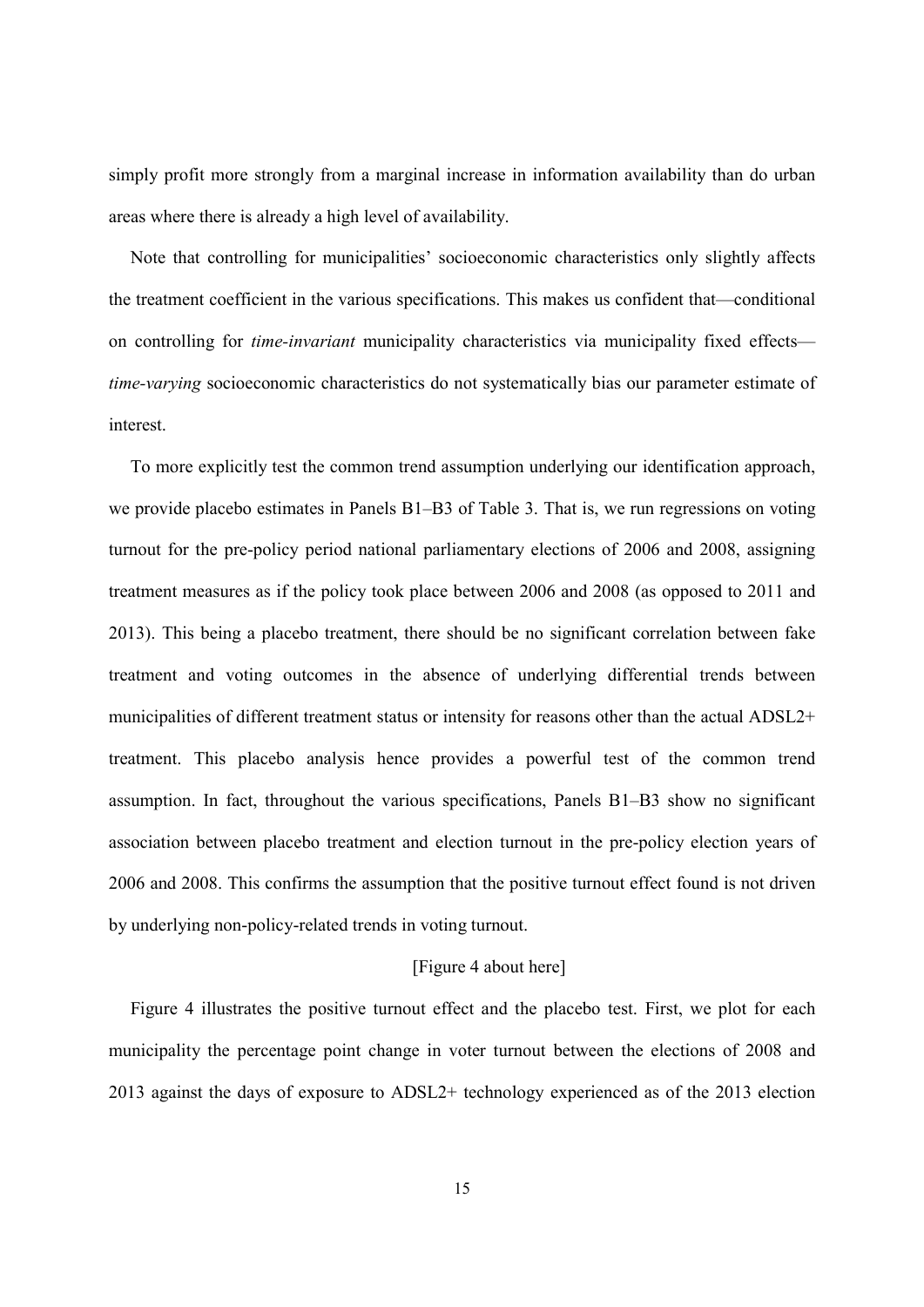date. The fitted line clearly indicates a positive slope. Second, we display the placebo check by plotting the change in turnout between the elections of 2006 and 2008 against the days of ADSL2+ exposure as of the 2013 election date. Confirming the regression results presented in Table 3, the fitted line suggests no systematic relationship between changes in voter turnout and ADSL2+ exposure previous to the actual installation of the ADSL2+ infrastructure.

Columns 3 and 4 of Table 3 are concerned with invalid votes. Using invalid vote share as an outcome allows testing whether our finding of increased electoral turnout is driven by an increase in invalid votes. If such is the case, we should find a negative broadband effect on the incidence of invalid votes. The results in Columns 3 and 4 of Table 3 suggest that this has not been the case. No statistically significant effects emerge with respect to any of the various ADSL2+ exposure measures and the point estimates are close to zero in the baseline specifications (Panels A1–A3) as well as in the placebo analysis (Panels B1–B3). Overall, there is no evidence that the increase in voter turnout is driven by an increase in invalid votes.

#### *5.2 Party Vote Shares*

Table 4 presents the estimated coefficients for the impact of broadband Internet on party vote shares. Overall, the results indicate that established center-left parties benefited significantly from ADSL2+ broadband availability, whereas the established center-right parties lost vote shares; right-wing fringe parties appear to have benefited moderately. In our binary specification, ADSL2+ accessibility is associated with an increase in vote share of about 3.7 percentage points for established center-left parties and a reduction in the vote share of established center-right parties of about 2.4 percentage points; right-wing fringe parties gain about 0.5 percentage points.

[Table 4 about here]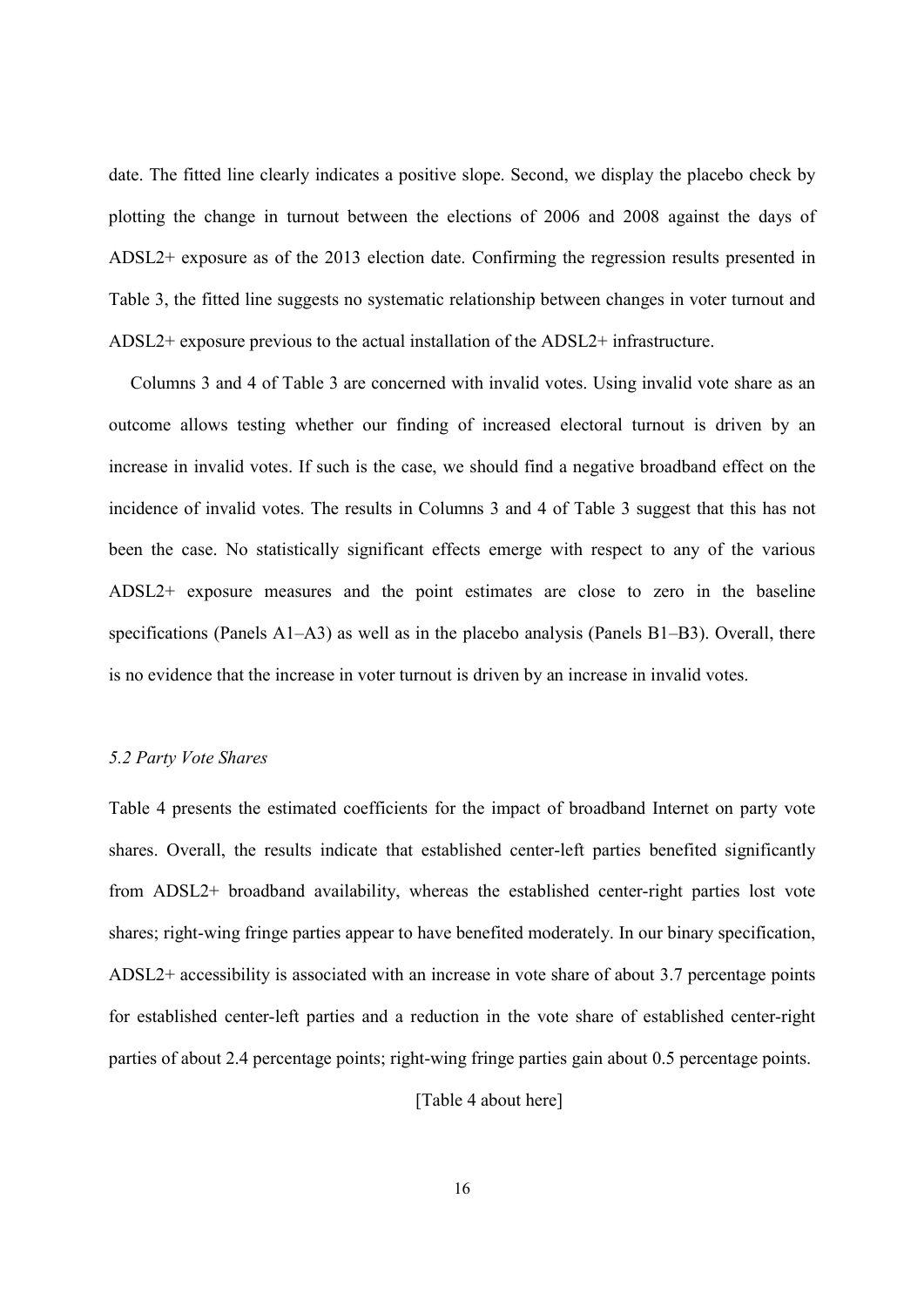These results are not reflected in the linear specification, which indicates that advanced broadband effects on party votes are not linearly increasing with treatment intensity. Indeed, this is confirmed by estimates based on the "category" specification. We find that the effects on vote share for established center-left, established center-right, and right-wing fringe parties are relatively stable for up to 18 months of ADSL2+ exposure but smaller and not statistically significant for treatment intensity beyond 18 months. The latter finding suggests, first, that changes in vote shares induced by ADSL2+ availability cannot be attributed to the increase in voting turnout, which was mainly found for treatment intensities beyond 18 months. Second, this finding might indicate that, in contrast to effects on turnout, advanced broadband availability effects on vote share are rather short-lived and might not have much influence on political preferences in the long run. Hence, our results neither clearly confirm nor reject the hypothesis of self-segregation in online information consumption. While we find some evidence of significant vote shifts across the ideological spectrum, these might not persist in the medium to long run.

#### [Table 5 about here]

Placebo tests presented in Table 5 support the validity of our main results. Neither estimates in the binary nor in the linear specification are significantly different from zero. With respect to the "category" specification, estimates for single categories are weakly statistically significant at the 10 percent level; however, no systematic pattern is evident. Additionally, either the already weak statistical significance vanishes when adding control variables or the estimates are of opposite sign as the baseline results. We thus conclude that, overall, the placebo analysis corroborates our main findings.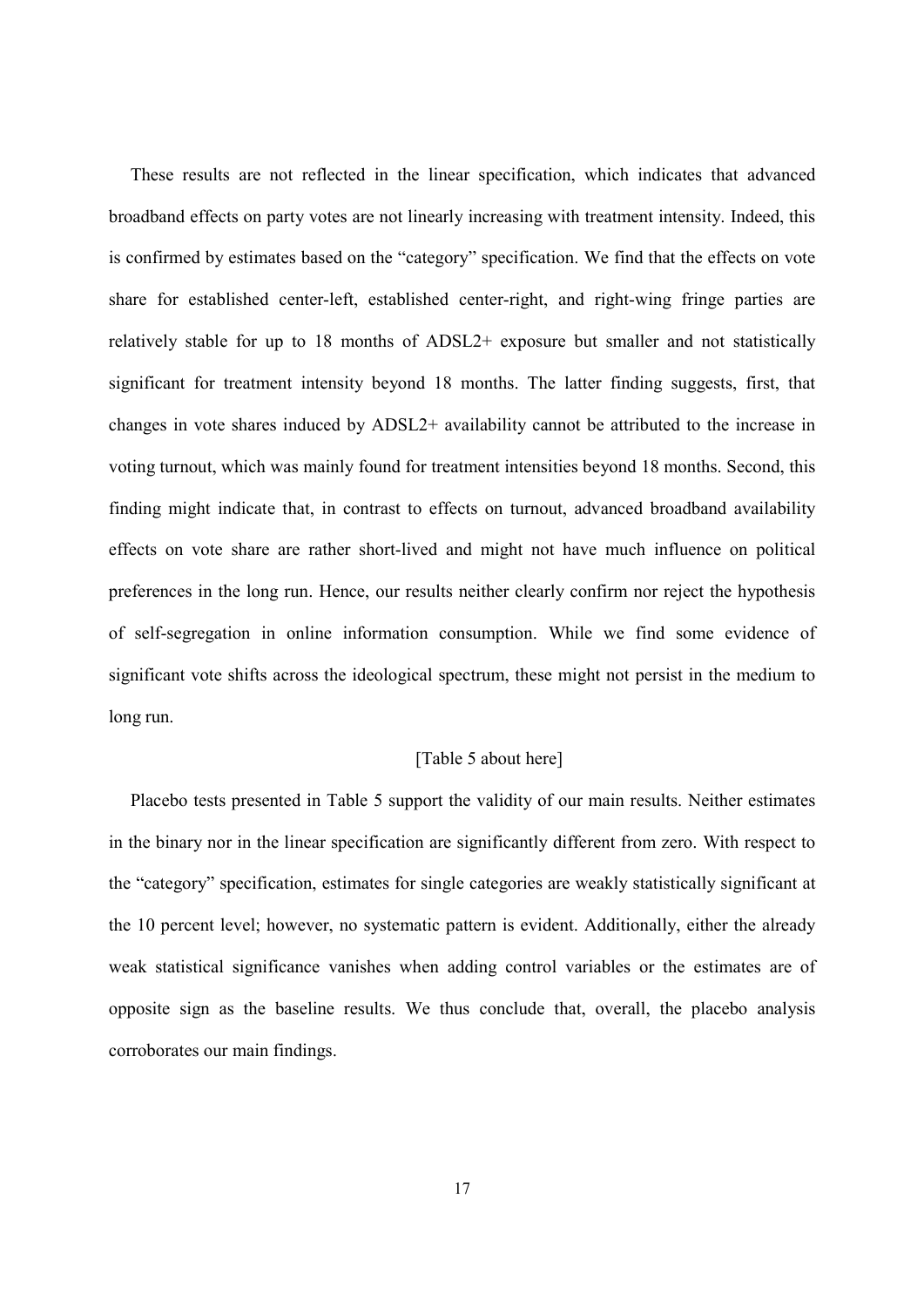One might wonder to what extent the shifts in party votes are due to the increase in voter turnout documented in Section 5.1. As discussed above, there might not be any relationship between the two phenomena given the finding that turnover effects and party vote effects have very different timing: only a relatively long ADSL2+ exposure appears to have a significant effect on voter turnout, whereas effects on party votes are more immediate. We provide additional results to further investigate this issue.

#### [Table 6 about here]

Table 6 reports results analogous to estimations presented in Table 4, where the dependent variable is vote shares relative to the total number of *eligible* voters (instead of number of valid voters), thus allowing us to control for the positive ADSL2+ impact on voter turnout. Qualitatively, the results are very much in line with those set out in Table 4: a significant increase in vote share for established center-left parties, a moderate but significant increase for right-wing fringe parties, and a decrease for the established center-right. Point estimates are slightly smaller than those set out in Table 4, and we observe a slight increase in precision. In the binary specification of ADSL2+ exposure, we now find a 2.9 (instead of a 3.7) percentage-point increase for established center-left parties (see Column 4 of Table 6), a reduction in vote share of 2.2 (instead of 2.4) percentage points for the established center-right, and an increase of 0.3 (instead of 0.5) percentage points with respect to right-fringe parties. Overall, this suggests that the increase in party vote shares for center-left and right-fringe parties documented in Table 4 cannot be fully attributed to the increase in voter turnout.

#### [Table 7 about here]

Table 7 presents estimation results with respect to two specific parties, *Movimento 5 Stelle* (M5S) and *Fare per Fermare il Declino*, both of which emerged in the national elections of 2013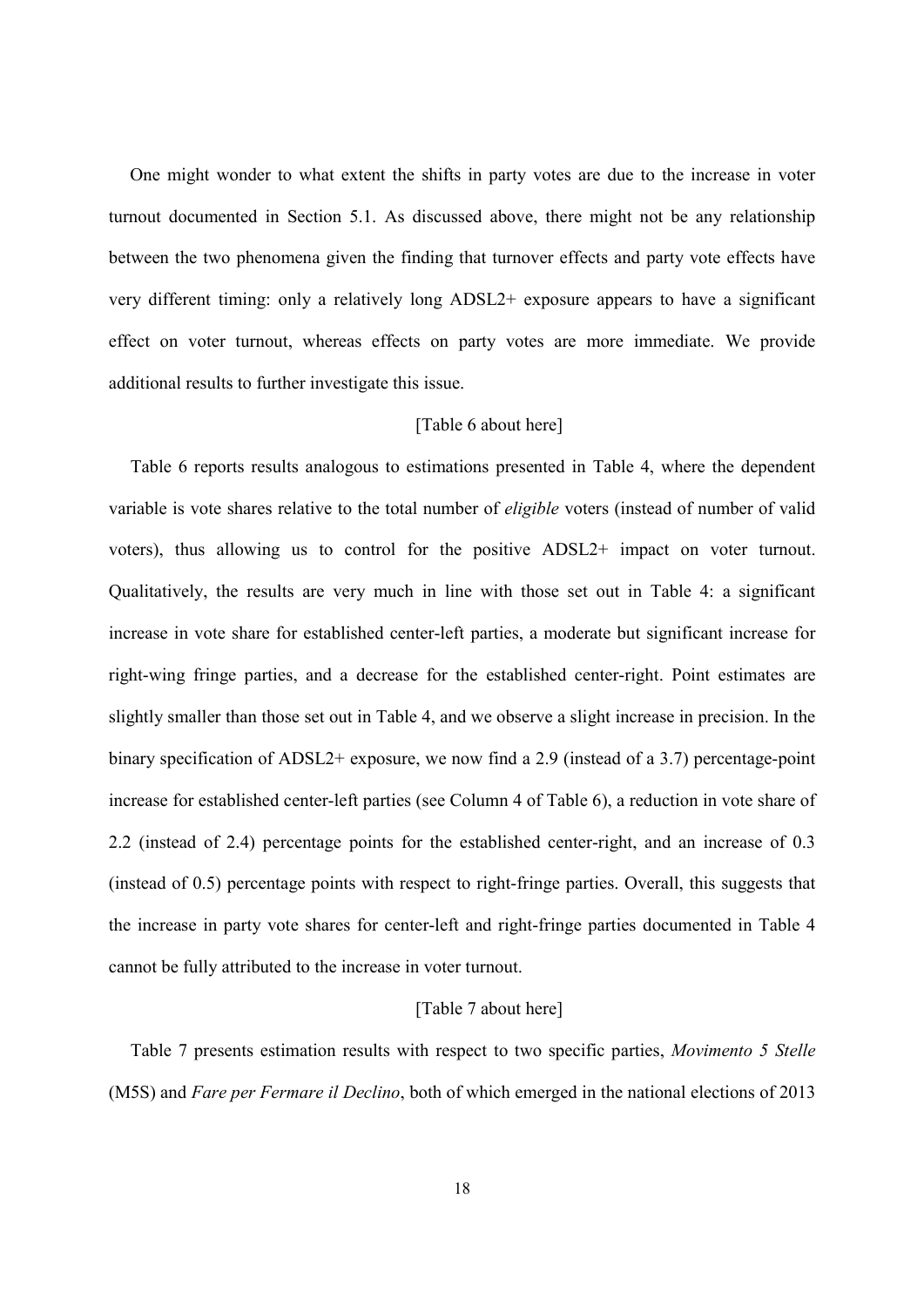and are said to represent the most web-friendly political movements in Italy (see, e.g., Campante, Durante, and Sobbrio, 2013). In fact, Campante, Durante, and Sobbrio (2013) find these two parties to benefit significantly from broadband exposure in the 2013 elections in Italy. Our main results, presented in Table 4, do not suggest a significant broadband effect for the party grouping of "others and local parties" (in which we classify the M5S movement) or center and liberal parties (the party group to which *Fare per Fermare il Declino* is allocated). However, we investigate this issue further by providing results separately for these two movements. Note that neither M5S nor *Fare per Fermare il Declino* took part in the parliamentary elections of 2008. Hence, both parties' vote share in 2008 is set to zero.

The findings presented in Table 7 indicate no systematic effect of ADSL2+ availability on the respective vote shares. Most estimates are not significantly different from zero. One exception is ADSL2+ exposure in the linear specification with respect to vote shares for *Fare per Fermare il Declino*, but the estimate—0.04 percentage points—is hardly distinguishable from zero (see Column 4, Panel A2, Table 7) and is not reflected in either the binary or the category specification. Another exception is a significantly *negative* effect of up to six months of ADSL2+ exposure, amounting to about 3.5 percentage points (see Column 2, Panel A3). Yet, no significant effects are found for longer exposure times in either the linear or binary specification. Thus, these results do not show positive broadband exposure effects on political support for M5S and *Fare per Fermare il Declino* with respect to our quasi-experimental setting in the Province of Trento.

Overall, our results concerning party vote shares indicate that the availability of advanced broadband technology may not only affect overall political participation, but also political preferences, that is, *who* people vote for—at least in the relatively short run. In the medium to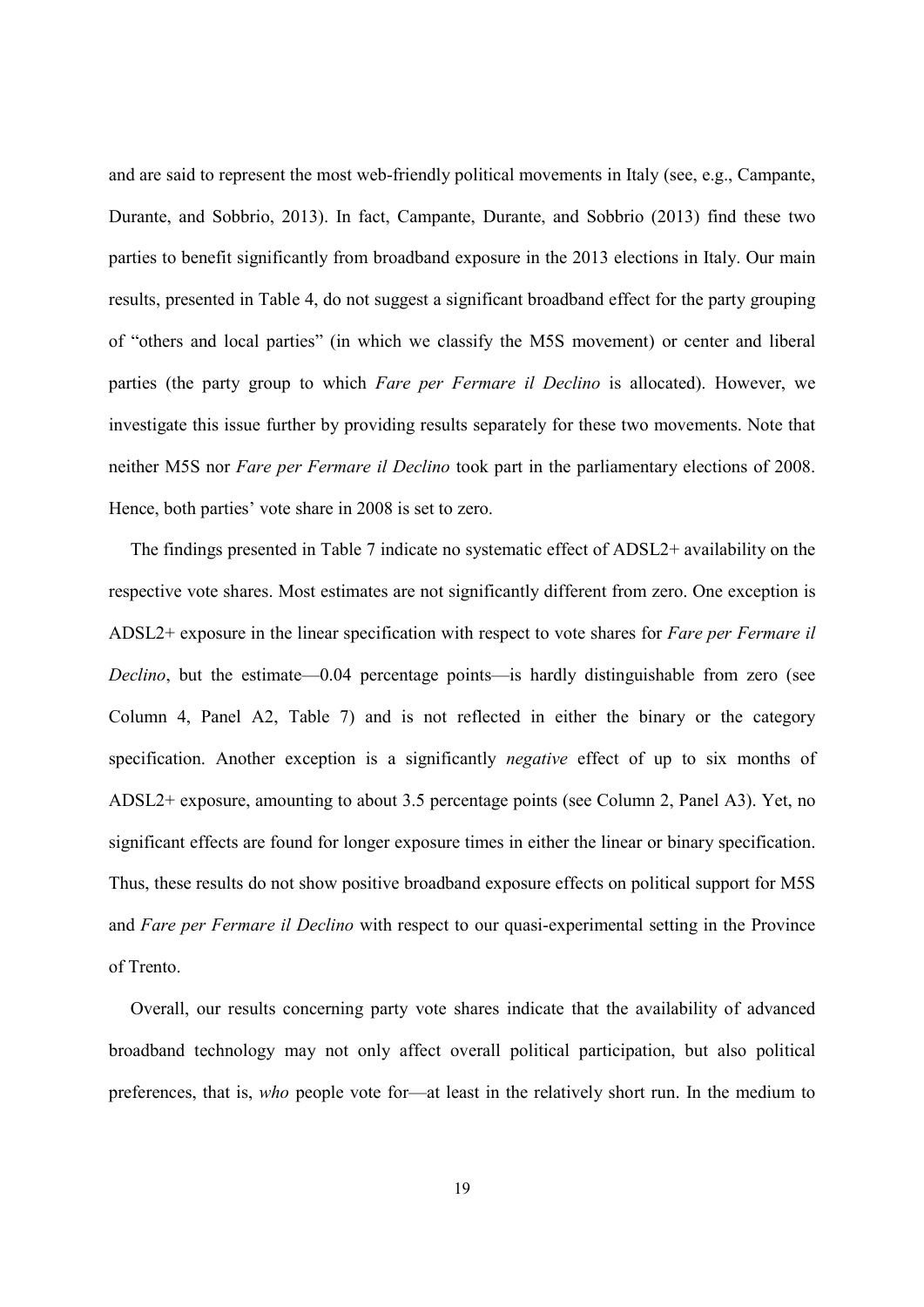long run, however, we find that individuals do not necessarily change their political views after being exposed to more and less costly information from high-speed Internet. That is, our evidence cannot clearly support nor unambiguously reject the notion that advanced Internet exposure cements political positions via ideological self-segregation (see, e.g., Sunstein, 2007; Sood, Lelkes, and Iyengar, 2015).

#### *5.3 Additional Evidence on Exogeneity of the ADSL2+ Policy*

The placebo results presented in Panels B1–B3 of Table 3 with respect to voter turnout, and in Table 5 with respect to party vote shares, are informative about and support the plausibility of the common trend assumption underlying our identification approach. In this section, we provide further placebo analysis testing whether ADSL2+ availability is systematically correlated with changes in socioeconomic characteristics of the municipalities in the pre-policy period. If we find the ADSL2+ policy to be exogenous to pre-policy trends in observed municipality characteristics, we will be more confident in the causal interpretation of the results in the previous section.

#### [Table 8 about here]

The results set out in Table 8 replicate the placebo specification in Panels B1–B3 of Tables 3 and 5 using as the dependent variable observable time-varying socioeconomic characteristics of the municipalities. Specifically, we use the female population share, the share of population aged 18–65, the population share aged more than 65 years, the share of net migration, and the share of foreigners. The results in Table 8 illustrate that, overall, the observed municipality characteristics are not systematically correlated with the timing of the ADSL2+ broadband expansion. Most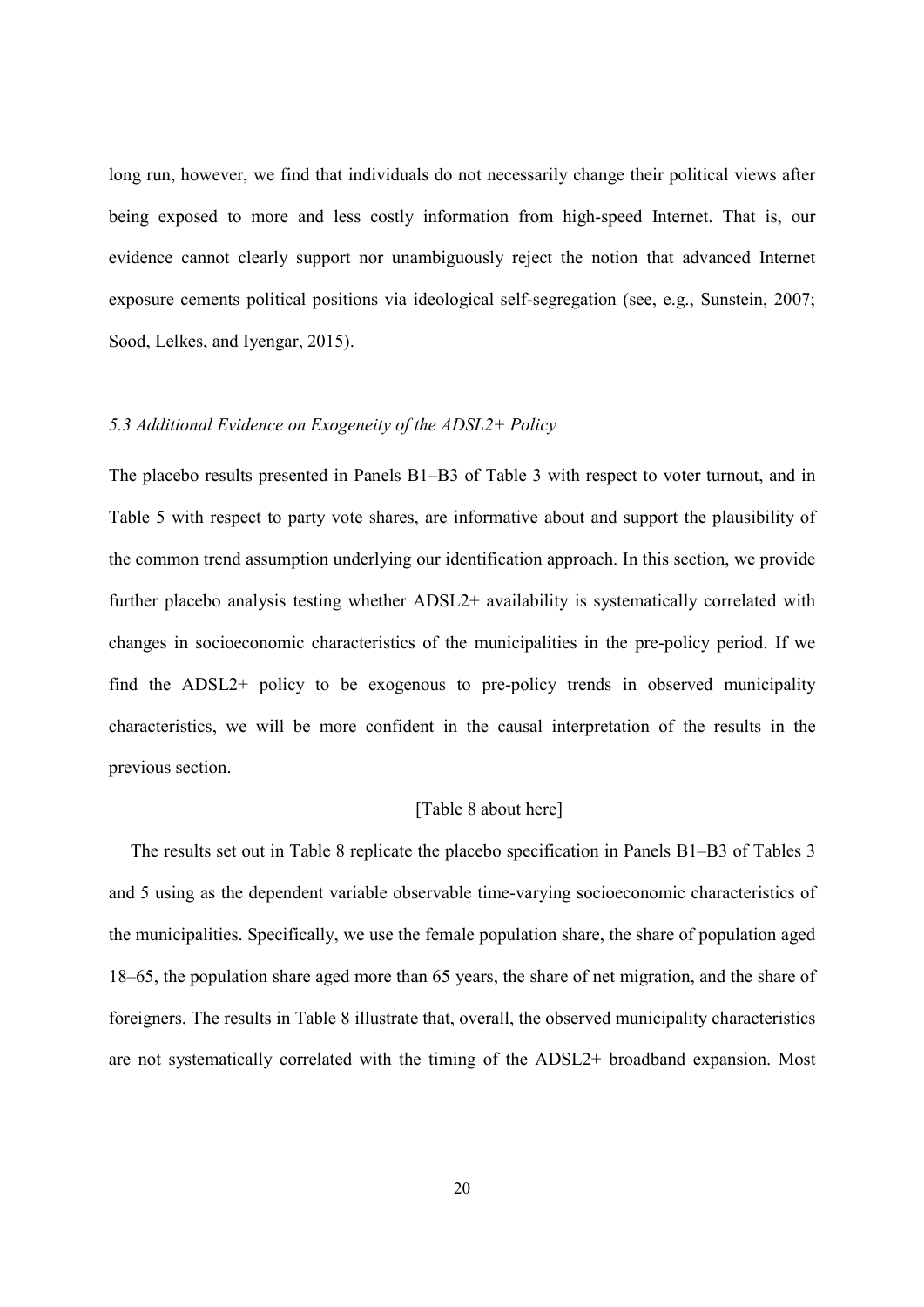estimates are not statistically different from zero. Two single coefficients are significant, but only weakly so (at the 10 percent level).

#### [Table 9 about here]

Unfortunately, information on the control variable of declared personal income is not available for the year 2006. In addition, there are no inter-censal estimates for population counts by education level available from the Italian National Institute of Statistics (ISTAT). To investigate exogeneity of the ADSL2+ diffusion policy with respect to the educational characteristics of the municipalities, we hence provide estimates based on information from the decennial population censuses of 2001 and 2011. Note, however, that 2011 is not strictly prepolicy since the ADSL2+ diffusion started in the spring of that year. Table 9 reports the results of this exercise and they roughly confirm that the timing of ADSL2+ diffusion across municipalities is not related to pre-policy trends in educational attainment of the resident population.

### *5.4 Potential Mechanisms*

To shed light on the mechanisms through which ADSL2+ broadband availability might affect political participation, we first investigate whether broadband availability is systematically correlated with changes in the municipalities' socioeconomic characteristics. We are particularly interested in exploring whether the effects are driven by a positive effect of labor market activity, that is, an increase in residents' income. It is commonly held that the propensity to vote increases with economic resources (Brady, Verba, and Schlozman, 1995). Table 10 reports the results of this exercise. ADSL2+ exposure is not systematically related to changes in municipalities' socioeconomic characteristics. Out of 36 coefficients, only two are statistically significant (one at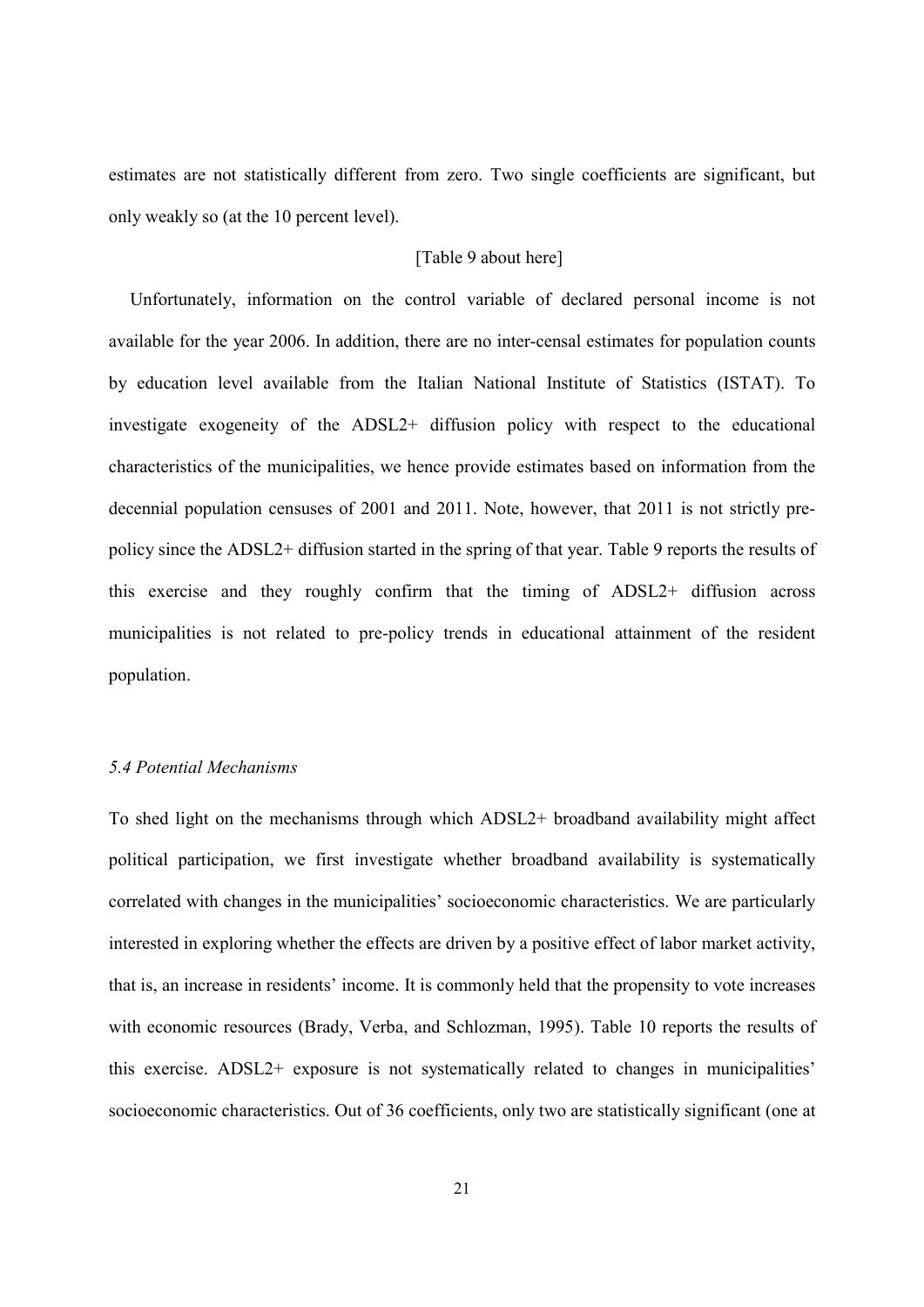the 10 percent level and one at the 5 percent level<sup>11</sup>). Moreover, ADSL2+ exposure does not appear to have significantly increased per capita income. Therefore, the regressions in Table 10 support the notion that ADSL2+ availability does not affect political participation via a positive income effect or through other policy-induced changes in socioeconomic characteristics.

#### [Table 10 about here]

Second, we examine whether local ties of candidates in the 2013 election could have driven the effects on political participation. We collected information on whether any of the candidates had their place of residence, place of birth, place of work, or place of public office in one of the municipalities targeted by the ADSL2+ policy<sup>12</sup> and investigated whether having a locally tied candidate is systematically correlated with both ADSL2+ exposure and changes in voter turnout. This *ad-hoc* evidence is displayed in Figure 5, which reproduces Figure 4—that is, we plot for each municipality the percentage-point change in voter turnout between the elections of 2008 and 2013 against the days of exposure to ADSL2+ technology experienced as of February 24, 2013—and additionally flags those municipalities with a locally tied candidate. The figure reveals that our main results are unlikely being driven by the presence of local candidates. The municipalities with locally tied candidates do not systematically experience higher ADSL2+ exposure and at the same time stronger changes in voter turnout. For municipalities with tied candidates to drive results, one would expect those municipalities to systematically cluster in the upper-right part of the figure.

#### [Figure 5 about here]

 $11$  Specifically, we find that very strong exposure intensity is associated with a relatively lower increase in the local share of foreigners over time. While results presented in Column 2 of Table 3 already indicate that our main results are robust to the inclusion of the share of foreigners as one control among others, we also test robustness to the inclusion of the share of foreigners as the only control. We find that the estimated coefficients of interest change only marginally and retain statistical significance. These additional results are available from the authors upon request.

<sup>&</sup>lt;sup>12</sup> More detailed information on the *ad-hoc* data collection available from the authors upon request.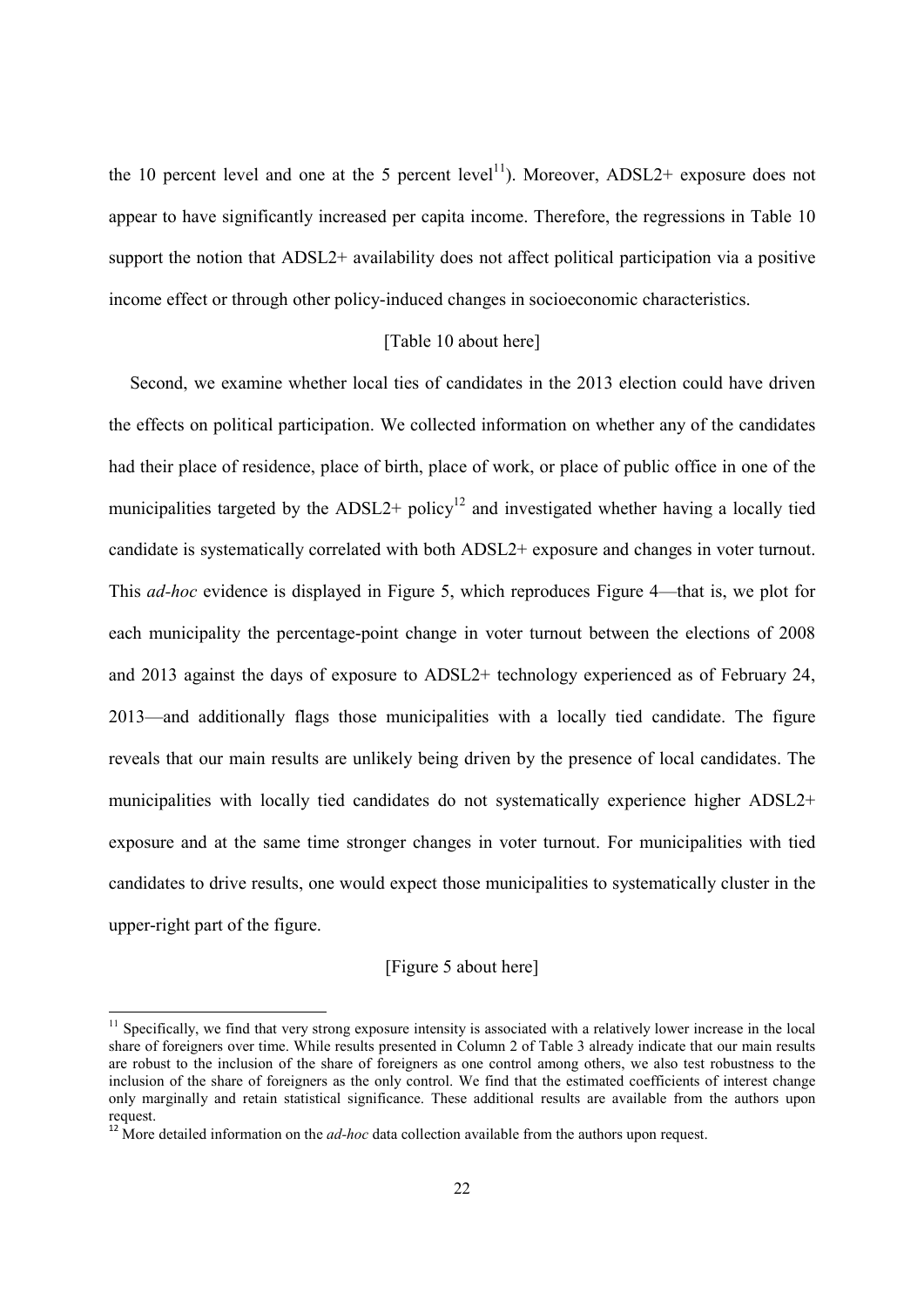Third, we look at the relationship between ADSL2+ exposure and actual adoption behavior. More precisely, we examine private household ADSL subscription rates with Telecom Italia, the main telecommunications provider in the municipalities targeted by the ADSL2+ policy. Unfortunately, subscription rate information is not available before March 1, 2014 and so we have no information on subscription rates around the time of the 2008 or 2013 elections. However, we can exploit the available 2014 data to explore whether it is plausible to assume that the effects we find for ADSL2+ availability stem from actual broadband adoption by private households. It is apparent from the subscription rates measured roughly one year after the 2013 elections and shortly after the completion of full ADSL2+ coverage that subscriptions at 20Mbps were infinitesimal: there are only a total of nine subscriptions in the municipalities targeted by the ADSL2+ policy. It is highly unlikely that the effects shown above for voter turnout and party vote shares stem from this very low take-up of 20Mbps connections. Rather, it is possible that the ADSL2+ policy incentivized overall ADSL subscriptions (including those for a relatively lower speed). One can think of the ADSL2+ infrastructure installation as a *de-facto* information treatment that informed residents about the overall local availability of ADSL.

And, indeed, Figure 6 shows a clear positive relationship between overall local ADSL subscription rates<sup>13</sup> at 7 Mbps or higher and ADSL2+ exposure,<sup>14</sup> which supports the conclusion that broadband Internet availability affects voter turnout through actual take-up and use of the broadband technology.

#### [Figure 6 about here]

<sup>&</sup>lt;sup>13</sup> We calculate local subscription rates as the sum of ADSL subscriptions by private households with Telecom Italia (as of March 1, 2014) multiplied by the average number of adults in households in municipalities targeted by the policy (2.2 in 2013—data from the Longitudinal Household Survey on Living Conditions in the Province of Trento), and divided by the number of local eligible voters (as of February 24, 2013).

<sup>&</sup>lt;sup>14</sup> ADSL2+ exposure is defined as of the 2013 election date (24/02/2013) to make results comparable to our main results.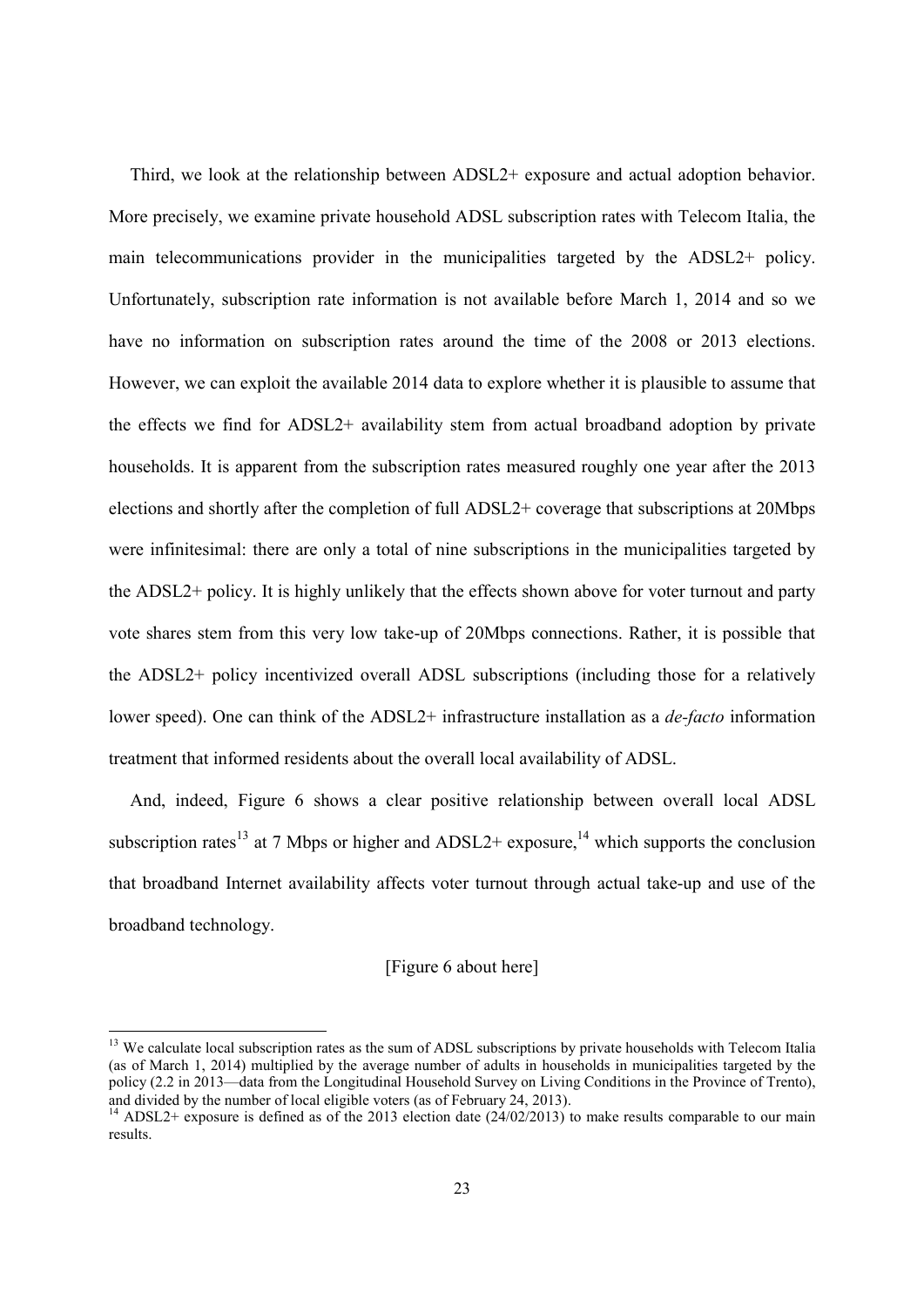#### [Table 11 about here]

Table 11 reports the respective regression results in Column 1 based on the binary (Panel A1), linear (Panel A2), and categorical (Panel A3) specification of ADSL2+ exposure. Note that we define ADSL2+ exposure as of the 2013 election date (February 24, 2013) for comparability with our main results. All specifications indicate a positive and strongly significant relationship between ADSL2+ exposure and local ADSL subscription rates. Results employing the categorical specification of ADSL2+ exposure clearly suggest that ADSL take-up increases with length of exposure. Compared to the least exposed municipalities, municipalities with the longest exposure exhibit an almost 21 percentage point higher subscription rate by March 2014.

In Table 11 (Column 2) we provide results from additional analysis based on panel data from the Longitudinal Household Survey on Living Conditions in the Province of Trento (Schizzerotto and Fambri, 2008). We use a survey question that asks whether the "family possesses one of the following goods … internet access." The main advantage of this information over the 2014 subscription data is that we can use data from the years 2008 and 2013, which exactly correspond to the election years. Furthermore, we can use the longitudinal data to run differences-in-differences regressions.

Results from panel models with household fixed effects are presented in Column 2 of Table 11 and confirm a positive effect of ADSL2+ exposure on households' Internet access. With respect to the binary measure of ADSL2+ exposure (Panel A1), the estimated coefficient is statistically significant at the 10 percent level and indicates that ADSL2+ availability increased households' Internet access on average by about 13 percentage points in the period from 2008 to 2013. The estimate with respect to the linear specification of ADSL2+ exposure (Panel A2) is also of positive sign, but not statistically significant at conventional levels. When employing the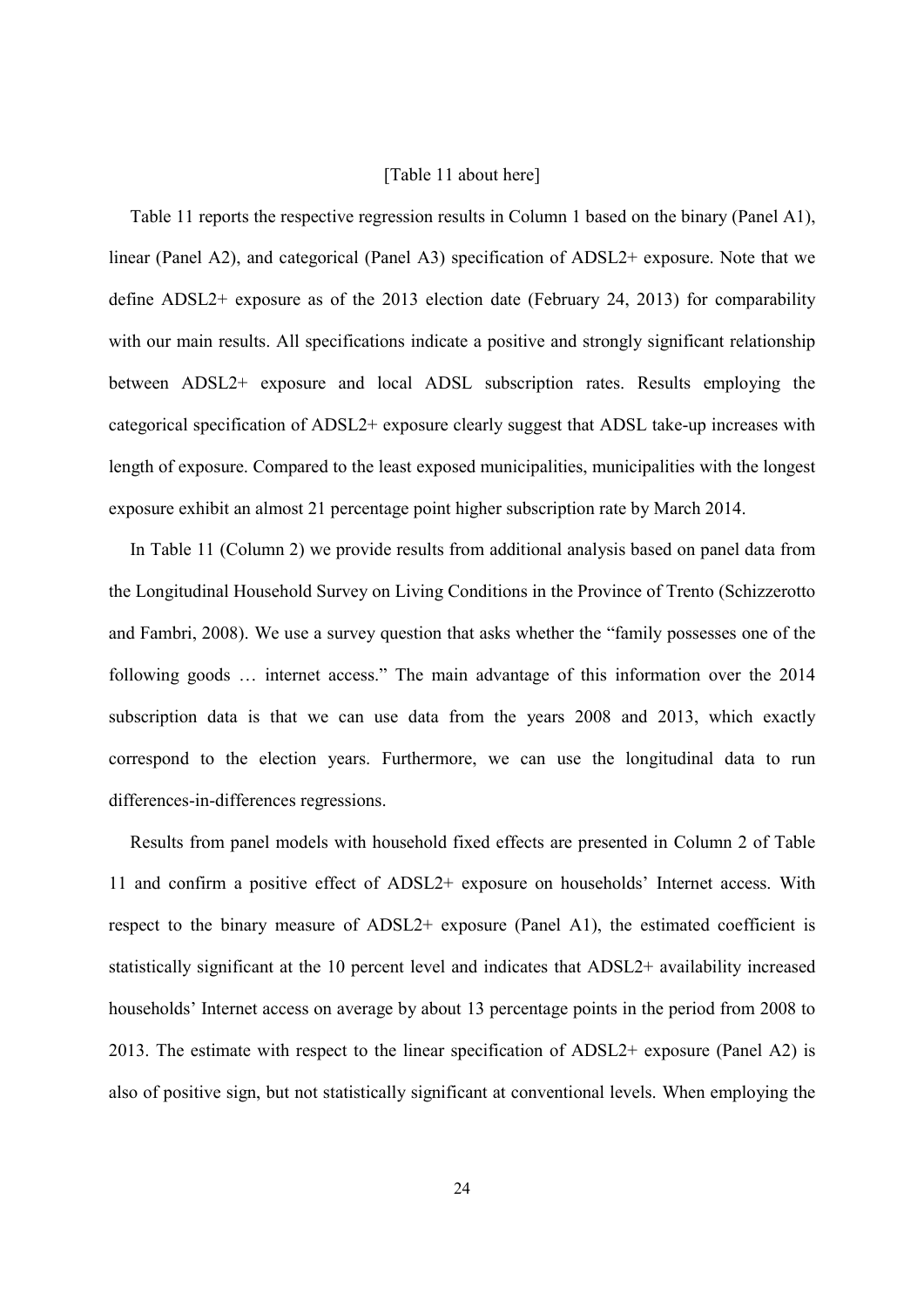categorical specification (Panel A3), it is again evident that ADSL2+ effects on Internet access increase with length of exposure. Households in municipalities that have been exposed for more than 12 or more than 18 months as of the 2013 election date show a statistically significant (at the 5 percent level) increase in Internet access by about 15 to 16 percentage points, whereas effects for lower levels of exposure are smaller in size and not statistically significant.

Overall, evidence based on ADSL subscription rates as well as evidence based on the household survey strongly indicate that the diffusion of ADSL2+ infrastructure successfully incentivized broadband adoption by private households. Moreover, the estimated effect magnitudes are strikingly similar and both increase with ADSL2+ exposure. It is thus plausible to assume that the effects of ADSL2+ availability on voting behavior shown in Sections 5.1 and 5.2 stem from actual broadband adoption.

We go one step farther and provide calculations to establish the magnitude of the ADSL2+ effect among broadband-*adopting* households. We derive two-sample instrumental variables (TSIV) estimates (see Angrist and Krueger, 1992; Inoue and Solon, 2010) by dividing the "reduced-form" estimate of ADSL2+ availability on turnout in Table 3 by the "first-stage" estimates of ADSL2+ availability on adoption in Table 11.

#### [Table 12 about here]

Table 12 presents the resulting TSIV estimates with respect to the linear as well as the categorical specification of ADSL2+ exposure (employing both first-stage estimates based on ADSL subscription rates and first-stage estimates based on survey data). We look at the linear specification as well as the effect for the highest exposure category (more than 18 months) since this is where we find significant effects on electoral turnout in the main (reduced-form) analysis.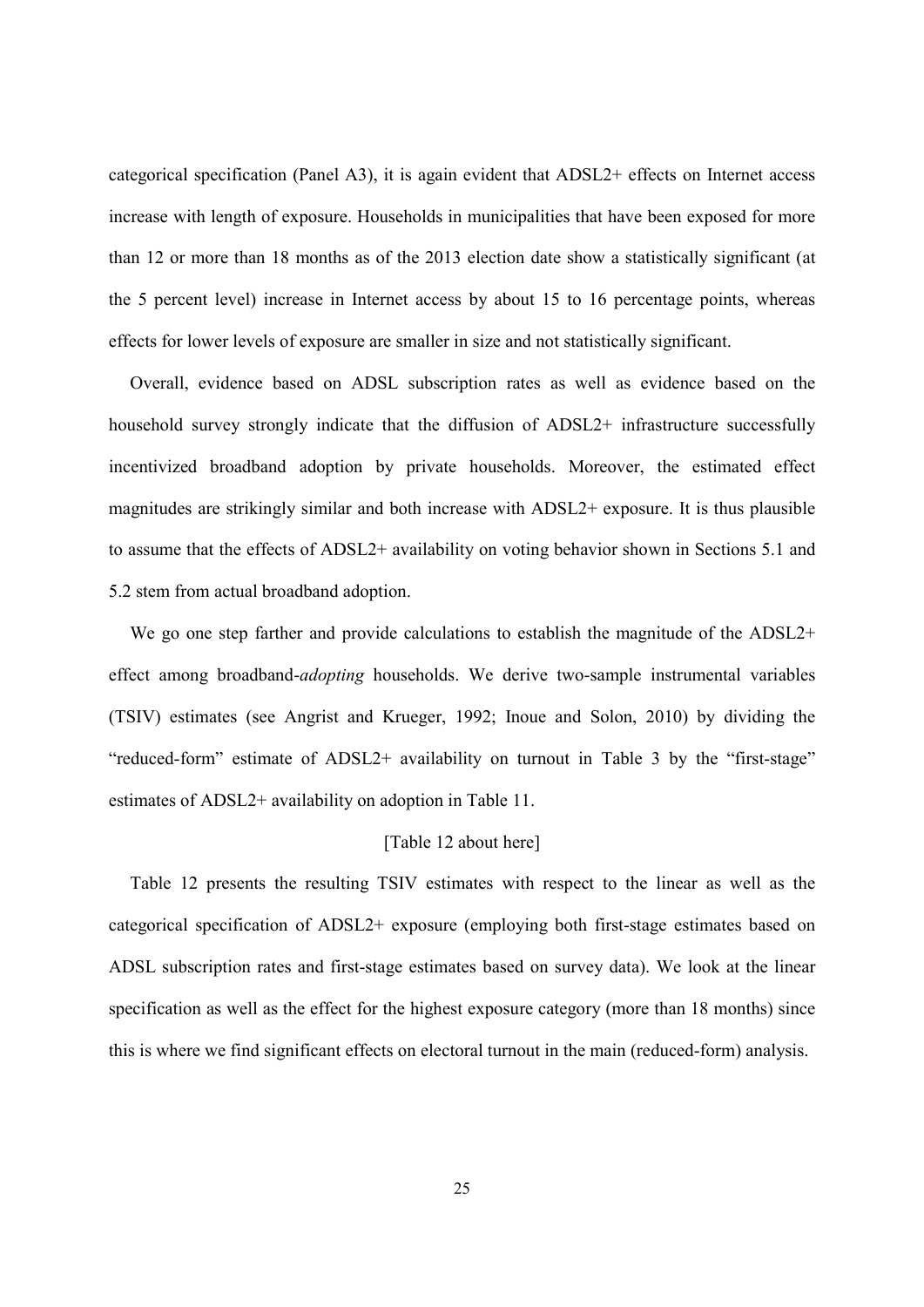Employing the first-stage estimate based on ADSL subscription rates (Column 2 of Table 12) we obtain a TSIV estimate of about 9 percentage points (significant at the 10 percent level) for the linear exposure measure and an estimate of about 15.4 percentage points for the highest exposure category (significant at the 5 percent level). TSIV estimates based on household survey data (Column 3 of Table 12) are relatively more imprecisely estimated and not statistically significant at conventional levels, but roughly of similar magnitude in comparison with estimates based on ADSL subscription data. Now, with a focus on adoption, these TSIV estimates represent local average treatment effects (LATE), whereas in the main (reduced-form) analysis we provide intend-to-treat (ITT) effects. Hence, for example, the ITT effect of a 3.3 percentage point increase in election turnout for 18 months of ADSL2+ exposure rises to a LATE effect of 15.4 percentage points among the actual adopters of ADSL broadband.

#### 6 Concluding Remarks

The results of this study reveal that broadband availability in the era of Web 2.0 can influence political behavior, especially voter turnout. Our findings contribute to the empirical literature that has to date mainly focused on the introduction phase of the Internet. However, effects on political information and mobilization might be different in subsequent phases of diffusion of much faster broadband technology and in light of the emergence of Web 2.0 applications such as Facebook, YouTube, and Twitter.

We provide quasi-experimental evidence based on an ADSL2+ broadband provision policy in the Province of Trento (Italy). We find significant and positive effects on voter turnout as well as significant shifts in party votes. The positive effects on voter turnout increase in ADSL2+ exposure over time. Three additional months of ADSL2+ exposure are associated with an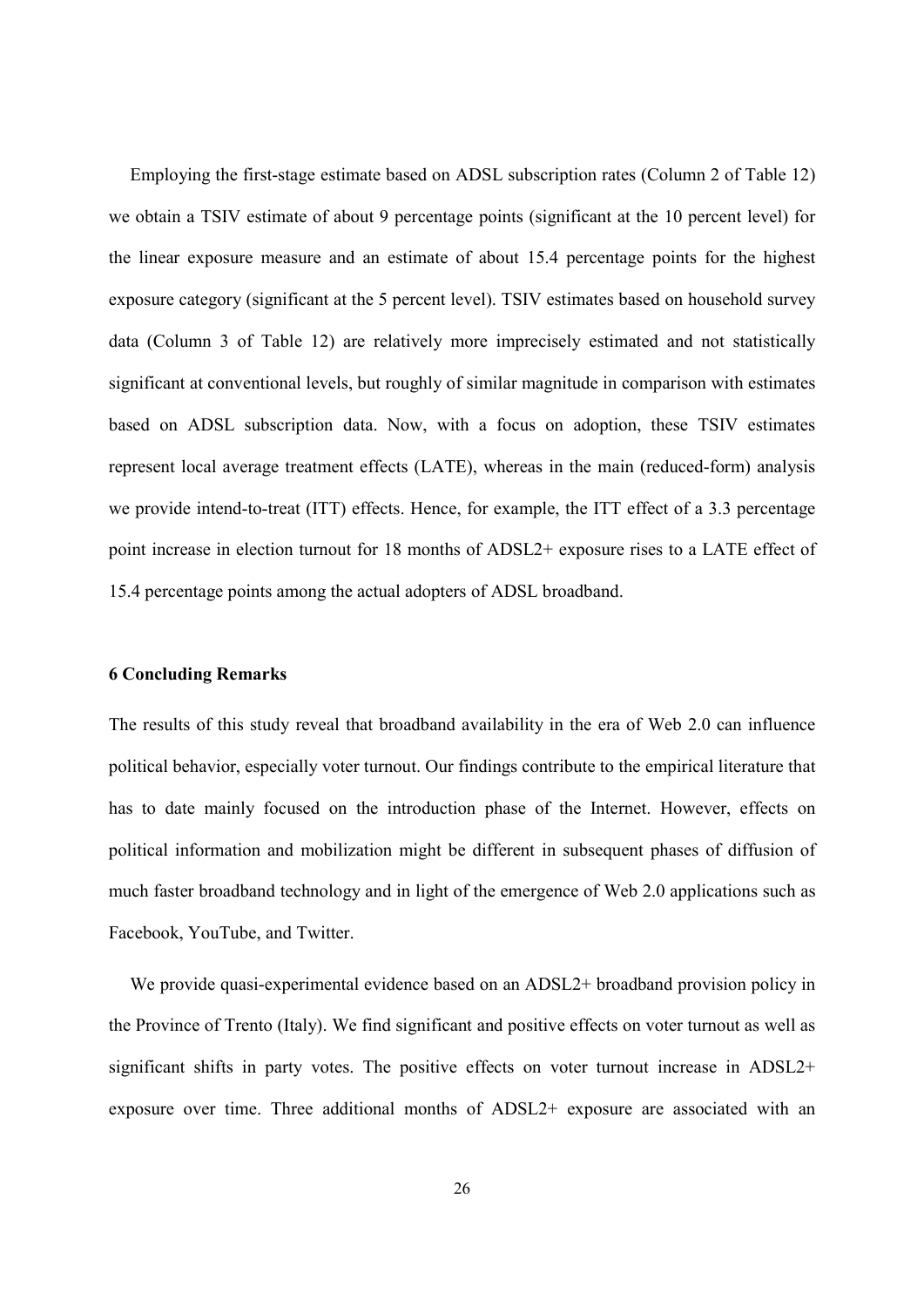increase in electoral turnout of about 0.2 percentage points and 18 months or more of ADSL2+ availability increase turnout by about 3.3 percentage points. We find ADSL2+ availability to increase vote shares for established center-left and right-wing fringe parties, whereas it decreased vote shares for established center-right parties. The effects on party votes, however, vanish with increasing ADSL2+ exposure and might not represent permanent shifts.

We provide additional evidence that the effects of ADSL2+ availability are likely linked to actual broadband take-up by private households in that the ADSL2+ policy considerably increased private Internet and broadband adoption.

Although this is the first paper to provide quasi-experimental evidence, based on a public diffusion program, in the context of voting behavior and our results represent novel evidence on advanced broadband effects on political outcomes in rural areas, generalizability of our results may appear limited due to the policy's explicit targeting of rural and sparsely populated areas. However, the recent national digital strategies in OECD countries are especially concerned with broadband deployment in rural and remote areas so as to lessen the digital divide with respect to next-generation technologies (OECD 2015). With respect to such areas, we show that newgeneration broadband diffusion can boost local electoral turnout and political participation by mobilizing (former) nonvoters. Further research is needed to assess to what extent the effect documented here is specific to rural and underserved regions and whether a marginal increase of broadband availability in urban areas would yield similar results.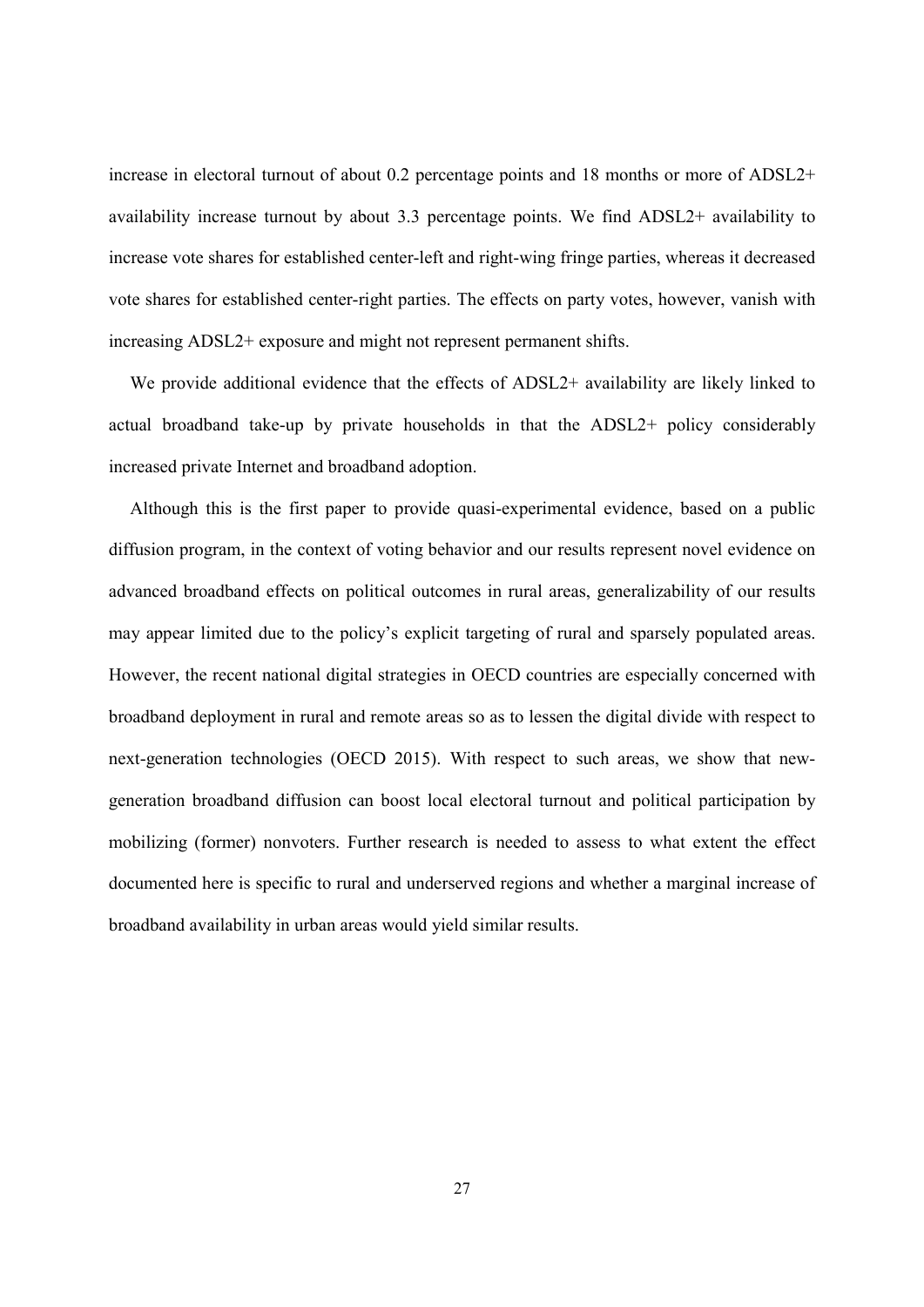#### References

- Alterman, J. B. (1998). *New Media, New Politics? From Satellite Television to the Internet in the Arab World*. Washington Institute for Near East Policy, Policy Paper No. 48.
- Angrist, J. D., and Krueger, A. B. (1992). The Effect of Age at School Entry on Educational Attainment: An Application of Instrumental Variables with Moments from Two Samples. *Journal of the American Statistical Association*, 87(481), 328–336.
- Axford, B., and Huggins, R. (eds.) (2001). *New Media and Politics*. London: Sage.
- Barone, G., D'Acunto, F., and Narciso, G. (2015). Telecracy: Testing for Channels of Persuasion. *American Economic Journal: Economic Policy*, 7(2), 30–60.
- Bentivegna, S. (2006). Rethinking Politics in the World of ICTs. *European Journal of Communication*, 21(3), 331–343.
- Bosco, A., and McDonnell, D. (2015). *Italian Politics 2011: From Berlusconi to Monti*. Berghahn Books.
- Boulianne, S. (2015). Social Media Use and Participation: A Meta-Analysis of Current Research. *Information, Communication & Society*, 18(5), 524–538.
- Brady, H. E., Verba, S., and Schlozman, K. L. (1995). Beyond SES: A Resource Model of Political Participation. *American Political Science Review,* 89(2), 271–294.
- Campante, F. R., Durante, R., and Sobbrio, F. (2013). *Politics 2.0: The Multifaceted Effect of Broadband Internet on Political Participation.* National Bureau of Economic Research, Working Paper No. 19029.
- Czernich, N. (2012). Broadband Internet and Political Participation: Evidence for Germany. *Kyklos,* 65(1), 31–52.
- DellaVigna, S., and Kaplan, E. (2007). The Fox News Effect: Media Bias and Voting. *Quarterly Journal of Economics*, 122(3), 1187–1234.
- Drago, F., Nannicini, T., and Sobbrio, F. (2015). Meet the Press: How Voters and Politicians Respond to Newspaper Entry and Exit. *American Economic Journal: Applied Economics,*  6(3), 159–188.
- Durante, R., and Knight. B. (2012). Partisan Control, Media Bias, and Viewer Responses: Evidence from Berlusconi's Italy. *Journal of the European Economic Association*, 10(3), 451–481.
- Durante, R., Pinotti, P., and Tesei, A. (2014). *No News, Big News. The Political Consequences of Entertainment TV*. "Carlo F. Dondena," Centre for Research on Social Dynamics, Università Commerciale Luigi Bocconi, Working Paper No. 63.
- Dutton, W. H. (ed.) (2013). *The Oxford Handbook of Internet Studies*. Oxford University Press.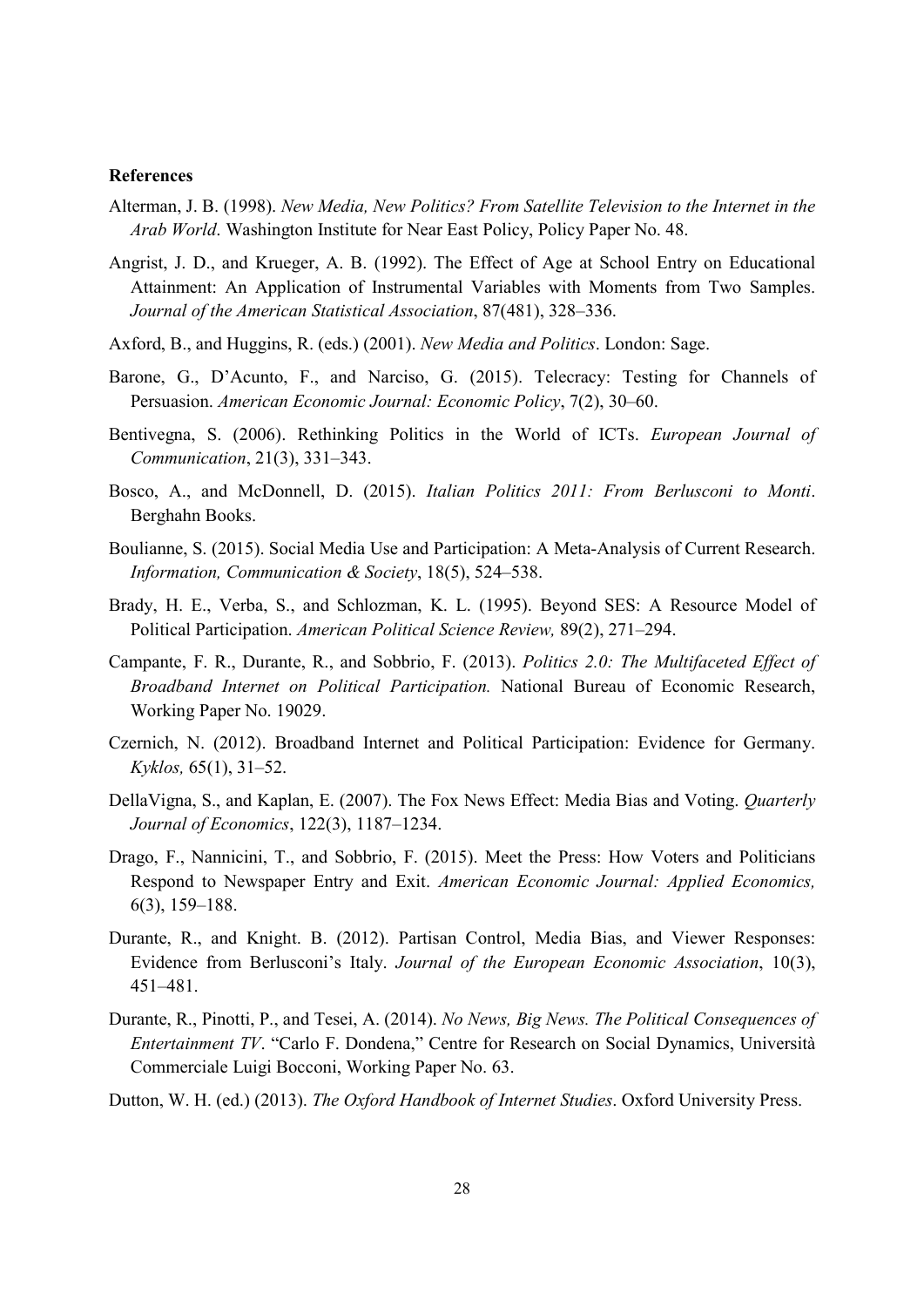- Enikolopov, R., Petrova, M., and Zhuravskaya, E. (2011). Media and Political Persuasion: Evidence from Russia*. American Economic Review*, 101(7), 3253–3285.
- Falck, O., Gold, R., and Heblich, S. (2014). E-lections: Voting Behavior and the Internet. *American Economic Review*, 104(7), 2238–2265.
- Feddersen, T. J., and Pesendorfer, W. (1996). The Swing Voter's Curse. *American Economic Review,* 86(3), 408–424.
- Gavazza, A., Nardotto, M., and Valletti, T. (2015). *Internet and Politics: Evidence from UK Local Elections and Local Government Policies.* CEPR Discussion Paper No. 10991.
- Gentzkow, M. (2006). Television and Voter Turnout. *Quarterly Journal of Economics,* 121(3), 931–972.
- Gentzkow, M., Shapiro, J. M., and Sinkinson, M. (2011). The Effect of Newspaper Entry and Exit on Electoral Politics. *American Economic Review*, 101(7), 2980–3018.
- Gerber, A. S., Karlan, D., and Bergan, D. (2009). Does the Media Matter? A Field Experiment Measuring the Effect of Newspapers on Voting Behavior and Political Opinion. *American Economic Journal: Applied Economics*, 1(2), 35–52.
- Gibson, R. K. (2009). New Media and the Revitalisation of Politics. *Representation*, 45(3), 289– 299.
- Inoue, A., and G. Solon. (2010). Two-Sample Instrumental Variables Estimators. *Review of Economics and Statistics*, 92(3), 557–561.
- Kindra, G., Stapenhurst, F., and Pellizo, R. (2013). ICT and the Transformation of Political Communication. *International Journal of Advances in Management Science*, 2(1), 32–42.
- Jaber, A. (2013). Broadband Internet and Political Behavior: Evidence from the United States. Mimeo. Available at: http://dx.doi.org/10.2139/ssrn.2353549.
- Larcinese, V. (2007). Does Political Knowledge Increase Turnout? Evidence from the 1997 British General Election. *Public Choice*, 131(3–4), 387–411.
- Larcinese, V., and Miner, L. (2012). The Political Impact of the Internet on US Presidential Elections. Mimeo. Available at: http://core.ac.uk/download/files/170/9994855.pdf.
- Lassen, D. D. (2005). The Effect of Information on Voter Turnout: Evidence from a Natural Experiment. *American Journal of Political Science*, 49(1), 103–118.
- Lievrouw, L. A., and Livingstone, S. (eds.) (2002). *Handbook of New Media: Social Shaping and Consequences of ICTs*. London: Sage.
- Lilleker, D., and Jackson, N. (2013). *Political Campaigning, Elections and the Internet: Comparing the US, UK, France and Germany*, Vol. 4. Routledge.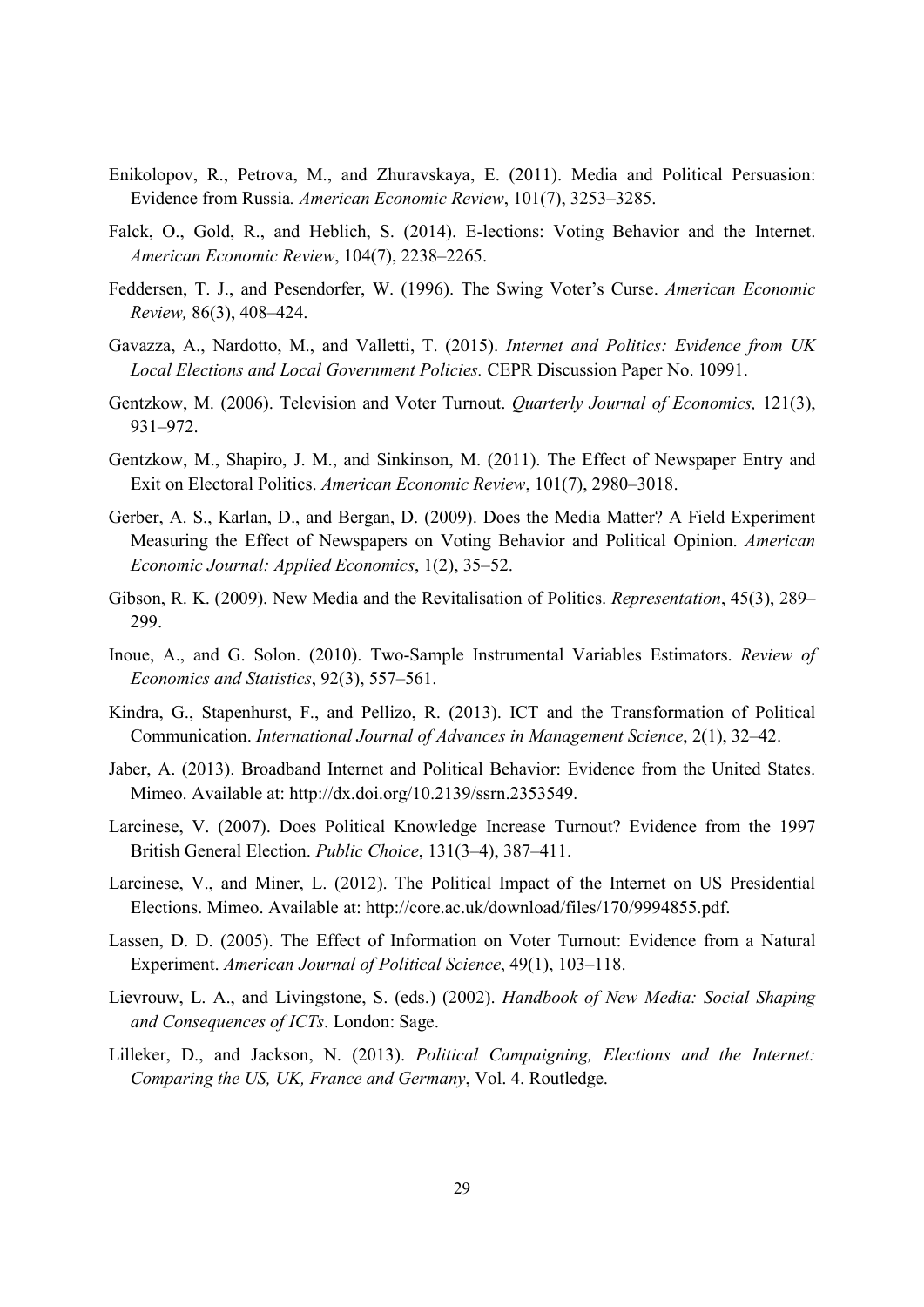- Miner, L. (2015). The Unintended Consequences of Internet Diffusion: Evidence from Malaysia. *Journal of Public Economics,* 132, 66–78.
- Morgan, M., and Shanahan, J. (1992). Television Viewing and Voting 1972–1989. *Electoral Studies*, 11(1), 3–20.
- OECD (2015). *OECD Digital Economy Outlook 2015*. Paris: OECD Publishing.
- Pratt, A. C. (2000). New Media, the New Economy and New Spaces. *Geoforum,* 31(4), 425–436.
- Prior, M. (2005). News vs. Entertainment: How Increasing Media Choice Widens Gaps in Political Knowledge and Turnout. *American Journal of Political Science*, 49(3), 577–592.
- Putnam, R. (1995). Bowling Alone. *Journal of Democracy*, 6(1), 65–78.
- Schizzerotto, A., and G. Fambri (eds.) (2008). *Le Condizioni di Vita delle Famiglie Trentine. Secondo Rapporto*. Trento: Edizioni 31.
- Stanyer, J. (2005). Political Parties, the Internet and the 2005 General Election: From Web Presence to E-Campaigning? *Journal of Marketing Management*, 21(9–10), 1049–1065.
- Sood, G., Lelkes, Y., and Iyengar, S. (2015). The Hostile Audience: The Effect of Access to Broadband Internet on Partisan Affect. *American Journal of Political Science,* forthcoming.
- Strömberg, D. (2004). Radio's Impact on Public Spending. *Quarterly Journal of Economics* 119(1), 189–221.
- Sunstein, C. R. (2007). *Republic.com 2.0*. Princeton, NJ: Princeton University Press.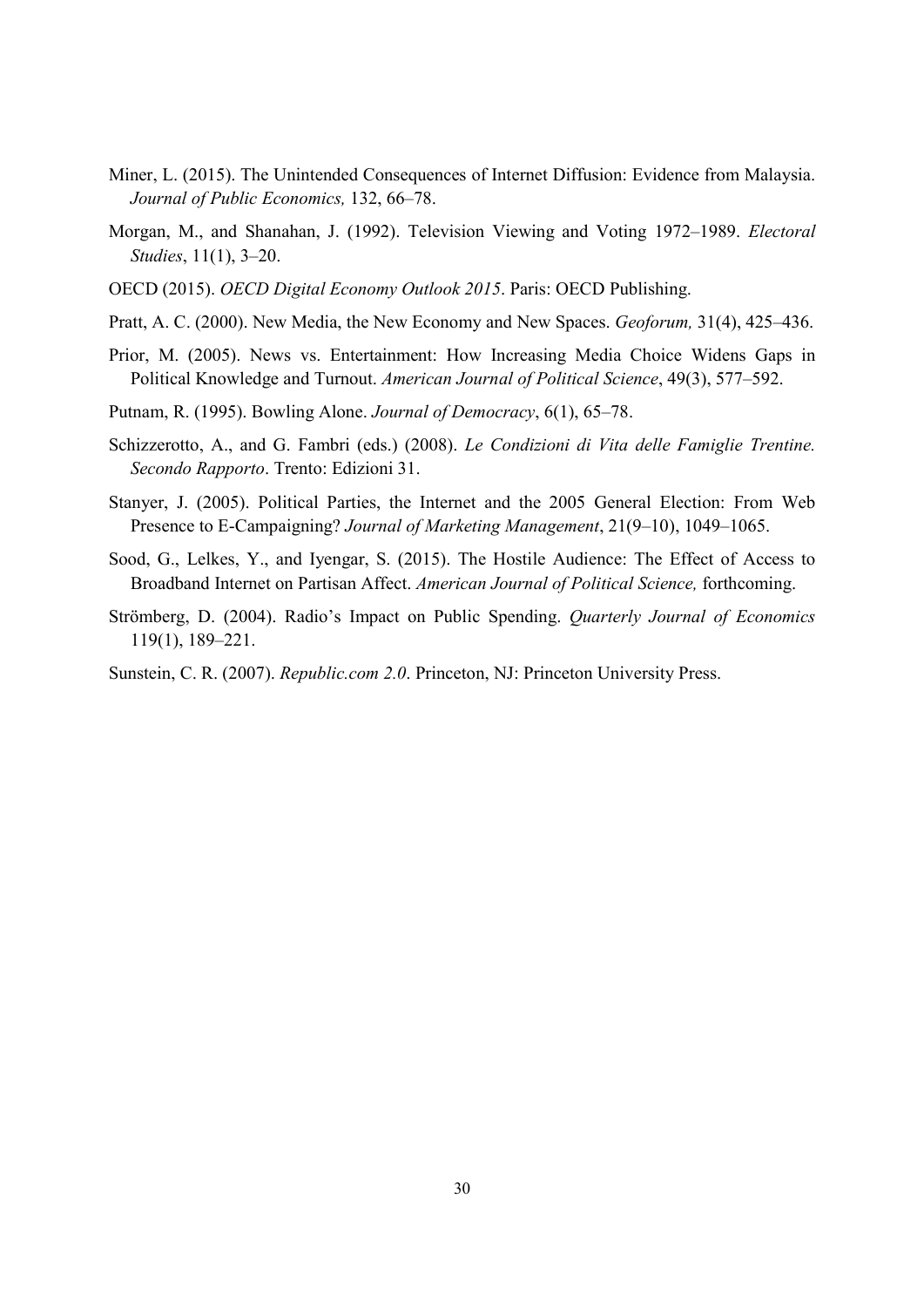Figure 1. Histogram—Distribution of Municipalities by the Number of Days of ADSL2+ Broadband Exposure as of 24/02/2013



*Source*: Telecom Italia; own calculations. *Note:*  $N = 159$  municipalities.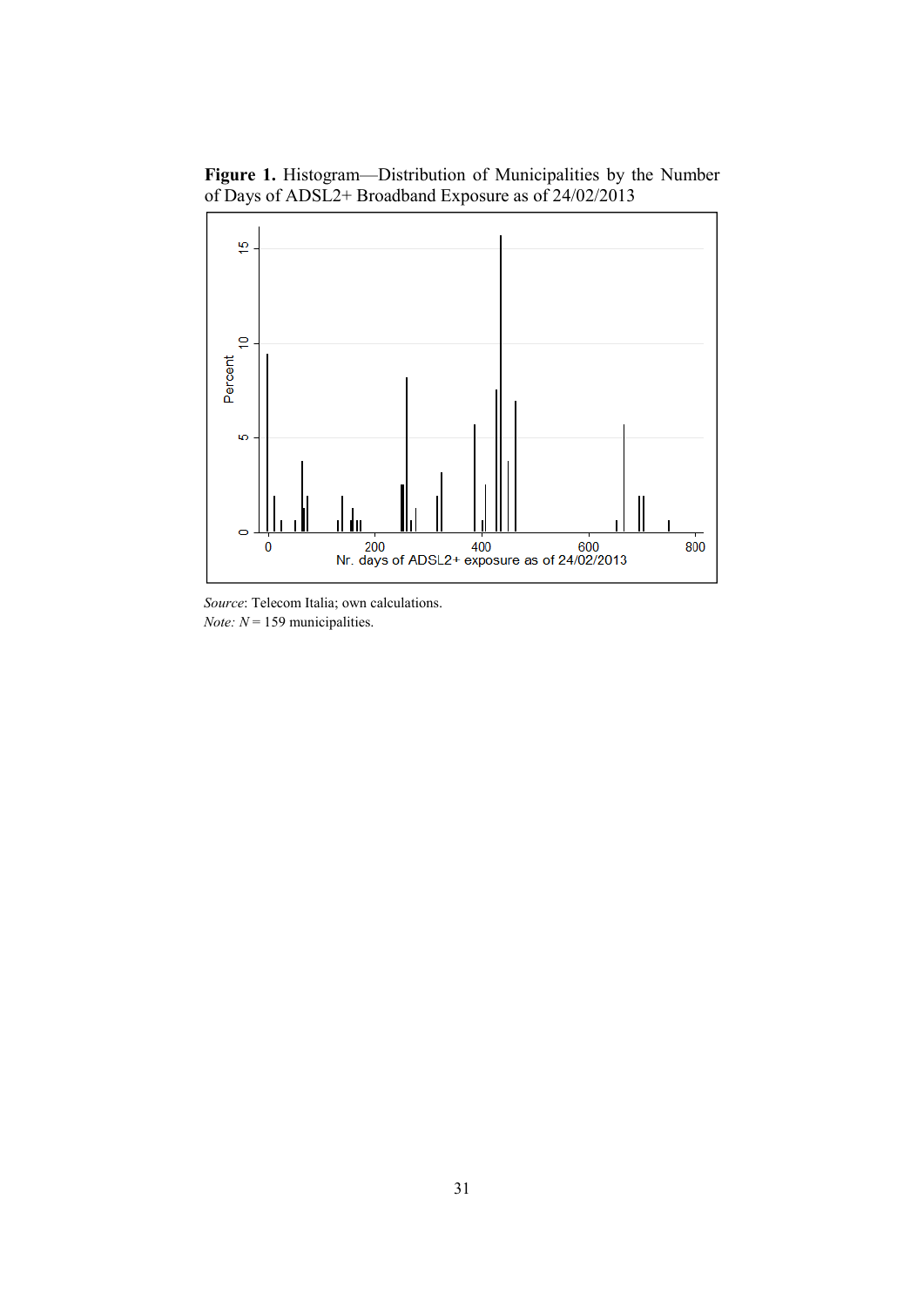



*Source*: Telecom Italia; own calculations.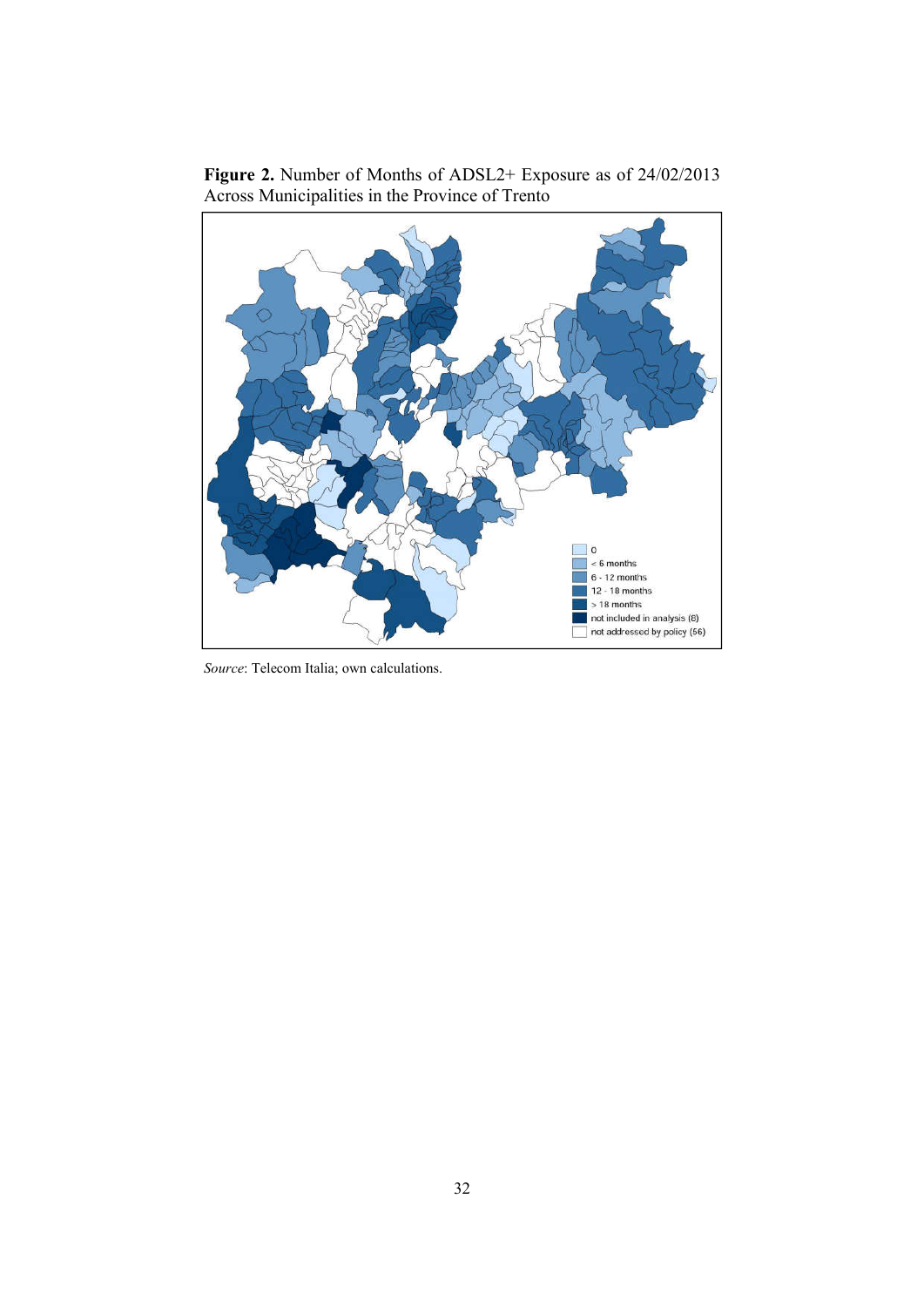Figure 3. Emergence of "Facebook," "Twitter," and "YouTube" in Trentino/South-Tyrol (and Italy)



*Source*: Google Trends (www.google.com/trends).

*Notes*: Weekly data. Each data point represents the number of searches for the terms "Facebook," "Twitter," "YouTube," and online searches for the main national newspapers *Corriere della Sera* and *La Repubblica* divided by the total weekly searches in Italy, or Trentino/South-Tyrol, respectively, scaled to a range of 0 to 100 (100 representing the highest point in the chart). Vertical lines represent the national parliamentary elections on 09/04/2006, 13/04/2008, and 24/02/2013.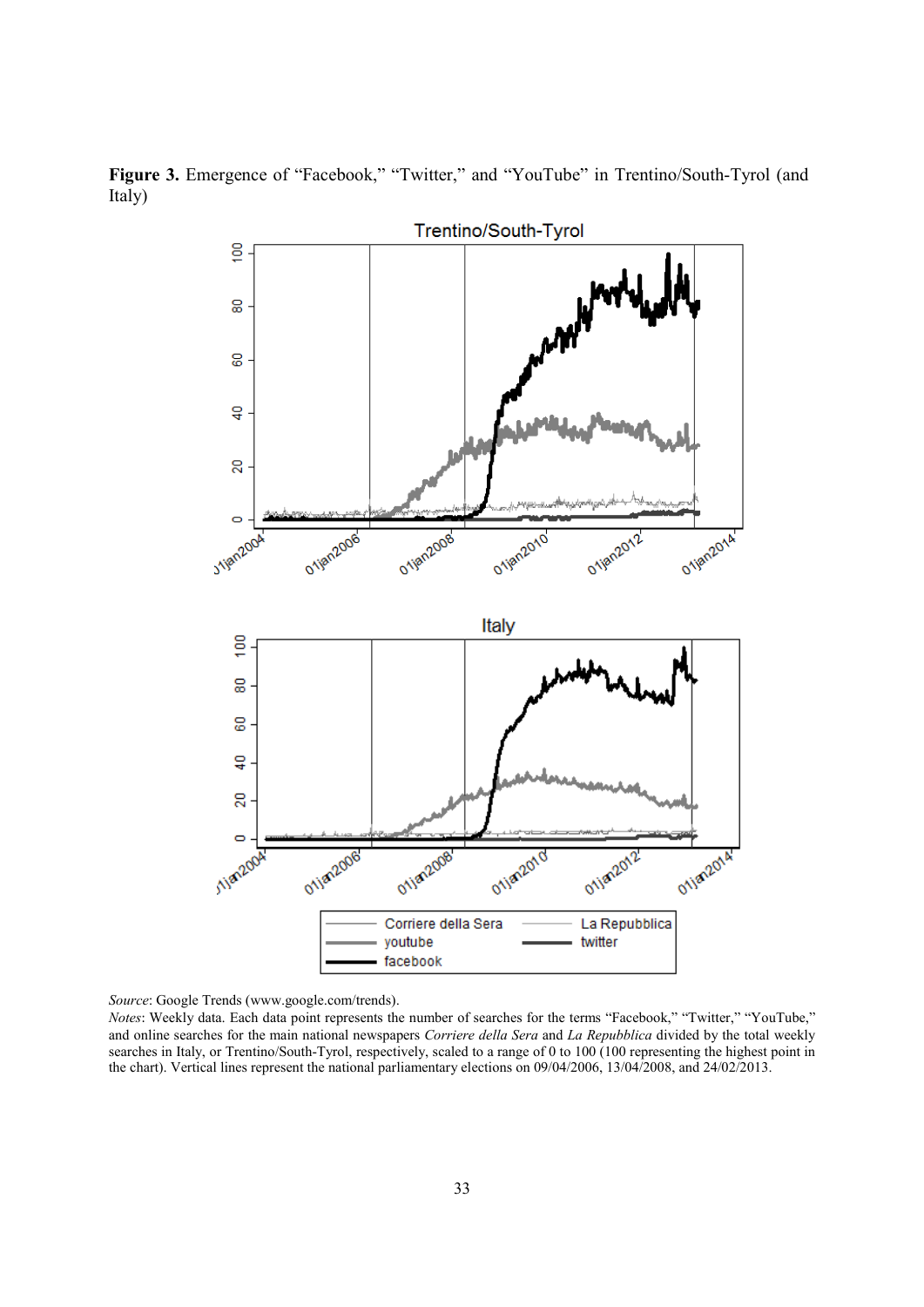

Figure 4. Percentage Point Changes in Voter Turnout by ADSL2+ Exposure (as of 24/02/2013)

*Sources*: Italian Ministry of the Interior; Telecom Italia; own calculations. *Notes*:  $N = 159$  municipalities.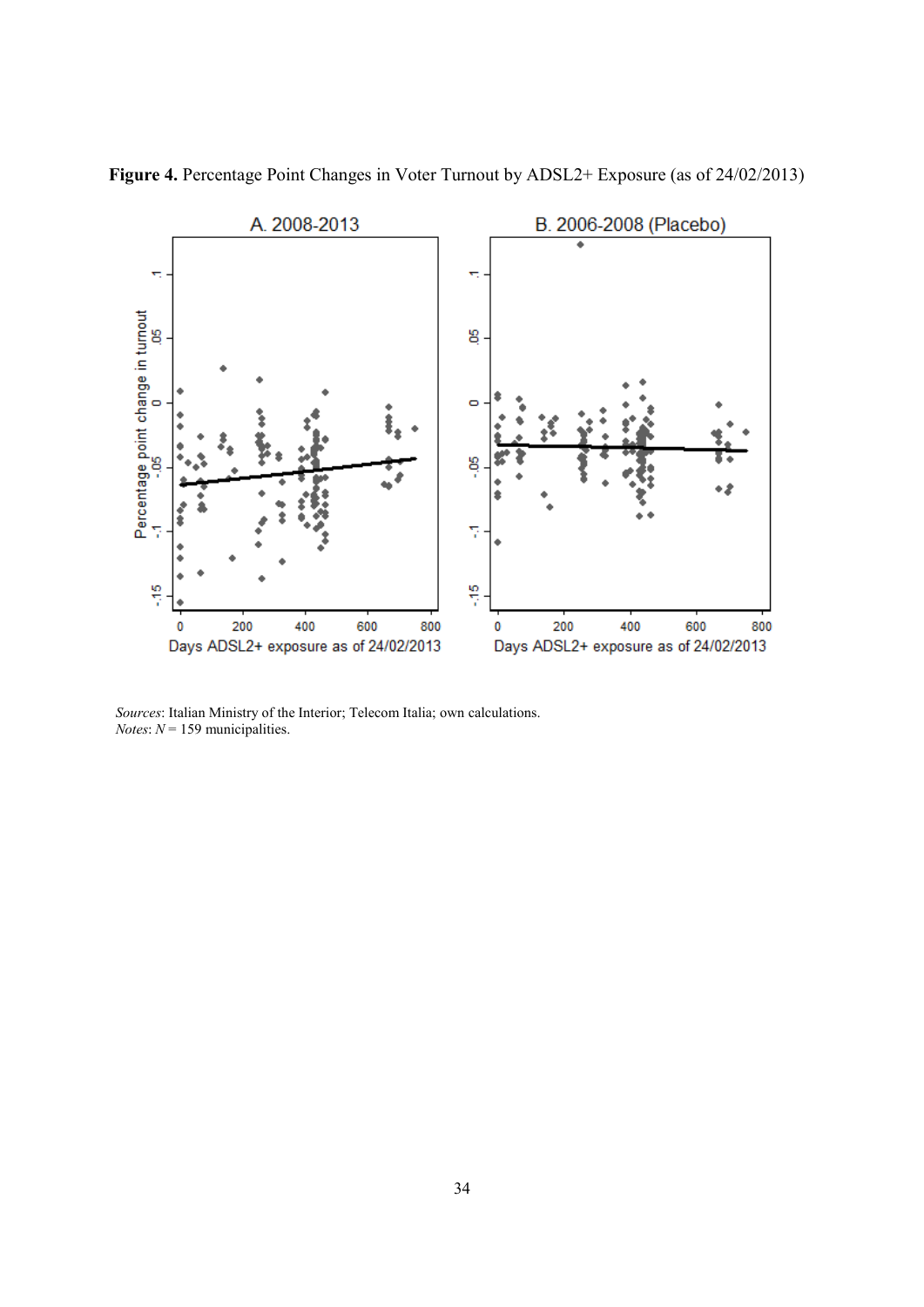Figure 5. Distribution of Municipalities with Locally Tied Candidates w.r.t. Turnout Change (2008–2013) and ADSL2+ Exposure



*Sources*: Italian Ministry of the Interior; Telecom Italia; Facebook; own calculations. *Notes*:  $N = 159$  municipalities. Red triangles: municipalities with at least one locally tied candidate (by place of residence, birth, work, or public office). More detailed information on data collection available from the authors upon request.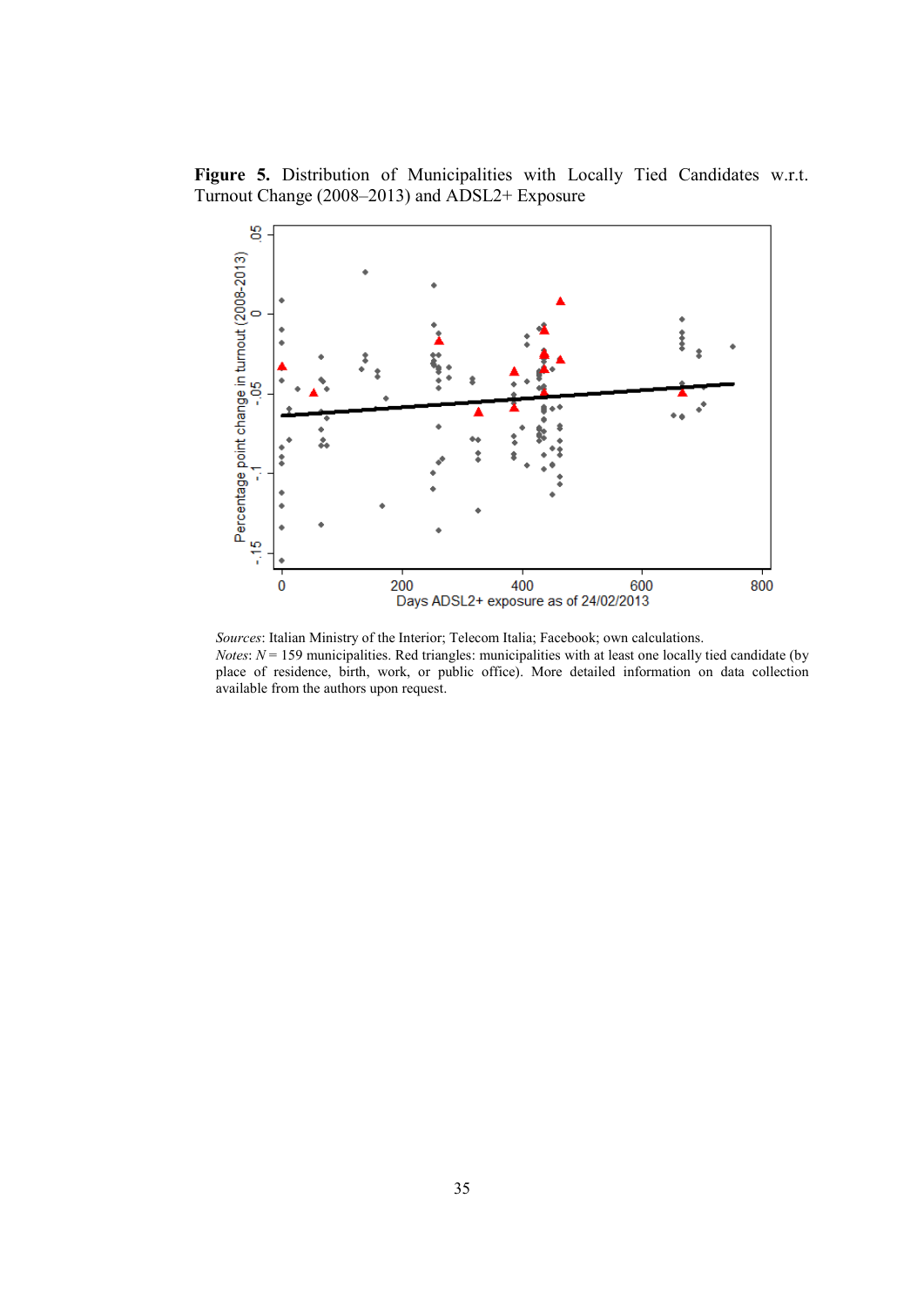

Figure 6. ADSL Subscription Rate (as of 01/03/2014) by ADSL2+ Exposure (as of 24/02/2013)

*Sources*: Italian Ministry of the Interior; Telecom Italia; Longitudinal Household Survey on Living Conditions in the Province of Trento; own calculations.

*Notes*: The ADSL subscription rate is calculated for each municipality as the sum of 7Mbps and 20Mbps subscriptions of private households with Telecom Italia (as of March 1, 2014) multiplied by the average number of adults in households in municipalities targeted by the policy (2.2 in 2013), and divided by the number of eligible voters (as of February 24, 2013). Subscription data are not available for the municipalities of Fiera di Primiero, Imer, Mezzano, Siror, Tonadico, and Transacqua. *N* = 153 municipalities.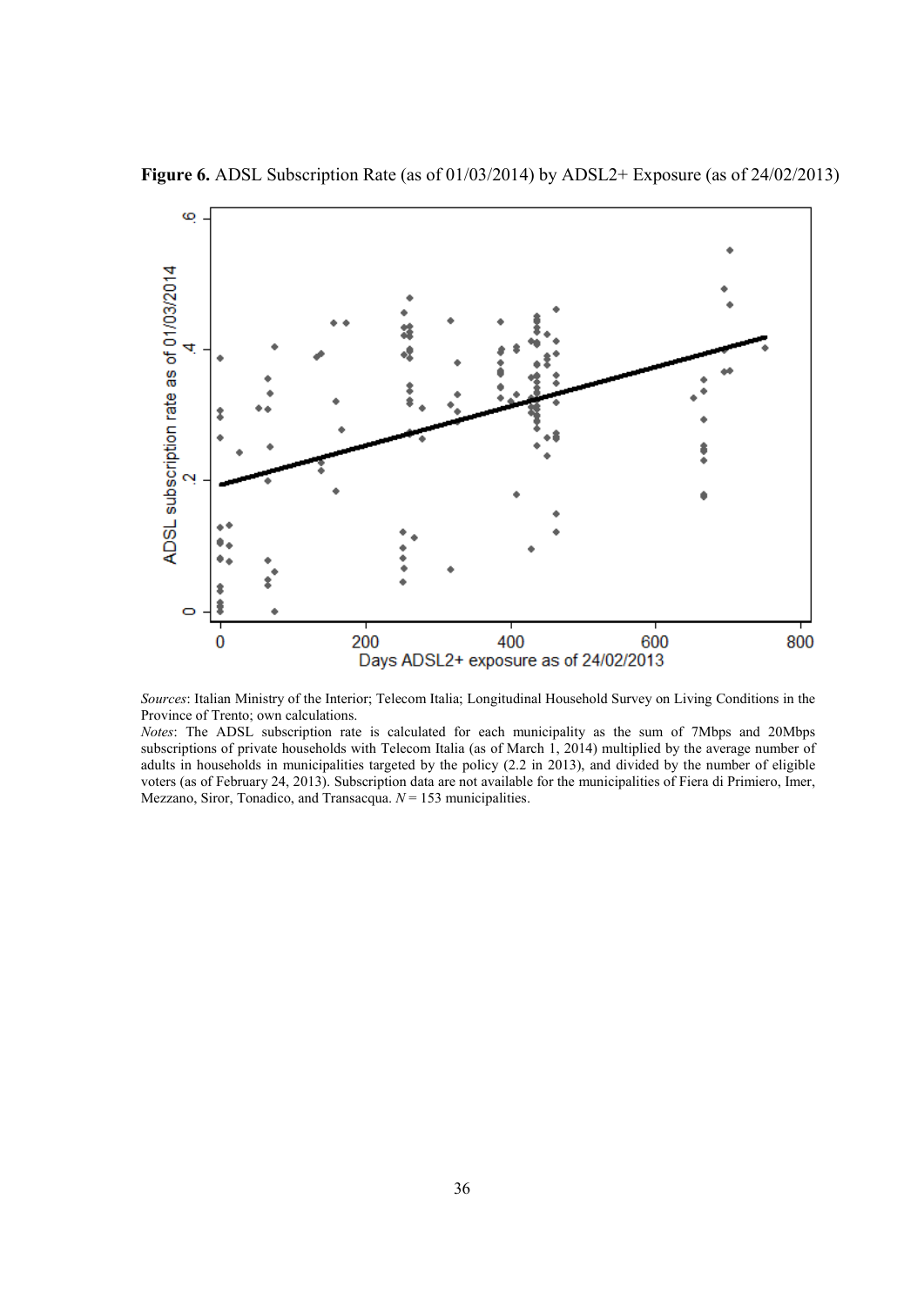|                                     |         | Municipalities             | Municipalities |                        |  |
|-------------------------------------|---------|----------------------------|----------------|------------------------|--|
|                                     |         | not targeted by the policy |                | targeted by the policy |  |
|                                     | Mean    | <b>SD</b>                  | Mean           | <b>SD</b>              |  |
| Demography                          |         |                            |                |                        |  |
| Population density 2001             | 143.47  | (159.69)                   | 82.52          | (231.76)               |  |
| Population growth rate, 10 yrs      | 0.071   | (0.060)                    | 0.055          | (0.078)                |  |
| Population share high educated 2001 | 0.334   | (0.049)                    | 0.298          | (0.048)                |  |
| Population share aged 65 and over   | 0.170   | (0.019)                    | 0.182          | (0.037)                |  |
| Employment rate 2001                | 0.636   | (0.035)                    | 0.630          | (0.041)                |  |
| Industry structure                  |         |                            |                |                        |  |
| No. firms 2001                      | 417.84  | (1225.40)                  | 82.87          | (83.99)                |  |
| Empl. growth rate, 10 yrs           | 0.128   | (0.256)                    | 0.077          | (0.359)                |  |
| Empl. share in primary sector 2001  | 0.030   | (0.054)                    | 0.048          | (0.115)                |  |
| Empl. share in manufacturing 2001   | 0.240   | (0.158)                    | 0.212          | (0.156)                |  |
| Empl. share in construction 2001    | 0.232   | (0.125)                    | 0.244          | (0.155)                |  |
| Empl. share in wholesale 2001       | 0.175   | (0.078)                    | 0.163          | (0.088)                |  |
| Empl. share in services 2001        | 0.324   | (0.150)                    | 0.333          | (0.178)                |  |
| Geography                           |         |                            |                |                        |  |
| Municipality's altitude (m)         | 579.446 | (307.346)                  | 746.156        | (288.975)              |  |
| Distance to nearest motorway (min)  | 9.147   | (9.594)                    | 14.734         | (11.298)               |  |
| Previous ADSL technology            |         |                            |                |                        |  |
| Pre-policy 7Mbps                    |         |                            | 0.665          | (0.474)                |  |
| Pre-policy Lite                     |         |                            | 0.186          | (0.390)                |  |
| No. municipalities                  | 56      |                            | 167            |                        |  |

Table 1. The ADSL2+ Broadband Policy and Pre-Policy Municipality Characteristics

*Sources*: ISTAT population & industry census 1991 & 2001; *Atlante Statistico Comuni*; Telecom Italia; own calculations. *Notes*: Municipality-level data. For detailed variable description, see Table A1 in the Appendix.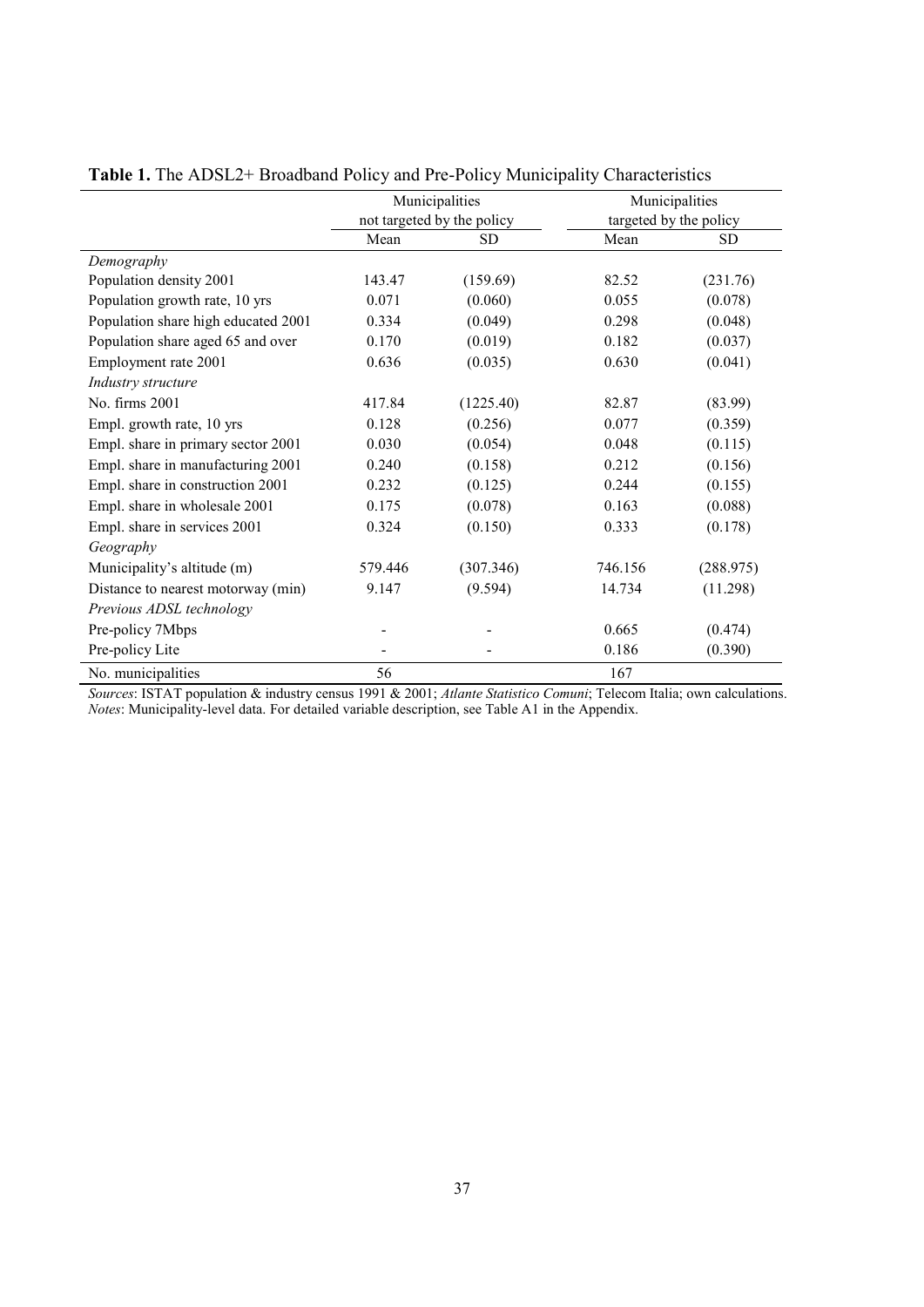### Table 2. Summary Statistics

|                                             |          | 2006         | 2008             |                |           | 2013      |  |  |
|---------------------------------------------|----------|--------------|------------------|----------------|-----------|-----------|--|--|
|                                             | Mean     | <b>SD</b>    | Mean             | <b>SD</b>      | Mean      | <b>SD</b> |  |  |
| Outcome variables                           |          |              |                  |                |           |           |  |  |
| Voter turnout                               | 0.879    | 0.031        | 0.845            | 0.035          | 0.790     | 0.048     |  |  |
| Invalid votes                               | 0.033    | 0.013        | 0.036            | 0.013          | 0.041     | 0.013     |  |  |
| Vote share left-fringe parties              | 0.081    | 0.033        | 0.069            | 0.024          | 0.030     | 0.015     |  |  |
| Vote share established center-left parties  | 0.298    | 0.073        | 0.296            | 0.074          | 0.198     | 0.060     |  |  |
| Vote share center and liberal parties       | 0.087    | 0.031        | 0.077            | 0.029          | 0.244     | 0.059     |  |  |
| Vote share established center-right parties | 0.446    | 0.088        | 0.469            | 0.091          | 0.261     | 0.072     |  |  |
| Vote share right-fringe parties             | 0.013    | 0.010        | 0.021            | 0.009          | 0.009     | 0.007     |  |  |
| Vote share other and local parties          | 0.074    | 0.043        | 0.069            | 0.033          | 0.259     | 0.053     |  |  |
| $ADSL2 + broadband$                         |          |              |                  |                |           |           |  |  |
| Binary exposure                             | $\theta$ | $\theta$     | $\theta$         | $\theta$       | 0.906     | 0.293     |  |  |
| No. days of exposure                        | $\theta$ | $\theta$     | $\boldsymbol{0}$ | $\overline{0}$ | 331.38    | 197.19    |  |  |
| Zero exposure                               | 1        | $\theta$     | 1                | $\overline{0}$ | 0.094     | 0.293     |  |  |
| Exposure $\leq 6$ months                    | $\theta$ | $\theta$     | 0                | $\theta$       | 0.157     | 0.365     |  |  |
| 6 months> exp. $\leq$ =12 months            | $\theta$ | $\theta$     | $\theta$         | $\theta$       | 0.208     | 0.407     |  |  |
| 12 months> $\exp$ . $\leq$ =18 months       | $\theta$ | $\theta$     | $\boldsymbol{0}$ | $\theta$       | 0.434     | 0.497     |  |  |
| Exposure>18 months                          | $\theta$ | $\mathbf{0}$ | $\boldsymbol{0}$ | $\theta$       | 0.107     | 0.310     |  |  |
| Control variables                           |          |              |                  |                |           |           |  |  |
| Population share female                     | 0.505    | 0.015        | 0.504            | 0.015          | 0.503     | 0.015     |  |  |
| Population share aged 18-65                 | 0.627    | 0.027        | 0.623            | 0.029          | 0.622     | 0.026     |  |  |
| Population share aged 65 and over           | 0.184    | 0.038        | 0.187            | 0.039          | 0.195     | 0.038     |  |  |
| Share of net migration                      | 0.006    | 0.015        | 0.009            | 0.017          | 0.006     | 0.015     |  |  |
| Share of foreigners                         | 0.054    | 0.035        | 0.066            | 0.039          | 0.070     | 0.041     |  |  |
| Declared personal income, per capita        | n.a.     | n.a.         | 20,487.05        | 1,745.31       | 20,251.42 | 1,342.52  |  |  |
| $\boldsymbol{N}$                            |          | 159          | 159              |                | 159       |           |  |  |

*Sources*: Italian Ministry of the Interior; Italian Ministry of Economy and Finance; ISTAT; Telecom Italia.

*Notes*: Party vote shares here defined as vote shares relative to the total number of valid votes. ADSL2+ broadband availability refers to the respective election dates (09/04/2006, 13/04/2008, and 24/02/2013).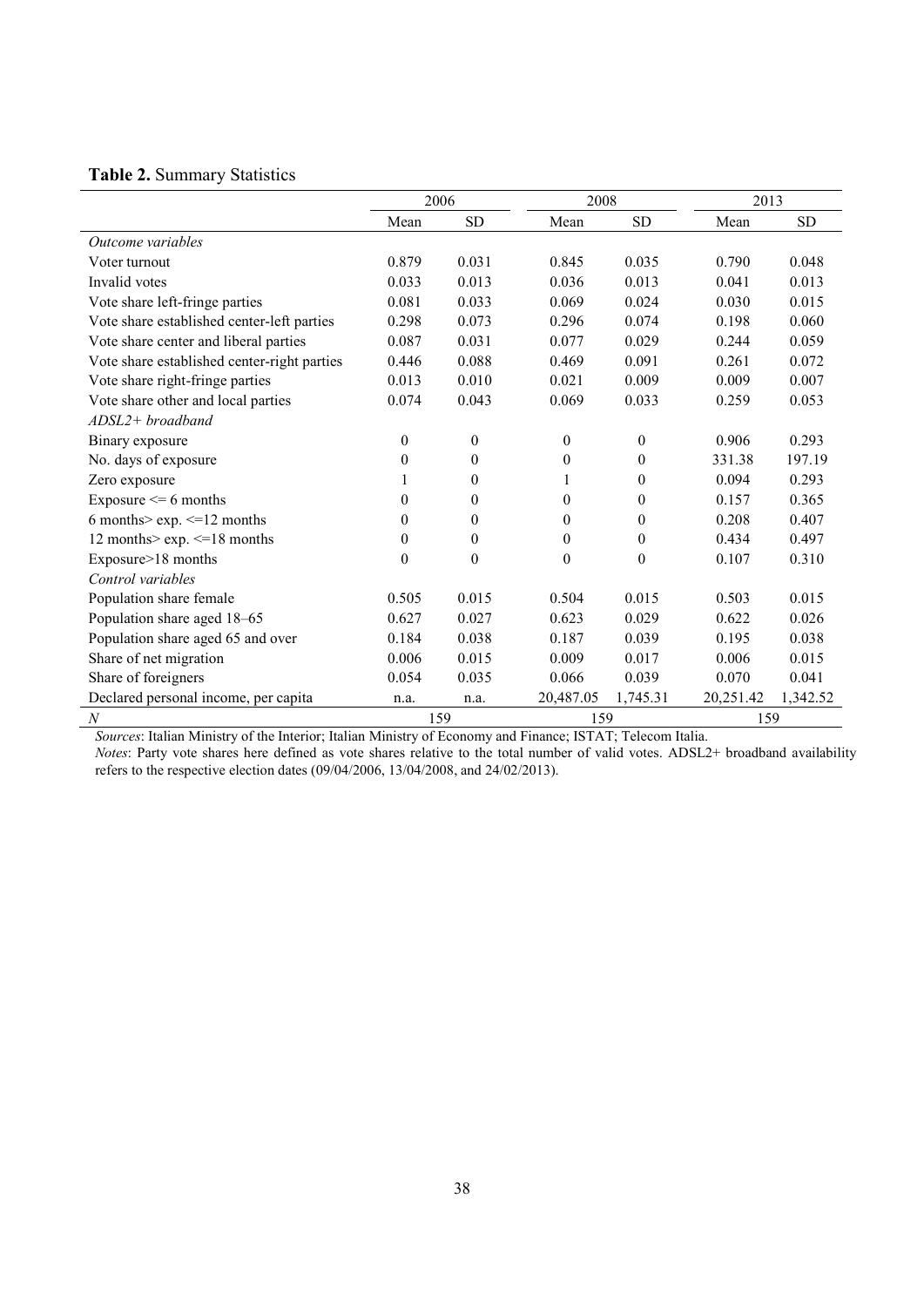|                                  | Voter turnout  |              |                | Invalid vote |
|----------------------------------|----------------|--------------|----------------|--------------|
|                                  | (1)            | (2)          | (3)            | (4)          |
| A1. Baseline (binary)            |                |              |                |              |
| Binary exposure                  | 0.01679        | 0.01771      | 0.00164        | 0.00240      |
|                                  | (0.01345)      | (0.01164)    | (0.00431)      | (0.00482)    |
| A2. Baseline (linear)            |                |              |                |              |
| No. days of exposure/90          | $0.00243*$     | $0.00251**$  | 0.00008        | 0.00039      |
|                                  | (0.00126)      | (0.00122)    | (0.00049)      | (0.00052)    |
| A3. Baseline (categories)        |                |              |                |              |
| Zero exposure (ref)              |                |              |                |              |
| Exposure $\leq 6$ months         | 0.01383        | 0.01135      | 0.00126        | 0.00119      |
|                                  | (0.01468)      | (0.01283)    | (0.00489)      | (0.00520)    |
| 6 months> $exp. \le 12$ months   | 0.01785        | $0.02275*$   | 0.00473        | 0.00457      |
|                                  | (0.01468)      | (0.01262)    | (0.00460)      | (0.00511)    |
| 12 months> exp. <= 18 months     | 0.01348        | 0.01342      | $-0.00014$     | 0.00100      |
|                                  | (0.01367)      | (0.01186)    | (0.00461)      | (0.00516)    |
| Exposure >18 months              | $0.03253**$    | $0.03251***$ | 0.00339        | 0.00498      |
|                                  | (0.01417)      | (0.01222)    | (0.00504)      | (0.00542)    |
| B1. Placebo (binary)             |                |              |                |              |
| Binary exposure                  | 0.00614        | 0.00755      | 0.00353        | 0.00346      |
|                                  | (0.00771)      | (0.00760)    | (0.00233)      | (0.00231)    |
| B2. Placebo (linear)             |                |              |                |              |
| No. days of exposure/90          | $-0.00061$     | $-0.00032$   | 0.00055        | 0.00045      |
|                                  | (0.00084)      | (0.00083)    | (0.00034)      | (0.00040)    |
| B3. Placebo (categories)         |                |              |                |              |
| Zero exposure (ref)              |                |              |                |              |
| Exposure $\leq 6$ months         | 0.01053        | 0.01066      | 0.00058        | 0.00127      |
|                                  | (0.00856)      | (0.00869)    | (0.00285)      | (0.00268)    |
| 6 months> $exp. \le 12$ months   | 0.00903        | 0.01055      | 0.00406        | 0.00391      |
|                                  | (0.00921)      | (0.00911)    | (0.00264)      | (0.00263)    |
| 12 months> $exp. \leq 18$ months | 0.00389        | 0.00495      | 0.00440        | 0.00436      |
|                                  | (0.00793)      | (0.00779)    | (0.00268)      | (0.00283)    |
| Exposure >18 months              | 0.00315        | 0.00573      | 0.00336        | 0.00285      |
|                                  | (0.00867)      | (0.00850)    | (0.00308)      | (0.00323)    |
| Control variables                | n <sub>O</sub> | yes          | n <sub>O</sub> | yes          |
| $\overline{N}$                   | 318            | 318          | 318            | 318          |
| No. of municipalities            | 159            | 159          | 159            | 159          |

Table 3. Turnout and Invalid Votes—Main Results and Placebo Check

*Sources*: Baseline—2008 & 2013; Placebo—2006 & 2008, Italian Ministry of the Interior; ISTAT; Italian Ministry of Economy and Finance; Telecom Italia.

*Notes*: Each panel A1–B3 shows coefficients from separate regressions. All estimations control for municipality fixed effects, year indicator, and a constant term. Robust standard errors in parentheses. Specifications in Columns 2 and 4 additionally control for the following municipality characteristics: population size (log), female population share, share of population aged 18–65, share of population older than 65, net migration rate, and share of foreigners. Panels A1–A3 of Columns 2 and 4 also control for declared personal income (per capita, log), whereas this information is not available for the year 2006; hence this control is not included in the placebo estimates (Panels B1 and B2 of Columns 2 and 4).Voter turnout is calculated as total votes (valid or invalid) over number of eligible voters. Invalid vote is the number of null or white votes over number of eligible voters.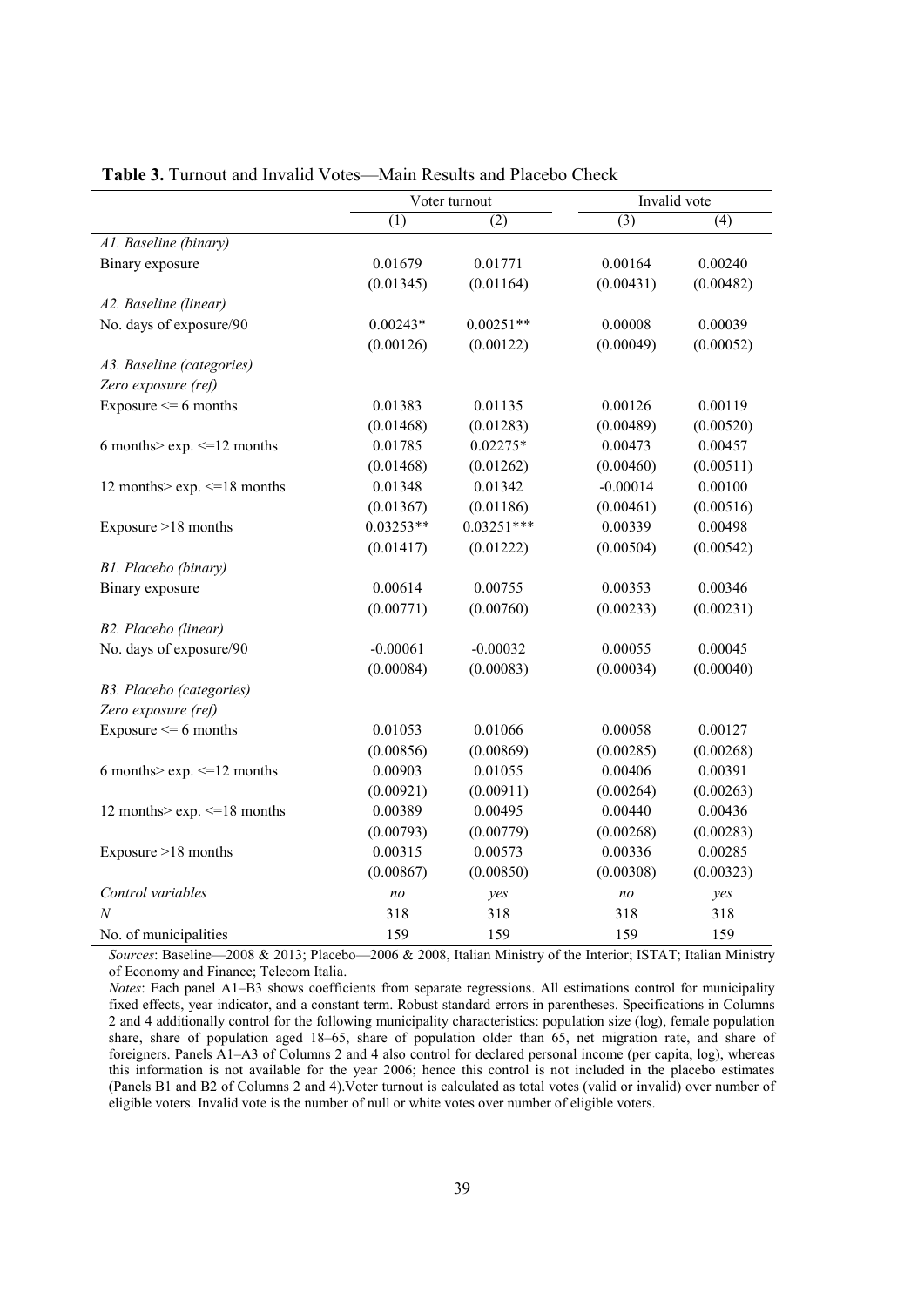|                                       | Left-fringe           |                       |                        | Established center-left | Center and liberal    |                       | Established center-right |                        |                        | Right-fringe           | Others and local      |                       |
|---------------------------------------|-----------------------|-----------------------|------------------------|-------------------------|-----------------------|-----------------------|--------------------------|------------------------|------------------------|------------------------|-----------------------|-----------------------|
|                                       | (1)                   | (2)                   | (3)                    | (4)                     | (5)                   | (6)                   | (7)                      | (8)                    | (9)                    | (10)                   | (11)                  | (12)                  |
| A1. Baseline (binary)                 |                       |                       |                        |                         |                       |                       |                          |                        |                        |                        |                       |                       |
| Binary exposure                       | 0.0015                | 0.0030                | $0.0408**$             | $0.0366**$              | $-0.0091$             | 0.0002                | $-0.0331**$              | $-0.0244*$             | $0.0046*$              | $0.0047**$             | $-0.0047$             | $-0.0201$             |
|                                       | (0.0063)              | (0.0062)              | (0.0167)               | (0.0154)                | (0.0200)              | (0.0188)              | (0.0136)                 | (0.0136)               | (0.0025)               | (0.0022)               | (0.0155)              | (0.0145)              |
| A2. Baseline (linear)                 |                       |                       |                        |                         |                       |                       |                          |                        |                        |                        |                       |                       |
| No. days of exposure/90               | $-0.0004$             | 0.0001                | 0.0016                 | 0.0008                  | $-0.0013$             | 0.0001                | $-0.0006$                | $-0.0003$              | $-0.0002$              | $-0.0002$              | 0.0010                | $-0.0005$             |
|                                       | (0.0009)              | (0.0008)              | (0.0020)               | (0.0018)                | (0.0024)              | (0.0020)              | (0.0023)                 | (0.0020)               | (0.0003)               | (0.0003)               | (0.0020)              | (0.0019)              |
| A3. Baseline (categories)             |                       |                       |                        |                         |                       |                       |                          |                        |                        |                        |                       |                       |
| Zero exposure (ref)                   | 0.0071                | 0.0065                | $0.0447**$             | $0.0436**$              | 0.0029                | 0.0064                | $-0.0325*$               | $-0.0287$              | $0.0061**$             | $0.0067**$             | $-0.0282$             | $-0.0345**$           |
| Exposure $\leq 6$ months              |                       |                       |                        |                         |                       |                       |                          |                        |                        |                        |                       |                       |
| 6 months> $\exp$ . $\leq$ =12 months  | (0.0075)<br>$-0.0013$ | (0.0072)<br>$-0.0006$ | (0.0180)<br>$0.0450**$ | (0.0172)<br>$0.0412**$  | (0.0231)<br>$-0.0199$ | (0.0236)<br>$-0.0128$ | (0.0174)<br>$-0.0402**$  | (0.0182)<br>$-0.0280*$ | (0.0030)<br>$0.0061**$ | (0.0028)<br>$0.0051**$ | (0.0179)<br>0.0103    | (0.0166)<br>$-0.0049$ |
| 12 months> $\exp$ . $\leq$ =18 months | (0.0068)<br>0.0012    | (0.0072)<br>0.0026    | (0.0178)<br>$0.0410**$ | (0.0168)<br>$0.0327**$  | (0.0207)<br>$-0.0069$ | (0.0191)<br>0.0060    | (0.0155)<br>$-0.0376***$ | (0.0156)<br>$-0.0254*$ | (0.0028)<br>0.0039     | (0.0025)<br>$0.0045*$  | (0.0169)<br>$-0.0015$ | (0.0160)<br>$-0.0204$ |
| Exposure $>18$ months                 | (0.0066)<br>$-0.0002$ | (0.0066)<br>0.0037    | (0.0172)<br>0.0266     | (0.0156)<br>0.0281      | (0.0205)<br>$-0.0147$ | (0.0186)<br>$-0.0063$ | (0.0140)<br>$-0.0017$    | (0.0134)<br>$-0.0087$  | (0.0027)<br>0.0022     | (0.0024)<br>0.0012     | (0.0161)<br>$-0.0122$ | (0.0152)<br>$-0.0181$ |
|                                       | (0.0087)              | (0.0082)              | (0.0213)               | (0.0184)                | (0.0258)              | (0.0220)              | (0.0224)                 | (0.0193)               | (0.0029)               | (0.0028)               | (0.0210)              | (0.0191)              |
| Control variables                     | n <sub>O</sub>        | ves                   | no                     | ves                     | n <sub>O</sub>        | ves                   | no                       | yes                    | no                     | yes                    | no                    | yes                   |
|                                       | 318                   | 318                   | 318                    | 318                     | 318                   | 318                   | 318                      | 318                    | 318                    | 318                    | 318                   | 318                   |
| No. of municipalities                 | 159                   | 159                   | 159                    | 159                     | 159                   | 159                   | 159                      | 159                    | 159                    | 159                    | 159                   | 159                   |

#### Table 4. Party Vote Shares

*Sources*: 2008 & 2013, Italian Ministry of the Interior; Italian Ministry of Economy and Finance; ISTAT; Telecom Italia.

*Notes*: Each panel A1–A3 shows coefficients from separate regressions. All estimations control for municipality fixed effects, year indicator, and a constant term. Robust standard errors in parentheses. Specifications in Columns 2, 4, 6, 8, 10, and 12 additionally control for the following municipality characteristics: population size (log), female population share, share of population aged 18–65, share of population older than 65, net migration rate, and share of foreigners. Columns 2, 4, 6, 8, 10, and 12 also control for declared personal income (per capita, log), whereas this information is not available for the year 2006; hence this control is not included in the placebo estimates (Panels B1 and B2 of Columns 2, 4, 6, 8, 10, and 12 in Table 5). Party vote shares are defined as vote shares relative to the total number of valid votes. Party classification is described in Table A2 in the Appendix.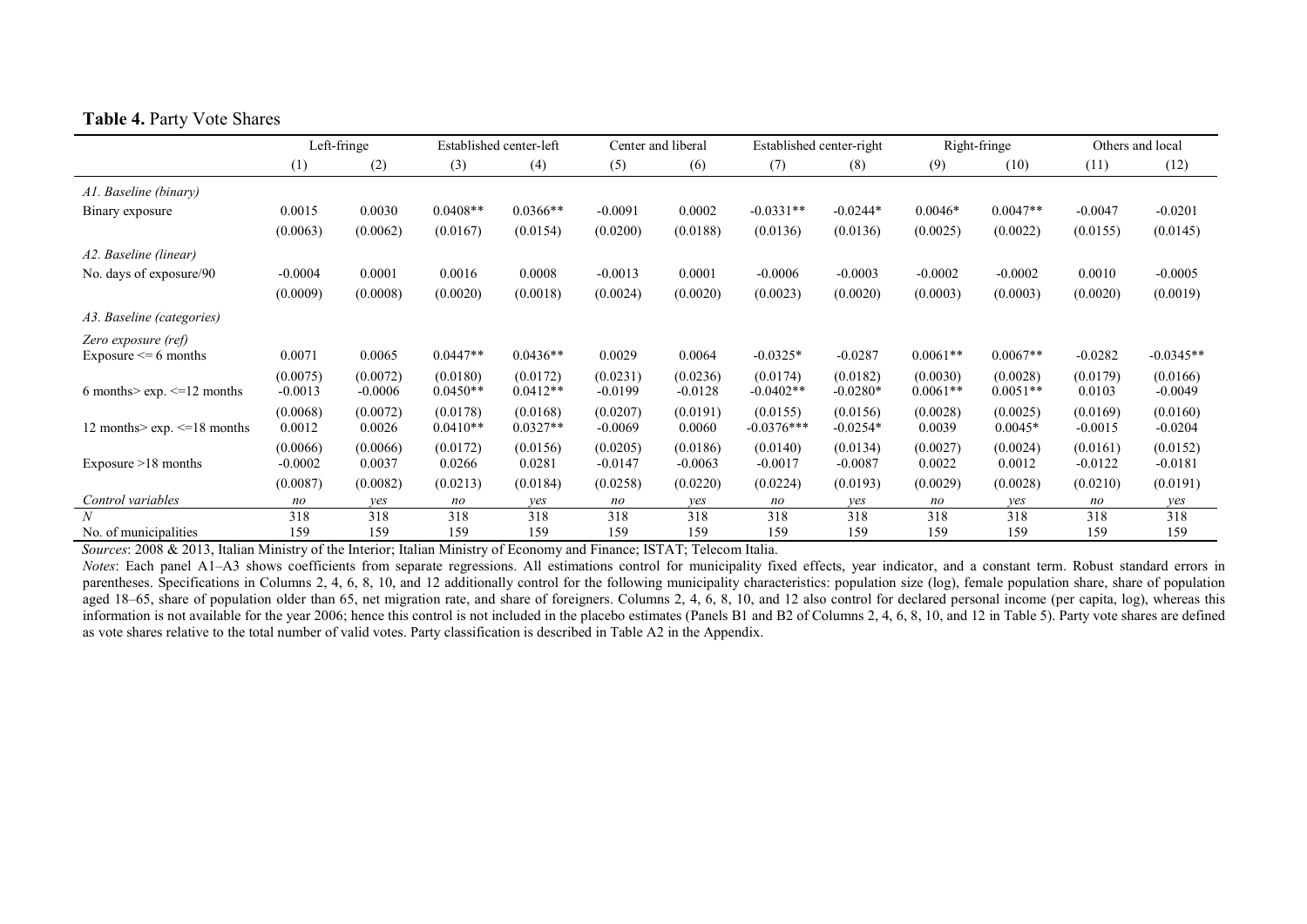|                                      | Left-fringe |           | Established center-left |          | Center and liberal |           |           | Established center-right |            | Right-fringe | Others and local |           |
|--------------------------------------|-------------|-----------|-------------------------|----------|--------------------|-----------|-----------|--------------------------|------------|--------------|------------------|-----------|
|                                      | (1)         | (2)       | (3)                     | (4)      | (5)                | (6)       | (7)       | (8)                      | (9)        | (10)         | (11)             | (12)      |
| B1. Placebo (binary)                 |             |           |                         |          |                    |           |           |                          |            |              |                  |           |
| Binary exposure                      | 0.0033      | 0.0051    | 0.0174                  | 0.0158   | $-0.0095$          | $-0.0094$ | $-0.0052$ | $-0.0067$                | $-0.0026$  | $-0.0018$    | $-0.0035$        | $-0.0030$ |
|                                      | (0.0081)    | (0.0074)  | (0.0137)                | (0.0134) | (0.0088)           | (0.0095)  | (0.0099)  | (0.0100)                 | (0.0024)   | (0.0026)     | (0.0078)         | (0.0073)  |
| B2. Placebo (linear)                 |             |           |                         |          |                    |           |           |                          |            |              |                  |           |
| No. days of exposure/90              | 0.0005      | 0.0009    | 0.0013                  | 0.0011   | $-0.0014$          | $-0.0013$ | $-0.0010$ | $-0.0013$                | $-0.0007$  | $-0.0006$    | 0.0013           | 0.0013    |
|                                      | (0.0008)    | (0.0008)  | (0.0015)                | (0.0014) | (0.0014)           | (0.0012)  | (0.0013)  | (0.0013)                 | (0.0005)   | (0.0004)     | (0.0009)         | (0.0009)  |
| B3. Placebo (categories)             |             |           |                         |          |                    |           |           |                          |            |              |                  |           |
| Zero exposure (ref)                  |             |           |                         |          |                    |           |           |                          |            |              |                  |           |
| Exposure $\leq 6$ months             | $-0.0019$   | $-0.0010$ | 0.0119                  | 0.0112   | $-0.0027$          | $-0.0040$ | 0.0049    | 0.0043                   | $-0.0009$  | $-0.0004$    | $-0.0113$        | $-0.0101$ |
|                                      | (0.0088)    | (0.0081)  | (0.0163)                | (0.0165) | (0.0118)           | (0.0125)  | (0.0115)  | (0.0117)                 | (0.0028)   | (0.0029)     | (0.0092)         | (0.0087)  |
| 6 months> $\exp$ . $\le$ =12 months  | 0.0085      | 0.0093    | $0.0246*$               | 0.0229   | $-0.0108$          | $-0.0108$ | $-0.0076$ | $-0.0083$                | $-0.0017$  | $-0.0012$    | $-0.0130$        | $-0.0119$ |
|                                      | (0.0084)    | (0.0078)  | (0.0145)                | (0.0139) | (0.0093)           | (0.0101)  | (0.0108)  | (0.0108)                 | (0.0027)   | (0.0029)     | (0.0104)         | (0.0098)  |
| 12 months> $\exp$ . $\le$ =18 months | 0.0024      | 0.0051    | 0.0163                  | 0.0142   | $-0.0120$          | $-0.0117$ | $-0.0080$ | $-0.0109$                | $-0.0021$  | $-0.0014$    | 0.0035           | 0.0048    |
|                                      | (0.0084)    | (0.0076)  | (0.0139)                | (0.0136) | (0.0090)           | (0.0097)  | (0.0103)  | (0.0105)                 | (0.0026)   | (0.0028)     | (0.0078)         | (0.0077)  |
| Exposure >18 months                  | 0.0043      | 0.0069    | 0.0164                  | 0.0147   | $-0.0064$          | $-0.0069$ | $-0.0041$ | $-0.0060$                | $-0.0087*$ | $-0.0073*$   | $-0.0015$        | $-0.0014$ |
|                                      | (0.0090)    | (0.0086)  | (0.0153)                | (0.0149) | (0.0138)           | (0.0124)  | (0.0143)  | (0.0135)                 | (0.0049)   | (0.0042)     | (0.0085)         | (0.0087)  |
| Control variables                    | no          | yes       | no                      | yes      | no                 | yes       | no        | ves                      | no         | yes          | no               | yes       |
|                                      | 318         | 318       | 318                     | 318      | 318                | 318       | 318       | 318                      | 318        | 318          | 318              | 318       |
| No. of municipalities                | 159         | 159       | 159                     | 159      | 159                | 159       | 159       | 159                      | 159        | 159          | 159              | 159       |

#### Table 5. Party Vote Shares—Placebo Check

*Sources*: 2006 & 2008, Italian Ministry of the Interior; Italian Ministry of Economy and Finance; ISTAT; Telecom Italia.

*Notes*: Each panel B1–B3 shows coefficients from separate regressions. All estimations control for municipality fixed effects, year indicator, and a constant term. Robust standard errors in parentheses. Specifications in Columns 2, 4, 6, 8, 10, and 12 additionally control for the following municipality characteristics: population size (log), female population share, share of population aged 18–65, share of population older than 65, net migration rate, and share of foreigners. Party vote shares are defined as vote shares relative to the total number of valid votes. Party classification is described in Table A2 in the Appendix.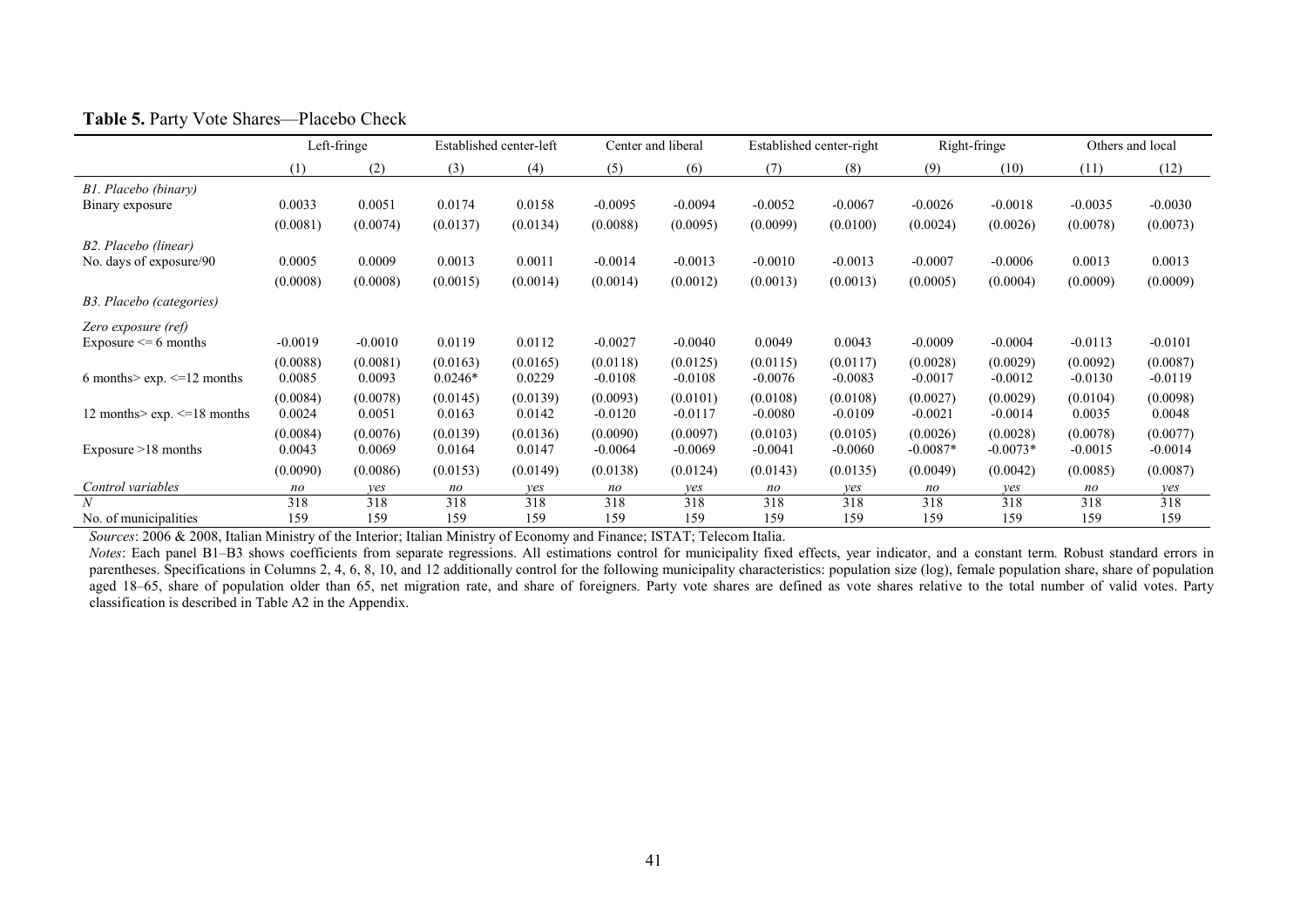|                                     |                | Left-fringe |            | Established center-left | Center and liberal |           | Established center-right |             |            | Right-fringe |           | Others and local |
|-------------------------------------|----------------|-------------|------------|-------------------------|--------------------|-----------|--------------------------|-------------|------------|--------------|-----------|------------------|
|                                     | (1)            | (2)         | (3)        | (4)                     | (5)                | (6)       | (7)                      | (8)         | (9)        | (10)         | (11)      | (12)             |
| A1. Baseline (binary)               |                |             |            |                         |                    |           |                          |             |            |              |           |                  |
| Binary exposure                     | 0.0010         | 0.0025      | $0.0322**$ | $0.0290**$              | 0.0007             | 0.0069    | $-0.0311***$             | $-0.0222**$ | $0.0031*$  | $0.0033**$   | 0.0093    | $-0.0042$        |
|                                     | (0.0054)       | (0.0052)    | (0.0150)   | (0.0140)                | (0.0162)           | (0.0154)  | (0.0108)                 | (0.0110)    | (0.0018)   | (0.0016)     | (0.0128)  | (0.0116)         |
| A2. Baseline (linear)               |                |             |            |                         |                    |           |                          |             |            |              |           |                  |
| No. days of exposure/90             | $-0.0004$      | 0.00005     | 0.0013     | 0.0007                  | $-0.0001$          | 0.0008    | $-0.0005$                | 0.00002     | $-0.0002$  | $-0.0002$    | 0.0022    | 0.0007           |
|                                     | (0.0007)       | (0.00068)   | (0.0017)   | (0.0016)                | (0.0019)           | (0.0016)  | (0.0020)                 | (0.00172)   | (0.0003)   | (0.0003)     | (0.0016)  | (0.0014)         |
| A3. Baseline (categories)           |                |             |            |                         |                    |           |                          |             |            |              |           |                  |
| Zero exposure (ref)                 |                |             |            |                         |                    |           |                          |             |            |              |           |                  |
| Exposure $\leq 6$ months            | 0.0057         | 0.0053      | $0.0351**$ | $0.0338**$              | 0.0090             | 0.0109    | $-0.0314**$              | $-0.0288*$  | $0.0043*$  | $0.0048**$   | $-0.0102$ | 0.0057           |
|                                     | (0.0063)       | (0.0060)    | (0.0158)   | (0.0149)                | (0.0185)           | (0.0193)  | (0.0143)                 | (0.0151)    | (0.0022)   | (0.0021)     | (0.0146)  | (0.0063)         |
| 6 months> $\exp$ . $\le$ =12 months | $-0.0016$      | $-0.0004$   | $0.0338**$ | $0.0320**$              | $-0.0075$          | $-0.0020$ | $-0.0370***$             | $-0.0235*$  | $0.0042**$ | $0.0037*$    | 0.0210    | $-0.0016$        |
|                                     | (0.0058)       | (0.0060)    | (0.0159)   | (0.0151)                | (0.0166)           | (0.0154)  | (0.0126)                 | (0.0129)    | (0.0020)   | (0.0019)     | (0.0140)  | (0.0058)         |
| 12 months> exp. <= 18 months        | 0.0011         | 0.0025      | $0.0332**$ | $0.0269*$               | 0.0013             | 0.0095    | $-0.0351***$             | $-0.0229**$ | 0.0025     | $0.0032*$    | 0.0107    | 0.0011           |
|                                     | (0.0056)       | (0.0055)    | (0.0153)   | (0.0142)                | (0.0165)           | (0.0150)  | (0.0113)                 | (0.0111)    | (0.0020)   | (0.0018)     | (0.0133)  | (0.0056)         |
| Exposure $>18$ months               | $-0.0010$      | 0.0022      | 0.0205     | 0.0222                  | 0.0016             | 0.0065    | $-0.0028$                | $-0.0070$   | 0.0012     | 0.0005       | 0.0096    | $-0.0010$        |
|                                     | (0.0074)       | (0.0069)    | (0.0186)   | (0.0164)                | (0.0211)           | (0.0180)  | (0.0190)                 | (0.0162)    | (0.0022)   | (0.0022)     | (0.0168)  | (0.0074)         |
| Control variables                   | n <sub>O</sub> | yes         | no         | yes                     | n <sub>O</sub>     | ves       | no                       | yes         | no         | yes          | no        | ves              |
|                                     | 318            | 318         | 318        | 318                     | 318                | 318       | 318                      | 318         | 318        | 318          | 318       | 318              |
| No. of municipalities               | 159            | 159         | 159        | 159                     | 159                | 159       | 159                      | 159         | 159        | 159          | 159       | 159              |

#### Table 6. Party Vote Shares—Votes per Eligible Voters

*Sources*: 2008 & 2013, Italian Ministry of the Interior; Italian Ministry of Economy and Finance; ISTAT; Telecom Italia.

*Notes*: Each panel A1—A3 shows coefficients from separate regressions. All estimations control for municipality fixed effects, year indicator, and a constant term. Robust standard errors in parentheses. Specifications in Columns 2, 4, 6, 8, 10, and 12 additionally control for the following municipality characteristics: population size (log), female population share, share of population aged 18–65, share of population older than 65, net migration rate, share of foreigners, and declared personal income (per capita, log). Party vote shares here defined as vote shares relative to the total number of eligible voters. Party classification is described in Table A2 in the Appendix.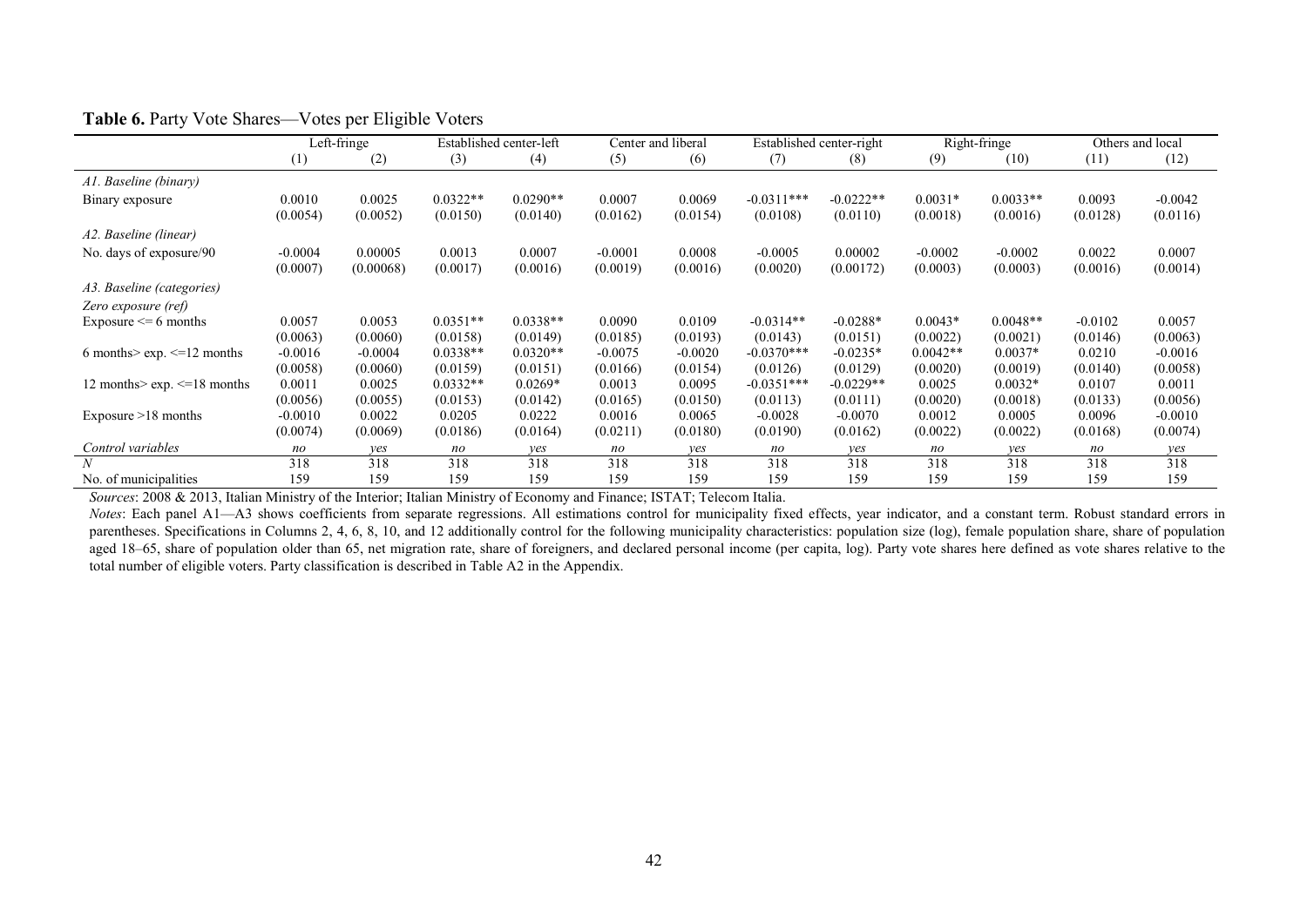|                                      | <i>Movimento 5 Stelle</i> |                       | Fare per Fermare il Declino |                       |
|--------------------------------------|---------------------------|-----------------------|-----------------------------|-----------------------|
|                                      | (1)                       | (2)                   | (3)                         | (4)                   |
| Al. Baseline (binary)                |                           |                       |                             |                       |
| Binary exposure                      | $-0.0046$<br>(0.0123)     | $-0.0178$<br>(0.0129) | 0.0027<br>(0.0020)          | 0.0020<br>(0.0020)    |
| A2. Baseline (linear)                |                           |                       |                             |                       |
| No. days of exposure/90              | 0.0015<br>(0.0016)        | 0.0001<br>(0.0015)    | $0.0006**$<br>(0.0002)      | $0.0004*$<br>(0.0002) |
| A3. Baseline (categories)            |                           |                       |                             |                       |
| Zero exposure (ref)                  |                           |                       |                             |                       |
| Exposure $\leq 6$ months             | $-0.0299**$               | $-0.0347**$           | $-0.00002$                  | 0.0003                |
|                                      | (0.0142)                  | (0.0142)              | (0.00224)                   | (0.0023)              |
| 6 months> $\exp$ . $\leq$ =12 months | 0.0114                    | $-0.0014$             | 0.0034                      | 0.0024                |
|                                      | (0.0136)                  | (0.0143)              | (0.0022)                    | (0.0022)              |
| 12 months> $\exp$ . $\le$ =18 months | $-0.0029$                 | $-0.0195$             | 0.0032                      | 0.0025                |
|                                      | (0.0129)                  | (0.0133)              | (0.0021)                    | (0.0022)              |
| Exposure $>18$ months                | $-0.0053$                 | $-0.0094$             | 0.0035                      | 0.0030                |
|                                      | (0.0161)                  | (0.0157)              | (0.0026)                    | (0.0024)              |
| Control variables                    | n <sub>O</sub>            | yes                   | no                          | yes                   |
| N                                    | 318                       | 318                   | 318                         | 318                   |
| No. of municipalities                | 159                       | 159                   | 159                         | 159                   |

Table 7. Vote Shares for *Movimento 5 Stelle* and *Fare per Fermare il Declino*

*Sources*: Baseline—2008 & 2013, Italian Ministry of the Interior; Ministry of Economy and Finance; ISTAT; Telecom Italia.

*Notes*: Each panel A1–A3 shows coefficients from separate regressions. All estimations control for municipality fixed effects, year indicator, and a constant term. Robust standard errors in parentheses. Specifications in Columns 2 and 4 additionally control for the following municipality characteristics: population size (log), female population share, share of population aged 18–65, share of population older than 65, net migration rate, the share of foreigners, and declared personal income (per capita, log).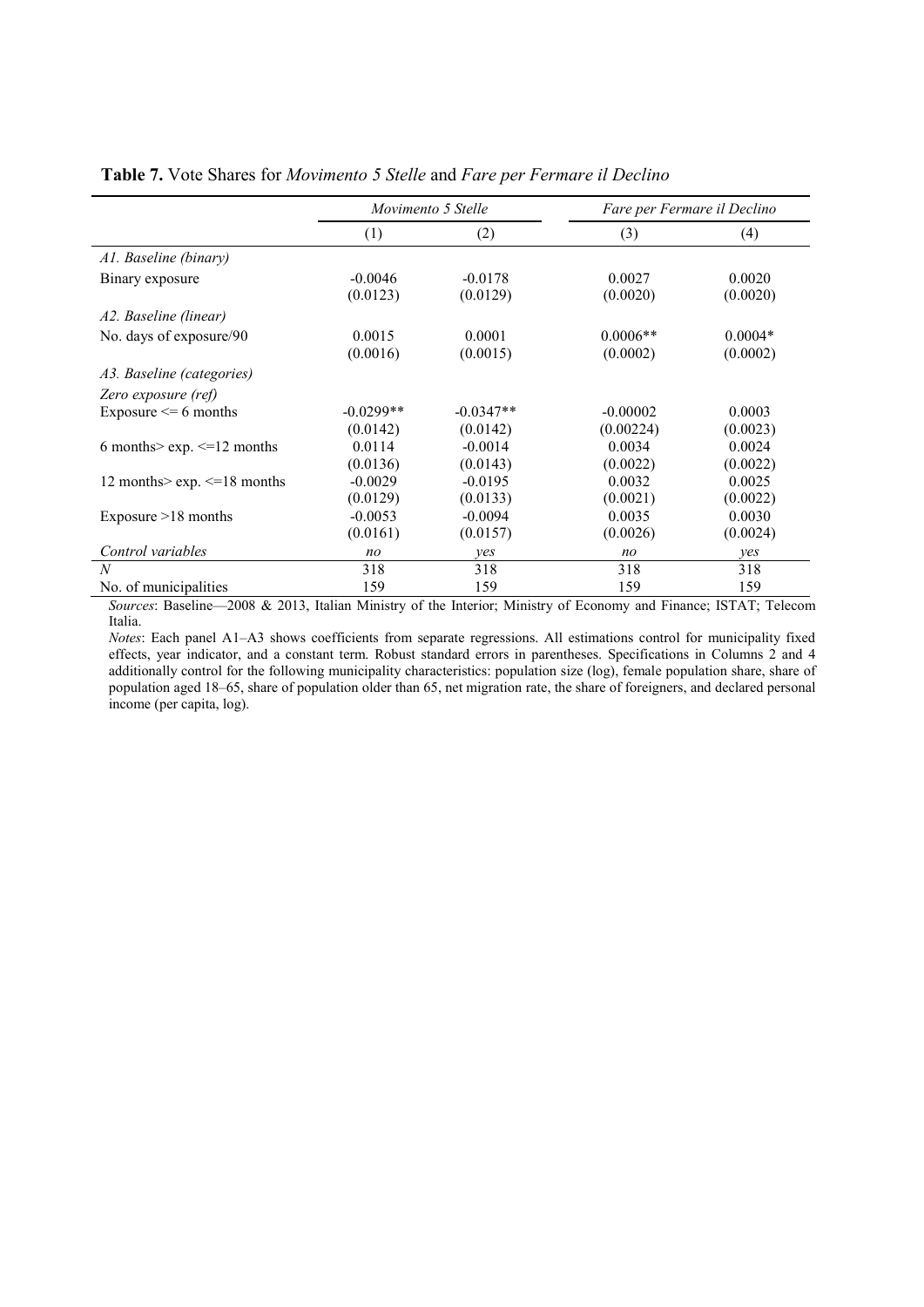|                                      | Female<br>population<br>share | Share of<br>population<br>aged 18-65 | Share of<br>population<br>aged more<br>than 65 | Share of net<br>migration | Share of<br>foreigners |
|--------------------------------------|-------------------------------|--------------------------------------|------------------------------------------------|---------------------------|------------------------|
|                                      | (1)                           | (2)                                  | (3)                                            | (4)                       | (5)                    |
| B1. Placebo (binary)                 |                               |                                      |                                                |                           |                        |
| Binary exposure                      | $0.0026*$                     | 0.0006                               | 0.0003                                         | 0.0011                    | 0.0004                 |
|                                      | (0.0013)                      | (0.0043)                             | (0.0031)                                       | (0.0039)                  | (0.0039)               |
| B2. Placebo (linear)                 |                               |                                      |                                                |                           |                        |
| No. days of exposure/90              | 0.0004                        | $-0.0003$                            | 0.0000                                         | $-0.0006$                 | $-0.0002$              |
|                                      | (0.0002)                      | (0.0005)                             | (0.0003)                                       | (0.0005)                  | (0.0005)               |
| B3. Placebo (categories)             |                               |                                      |                                                |                           |                        |
| Zero exposure (ref)                  |                               |                                      |                                                |                           |                        |
| Exposure $\leq 6$ months             | 0.0021                        | 0.0028                               | $-0.0007$                                      | 0.0046                    | 0.0018                 |
|                                      | (0.0018)                      | (0.0046)                             | (0.0035)                                       | (0.0045)                  | (0.0043)               |
| 6 months> $\exp$ . $\leq$ =12 months | 0.0022                        | 0.0001                               | 0.0020                                         | 0.0008                    | 0.0010                 |
|                                      | (0.0015)                      | (0.0047)                             | (0.0032)                                       | (0.0042)                  | (0.0041)               |
| 12 months> $\exp$ . $\le$ =18 months | $0.0028*$                     | 0.0010                               | $-0.0001$                                      | 0.0010                    | $-0.0007$              |
|                                      | (0.0015)                      | (0.0043)                             | (0.0031)                                       | (0.0040)                  | (0.0041)               |
| Exposure $>18$ months                | 0.0031                        | $-0.0035$                            | 0.0000                                         | $-0.0046$                 | 0.0012                 |
|                                      | (0.0022)                      | (0.0050)                             | (0.0034)                                       | (0.0045)                  | (0.0053)               |
| Control variables                    | yes                           | yes                                  | yes                                            | yes                       | yes                    |
| $\overline{N}$                       | 318                           | 318                                  | 318                                            | 318                       | 318                    |
| No. of municipalities                | 159                           | 159                                  | 159                                            | 159                       | 159                    |

### Table 8. Placebo Analysis w.r.t. Socioeconomic Municipality Characteristics

*Sources*: 2006 & 2008, ISTAT; Telecom Italia.

*Notes*: Each panel B1–B3 shows coefficients from separate regressions. All estimations control for municipality fixed effects, year indicator, and a constant term. Robust standard errors in parentheses. All regressions include the same controls as in the main regressions except the one that is the respective dependent variable.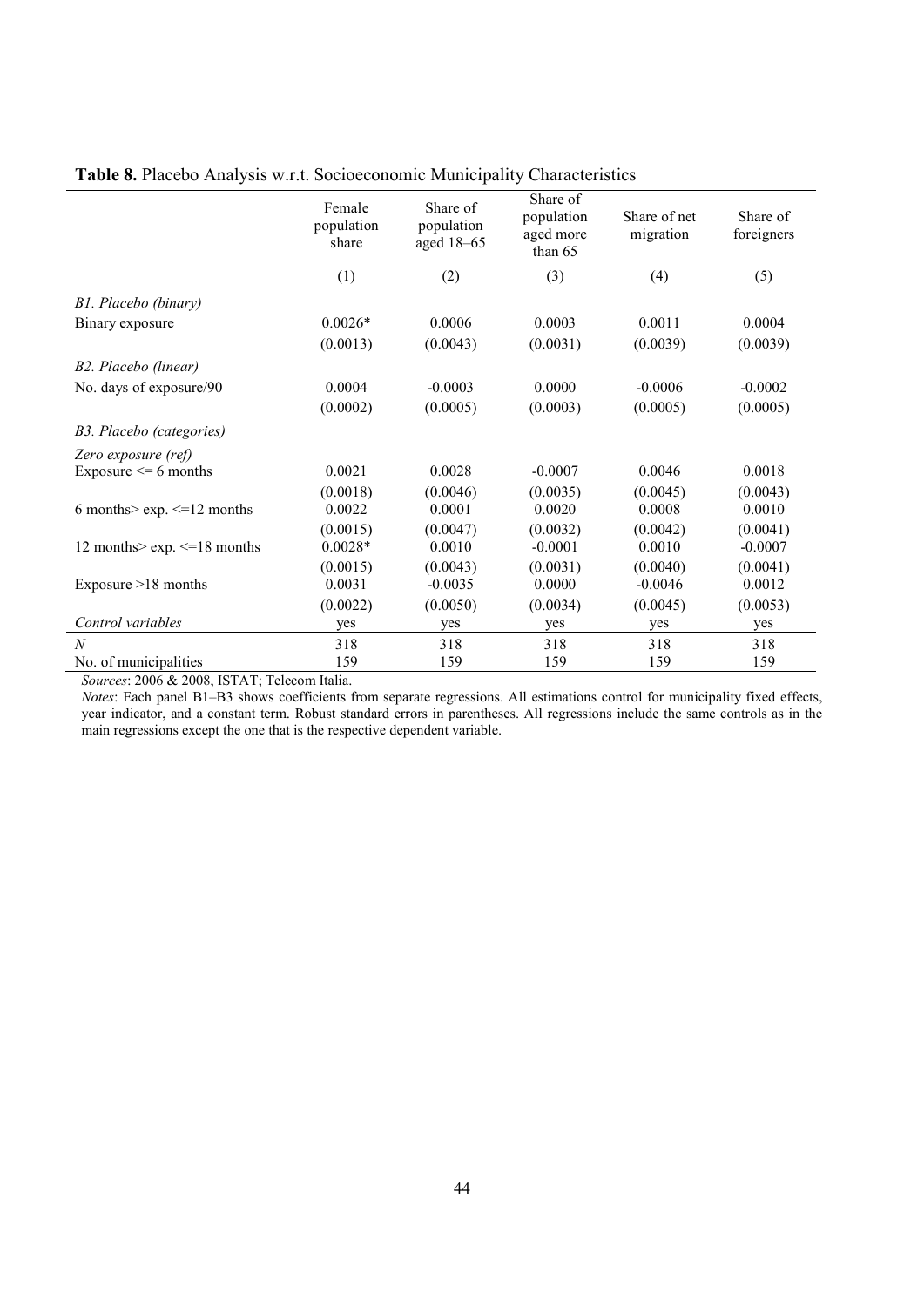|                                      | Share of high |
|--------------------------------------|---------------|
|                                      | educated      |
| B1. Placebo (binary)                 |               |
| Binary exposure                      | $-0.00676$    |
|                                      | (0.00657)     |
| B2. Placebo (linear)                 |               |
| No. days of exposure/90              | $-0.00121$    |
|                                      | (0.00112)     |
| B3. Placebo (categories)             |               |
| Zero exposure (ref)                  |               |
| Exposure $\leq 6$ months             | $-0.00500$    |
|                                      | (0.00852)     |
| 6 months> $\exp$ . $\leq$ =12 months | $-0.00504$    |
|                                      | (0.00772)     |
| 12 months> $\exp$ . $\le$ =18 months | $-0.00542$    |
|                                      | (0.00714)     |
| Exposure $>18$ months                | $-0.01813*$   |
|                                      | (0.01052)     |
| Control variables                    | yes           |
| N                                    | 318           |
| No. of municipalities                | 159           |

Table 9. Placebo Analysis w.r.t. Population Share of High Educated

*Sources*: 2001 & 2011, ISTAT; Telecom Italia. *Notes*: Each panel B1–B3 shows coefficients from separate regressions. All estimations control for municipality fixed effects, year indicator, and a constant term. Robust standard errors in parentheses.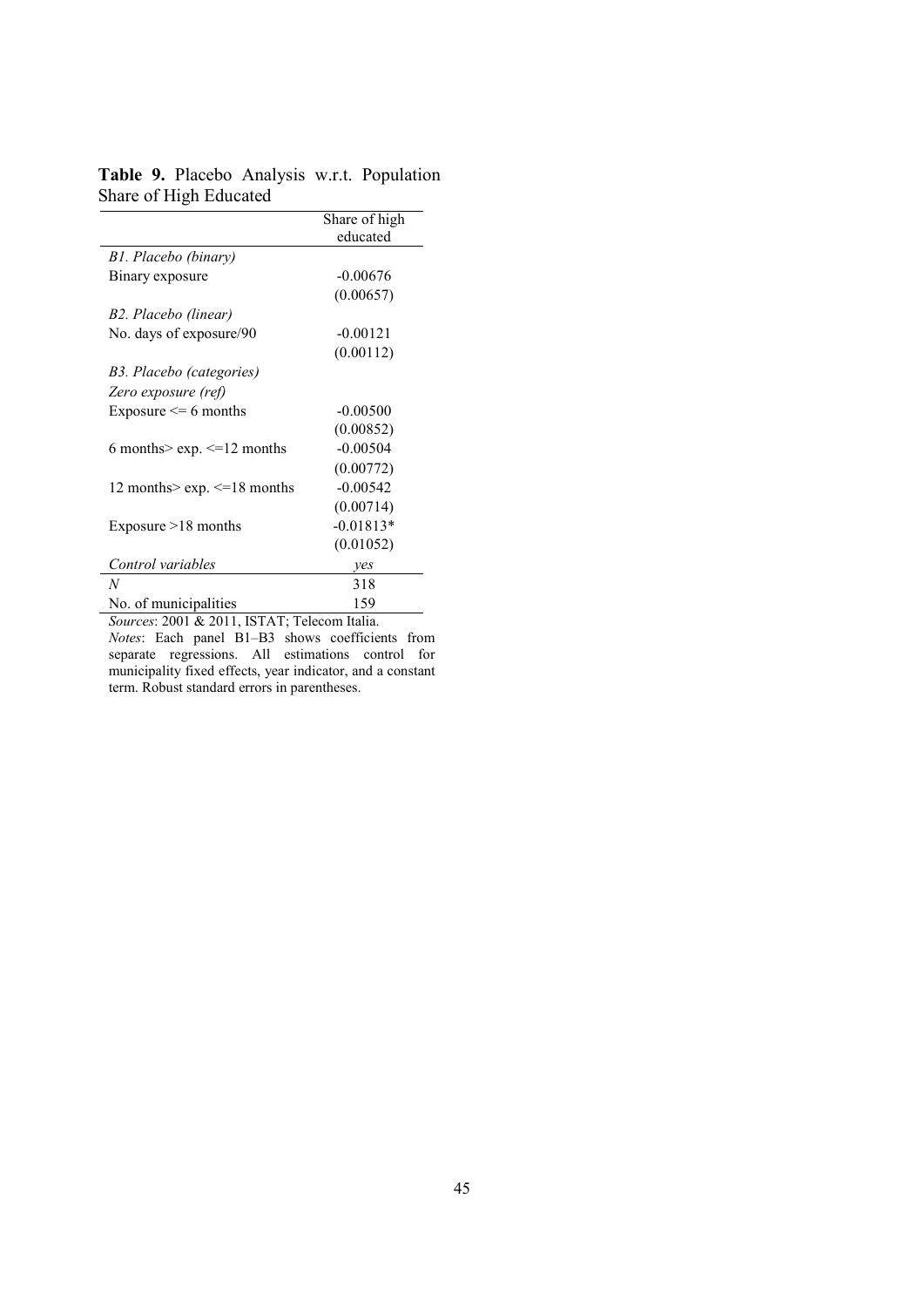|                                      | Female<br>population<br>share | Share of<br>population<br>aged $18-65$ | Share of<br>population<br>aged more<br>than 65 | Share of net<br>migration | Share of<br>foreigners | Declared<br>personal<br>income, per<br>capita (log) |
|--------------------------------------|-------------------------------|----------------------------------------|------------------------------------------------|---------------------------|------------------------|-----------------------------------------------------|
|                                      | (1)                           | (2)                                    | (3)                                            | (4)                       | (5)                    | (6)                                                 |
| A1. Baseline (binary)                |                               |                                        |                                                |                           |                        |                                                     |
| Binary exposure                      | $-0.0011$                     | 0.0007                                 | 0.0052                                         | $-0.0014$                 | $-0.0010$              | $-0.0108$                                           |
|                                      | (0.0031)                      | (0.0046)                               | (0.0056)                                       | (0.0056)                  | (0.0042)               | (0.0137)                                            |
| A2. Baseline (linear)                |                               |                                        |                                                |                           |                        |                                                     |
| No. days of exposure/90              | $-0.0002$                     | $-0.0007$                              | $0.0010*$                                      | $-0.0007$                 | $-0.0007$              | 0.0017                                              |
|                                      | (0.0004)                      | (0.0007)                               | (0.0006)                                       | (0.0007)                  | (0.0005)               | (0.0022)                                            |
| A3. Baseline (categories)            |                               |                                        |                                                |                           |                        |                                                     |
| Zero exposure (ref)                  |                               |                                        |                                                |                           |                        |                                                     |
| Exposure $\leq 6$ months             | 0.0006                        | 0.0013                                 | $-0.0014$                                      | $-0.0030$                 | 0.0019                 | $-0.0123$                                           |
|                                      | (0.0034)                      | (0.0055)                               | (0.0060)                                       | (0.0062)                  | (0.0050)               | (0.0177)                                            |
| 6 months> $\exp$ . $\leq$ =12 months | $-0.0021$                     | 0.0049                                 | 0.0082                                         | 0.0067                    | $-0.0023$              | $-0.0166$                                           |
|                                      | (0.0034)                      | (0.0056)                               | (0.0059)                                       | (0.0063)                  | (0.0056)               | (0.0158)                                            |
| 12 months> $\exp$ . $\le$ =18 months | $-0.0018$                     | 0.0005                                 | 0.0068                                         | $-0.0034$                 | 0.0012                 | $-0.0106$                                           |
|                                      | (0.0034)                      | (0.0047)                               | (0.0056)                                       | (0.0058)                  | (0.0045)               | (0.0151)                                            |
| Exposure $>18$ months                | $-0.0009$                     | $-0.0063$                              | 0.0054                                         | $-0.0052$                 | $-0.0097**$            | 0.0006                                              |
|                                      | (0.0038)                      | (0.0067)                               | (0.0068)                                       | (0.0072)                  | (0.0049)               | (0.0219)                                            |
| Control variables                    | yes                           | yes                                    | yes                                            | yes                       | yes                    | yes                                                 |
| $\overline{N}$                       | 318                           | 318                                    | 318                                            | 318                       | 318                    | 318                                                 |
| No. of municipalities                | 159                           | 159                                    | 159                                            | 159                       | 159                    | 159                                                 |

Table 10. Potential Mechanisms. Socioeconomic Municipality Characteristics

*Sources*: 2008 & 2013, Italian Ministry of Economy and Finance; ISTAT; Telecom Italia.

*Notes*: Each panel A1–A3 shows coefficients from separate regressions. All estimations control for municipality fixed effects, year indicator, and a constant term. Robust standard errors in parentheses. All regressions include the same controls as in the main regressions except the one that is the respective dependent variable.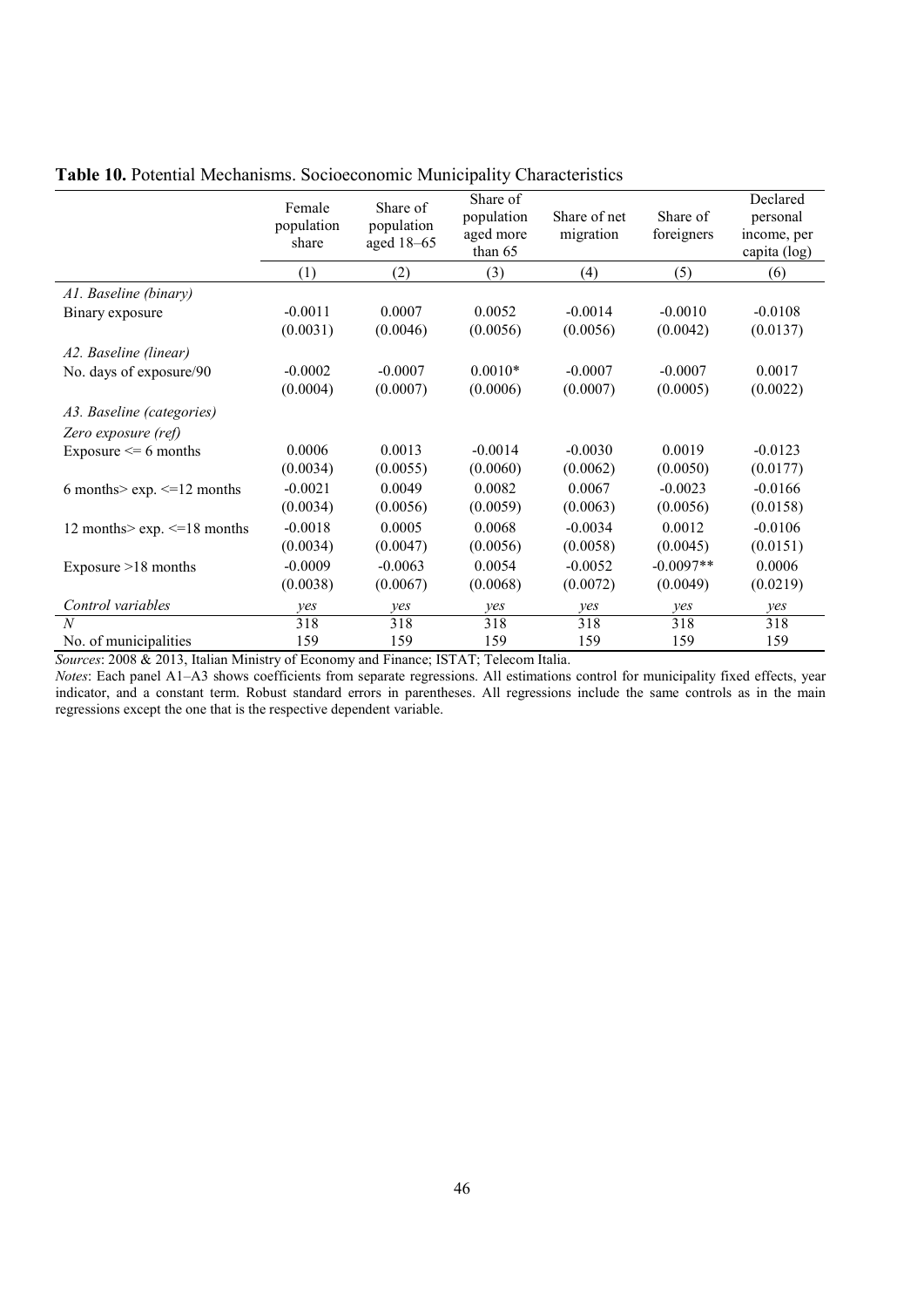|                                       | Local ADSL         | Household       |
|---------------------------------------|--------------------|-----------------|
|                                       | subscription rates | Internet access |
|                                       | (1)                | (2)             |
| A1. Baseline (binary)                 |                    |                 |
| Binary exposure                       | $0.18793***$       | $0.13025*$      |
|                                       | (0.03340)          | (0.06662)       |
| A2. Baseline (linear)                 |                    |                 |
| No. days of exposure/90               | $0.02707***$       | 0.01469         |
|                                       | (0.00451)          | (0.00966)       |
| A3. Baseline (categories)             |                    |                 |
| Zero exposure (ref)                   |                    |                 |
| Exposure $\leq 6$ months              | $0.10947**$        | 0.11376         |
|                                       | (0.04223)          | (0.08675)       |
| 6 months> $\exp$ . $\leq$ =12 months  | $0.18076$ ***      | 0.08443         |
|                                       | (0.03945)          | (0.08412)       |
| 12 months> $\exp$ . $\leq$ =18 months | $0.21654***$       | $0.15767**$     |
|                                       | (0.03373)          | (0.06894)       |
| Exposure $> 18$ months                | $0.21122***$       | $0.15133**$     |
|                                       | (0.04134)          | (0.07594)       |
| $\boldsymbol{N}$                      | 153                | 1,154           |

#### Table 11. Broadband Adoption—First-Stage Estimates

*Sources*: (1) 2014, (2) 2008 & 2013, Longitudinal Household Survey on Living Conditions in the Province of Trento; Telecom Italia.

*Notes*: ADSL2+ broadband availability refers to 24/02/2013. (1) Municipality-level data. The ADSL subscription rate is calculated for each municipality as the sum of 7Mbps and 20Mbps subscriptions of private households with Telecom Italia (as of March 1, 2014) multiplied by the average number of adults in households in municipalities addressed by the policy (2.2 in 2013), and divided by the number of eligible voters (as of February 24, 2013). Subscription data are not available for the municipalities of Fiera di Primiero, Imer, Mezzano, Siror, Tonadico, and Transacqua. (2) Household-level data, sampling-weight adjusted. Household fixed effects model with robust standard errors adjusted for clustering at municipality level.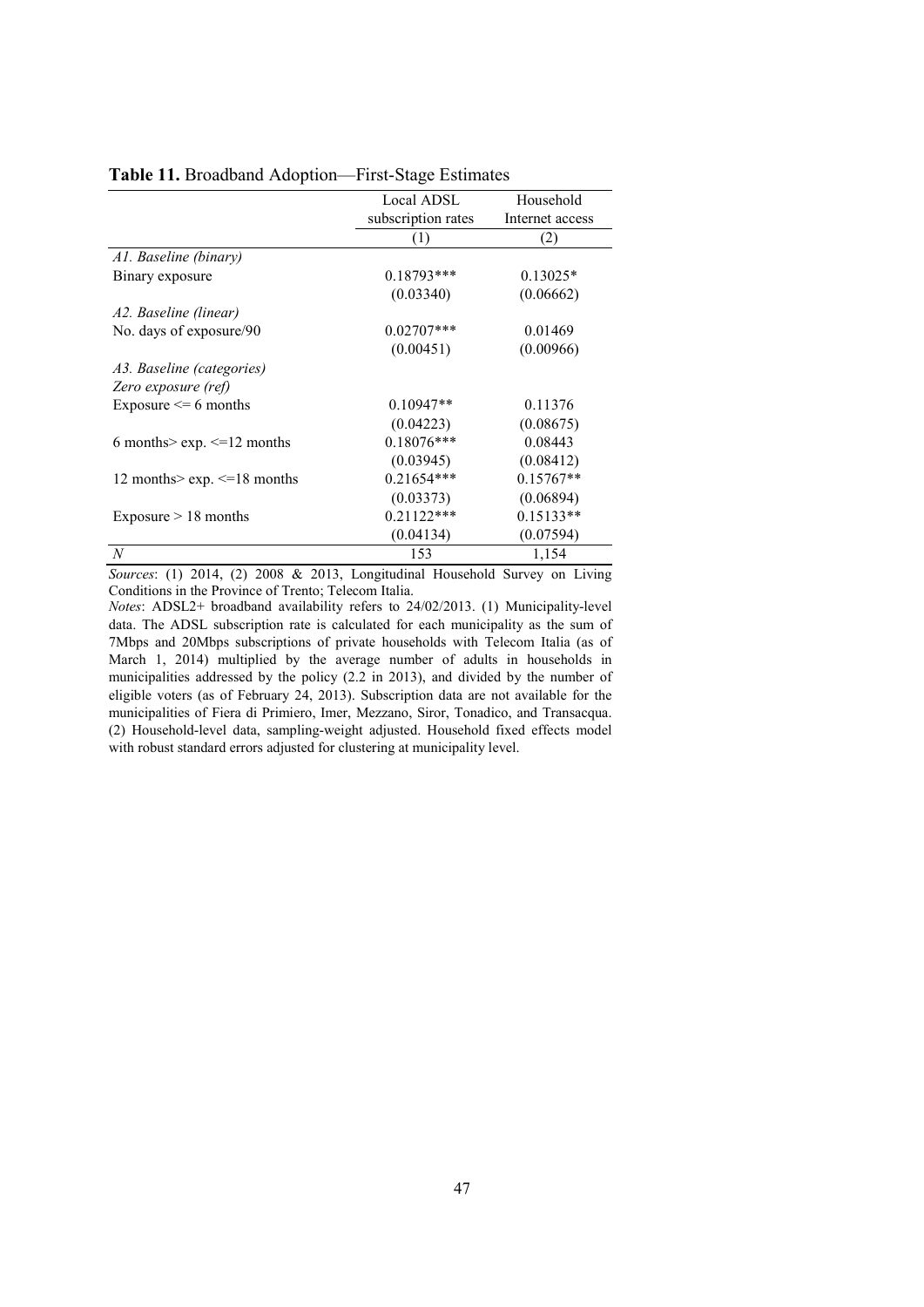|                         | Reduced form       | First stage (dep. | First stage (dep. | <b>TSIV</b>   | <b>TSIV</b>      |
|-------------------------|--------------------|-------------------|-------------------|---------------|------------------|
|                         | (dep. var.: voter) | var.: ADSL        | var.: household   | (based on     | (based on        |
|                         | turnout)           | subscription      | Internet access)  | <b>ADSL</b>   | household        |
|                         |                    | rate)             |                   | subscription) | Internet access) |
|                         | (1)                | (2)               | (3)               | (4)           | (5)              |
|                         |                    |                   |                   |               |                  |
| No. days of exposure/90 | $0.00243*$         | $0.02707***$      | 0.01469           | $0.08977*$    | 0.16542          |
|                         | (0.00126)          | (0.00451)         | (0.00966)         | (0.04889)     | (0.13853)        |
| N                       | 318                | 153               | 1,154             |               |                  |
| Exposure $>18$ months   | $0.03253**$        | $0.21122***$      | $0.15133**$       | $0.15401**$   | 0.21496          |
|                         | (0.01417)          | (0.04134)         | (0.07594)         | (0.06717)     | (0.14284)        |
| N                       | 318                | 153               | 1,154             |               |                  |

*Sources*: (1) Reduced form—2008 & 2013, (2) First stage—2014, (3) First stage—2008 & 2013, Italian Ministry of the Interior; Longitudinal Household Survey on Living Conditions in the Province of Trento; Telecom Italia. *Notes*: TSIV standard errors are calculated using the delta method. Reduced form—see also notes to Table 3. First stage—

see also notes to Table 11.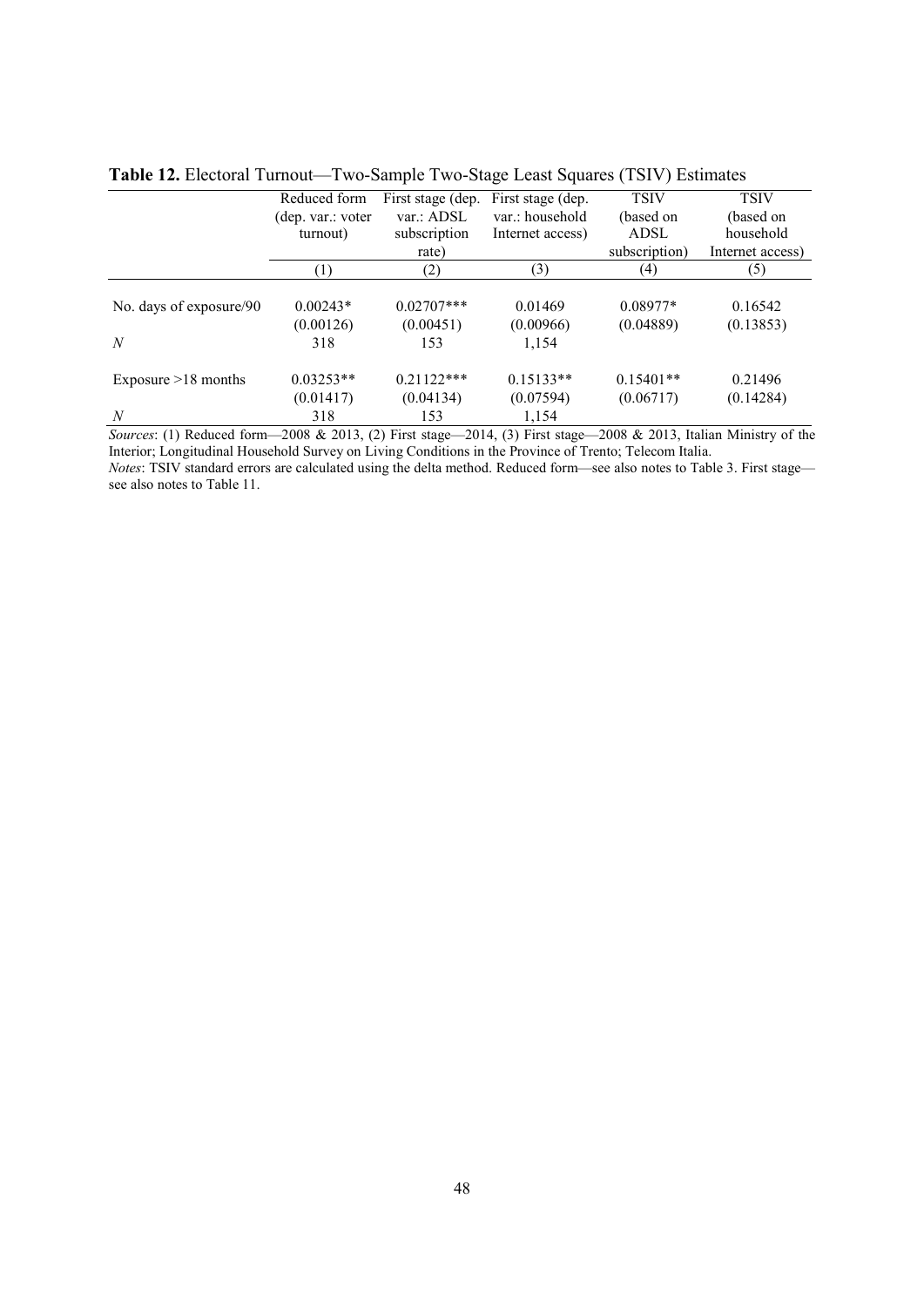# Appendix

|  |  |  |  | <b>Table A1.</b> Variable Description—Municipality Characteristics |
|--|--|--|--|--------------------------------------------------------------------|
|--|--|--|--|--------------------------------------------------------------------|

| Variable                           | <b>Description</b>                                                                         |  |
|------------------------------------|--------------------------------------------------------------------------------------------|--|
| Demography                         | Source: ISTAT (2001) 14° Censimento generale della popolazione e delle abitazioni          |  |
| Population density                 | Total no. of residents over municipal area (in square kilometers)                          |  |
| Population growth rate, 10 yrs     | 10-year population growth rate (1991–2001)                                                 |  |
| Employment rate                    | No. of employed residents over working age population (15–64)                              |  |
| Population share high educated     | No. of residents with upper secondary or higher education over total no. of residents      |  |
| Population share aged 65 and over  | No. of residents aged at least 65 over total no. of residents                              |  |
| Industry structure                 | Source: ISTAT (2001) 8° Censimento dell'industria e dei servizi                            |  |
| No. firms (log)                    | Total no. of firms                                                                         |  |
| Empl. growth rate, 10 yrs          | 10-year growth rate of total no. of jobs (1991–2001)                                       |  |
| Empl. share in primary sector      | No. of jobs in the primary sector (agriculture and mining) over total no. of jobs          |  |
| Empl. share in manufacturing       | No. of jobs in manufacturing over total no. of jobs                                        |  |
| Empl. share in construction        | No. of jobs in construction and utilities (gas, water, electricity) over total no. of jobs |  |
| Empl. share in wholesale           | No. of jobs in wholesale and retail over total no. of jobs                                 |  |
| Empl. share in services            | No. of jobs in other services over total no. of jobs                                       |  |
| Geography                          | Source: ISTAT (2009) Atlante Statistico dei Comuni                                         |  |
| Municipality's altitude (log)      | Altitude at the location of the city hall (in meters)                                      |  |
| Distance to nearest motorway (log) | Road distance of the municipality to the next motorway (in minutes)                        |  |
| Previous ADSL technology           | Source: Telecom Italia                                                                     |  |
| Pre-policy 7Mbps                   | Pre-policy availability of previous ADSL technology 7Mbps                                  |  |
| Pre-policy Lite                    | Pre-policy availability of previous ADSL technology Lite                                   |  |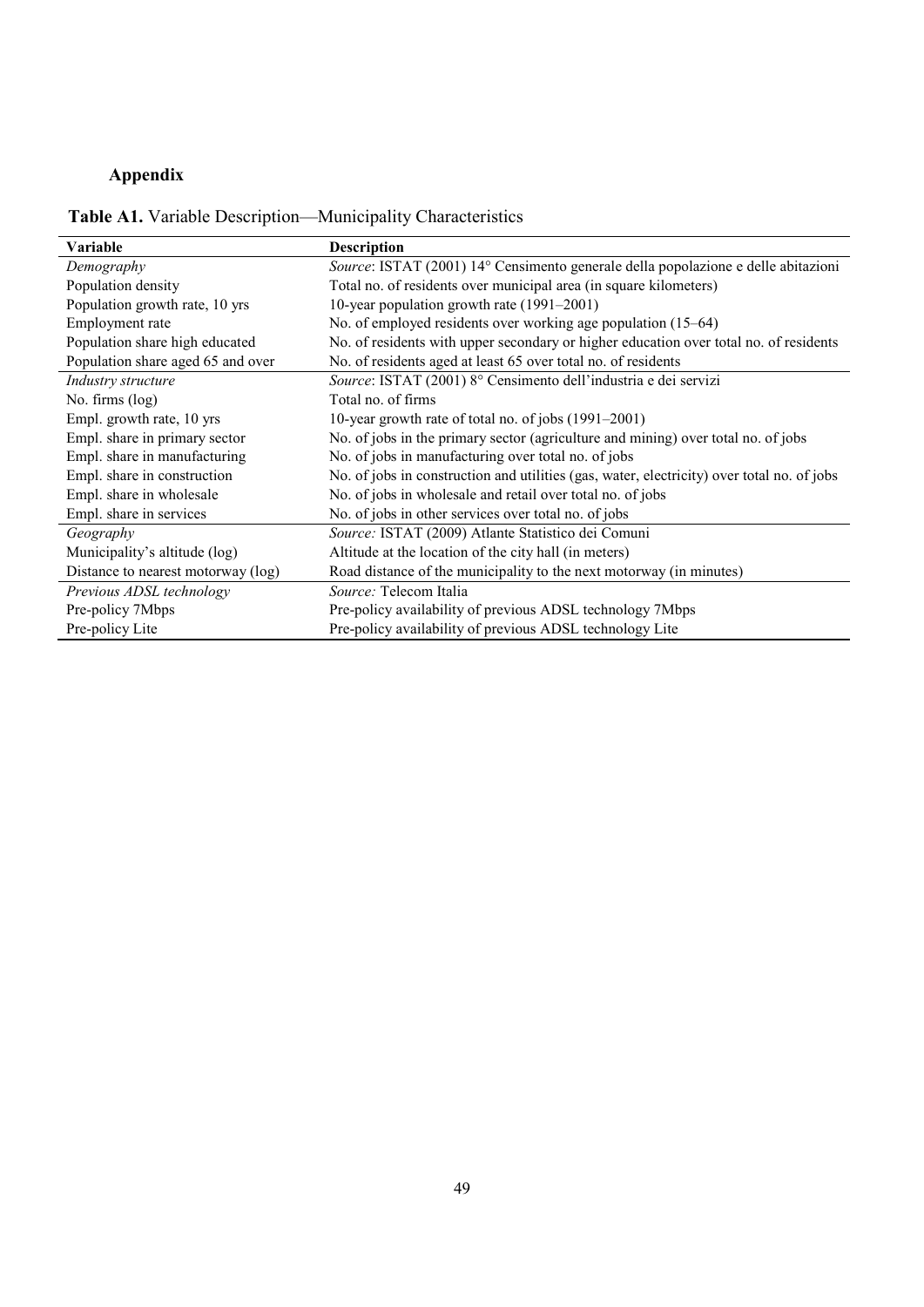| 2006                          | 2008                                 | 2013                                 |
|-------------------------------|--------------------------------------|--------------------------------------|
|                               | A. Left-fringe parties               |                                      |
| Comunisti Italiani            | Partito Comunista dei Lavoratori     | Sinistra Ecologia Libertà            |
| Rifondazione Comunista        | Sinistra Critica                     | Rivoluzione Civile                   |
| di Pietro Italia dei Valori   | La Sinistra L'Arcobaleno             |                                      |
| Federazione dei Verdi         | di Pietro Italia dei Valori          |                                      |
|                               | Per il Bene comune                   |                                      |
|                               | B. Established center-left parties   |                                      |
| L'Ulivo                       | Partito Democratico                  | Partito Democratico                  |
| La Rosa nel Pugno             | Partito Socialista                   |                                      |
|                               | C. Center and liberal parties        |                                      |
| Unione di Centro              | Unione di Centro                     | Scelta Civica con Monti per L'Italia |
| <b>UDEUR</b> Popolari         | Partito Liberale Italiano            | Unione di Centro                     |
|                               |                                      | Fare per Fermare il Declino          |
|                               | D. Established center-right parties  |                                      |
| Forza Italia                  | Il Popolo della Libertà              | Il Popolo della Libertà              |
| Alleanza Nazionale            | Lega Nord                            | Lega Nord                            |
| Lega Nord                     |                                      | Mir - Moderati in Rivoluzione        |
| Democrazia Cristiana per le   |                                      |                                      |
| Autonomie-Nuovo Psi           |                                      |                                      |
| Partito dei Pensionati        |                                      |                                      |
|                               | E. Right-fringe parties              |                                      |
| Fiamma Tricolore              | La Destra - Fiamma Tricolore         | Casapound Italia                     |
| Alternativa Sociale Mussolini |                                      | La Destra                            |
|                               | E. Other and local parties           |                                      |
| Südtiroler Volkspartei        | Südtiroler Volkspartei               | Südtiroler Volkspartei               |
| die Freiheitlichen            | die Freiheitlichen                   | die Freiheitlichen                   |
|                               | Union Für Südtirol                   | Movimento 5 Stelle                   |
|                               | Unione Democratica per i Consumatori |                                      |

# Table A2. Party Classification (2006, 2008, and 2013)